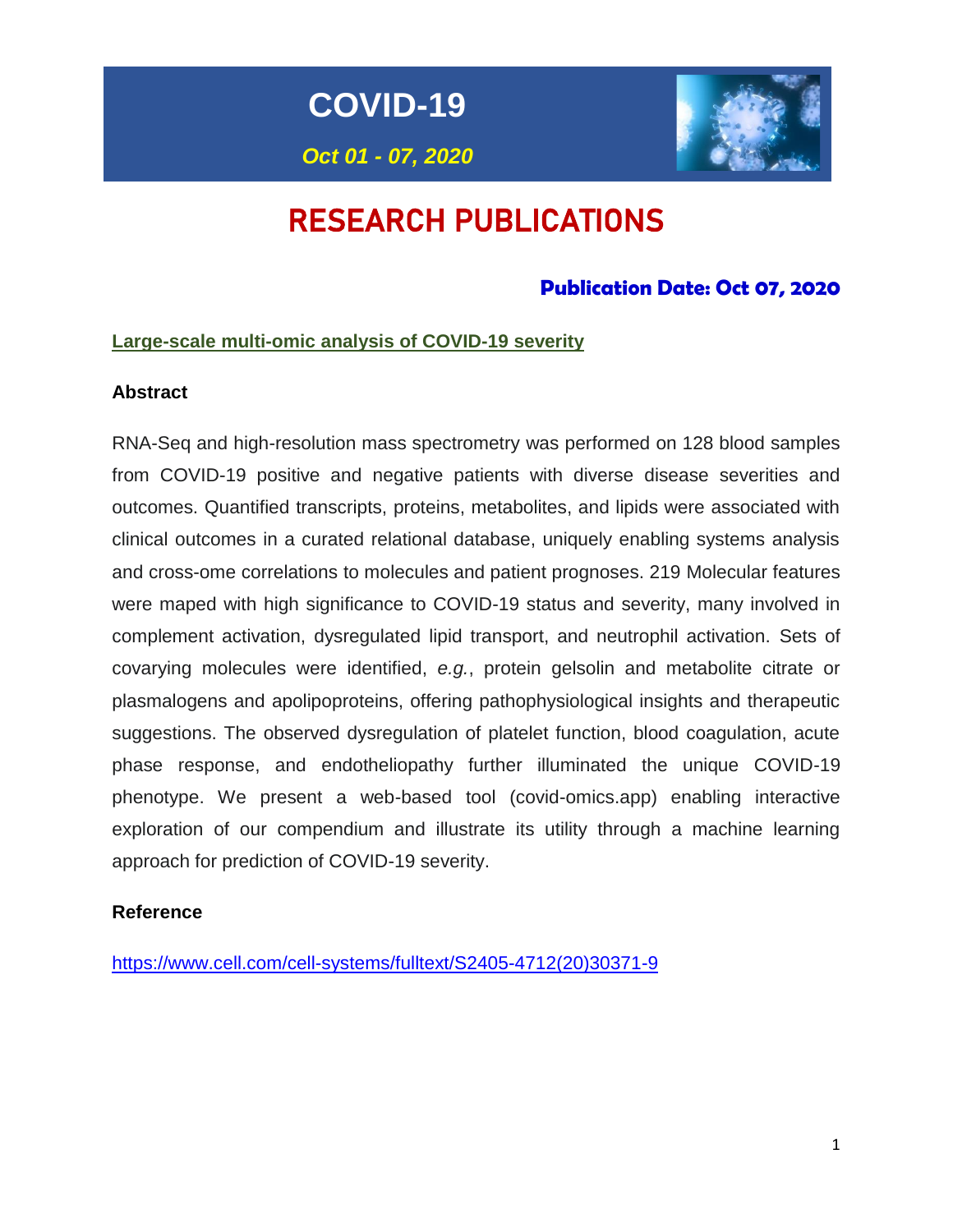# **COVID-19-induced ARDS is associated with decreased frequency of activated memory/effector T cells expressing tissue migration molecule CD11a++**

# **Abstract**

Preventing the progression to acute respiratory distress syndrome (ARDS) in COVID-19 is an unsolved challenge. The involvement of T cell immunity in this exacerbation remains unclear. To identify predictive markers of COVID-19 progress and outcome, we analyzed peripheral blood of 10 COVID-19-associated ARDS patients and 35 mild/moderate COVID-19 patients, not requiring intensive care. Using multi-parametric flow cytometry, we compared quantitative, phenotypic and functional characteristics of circulating bulk immune cells, and SARS-CoV-2 S-protein reactive T cell between the two groups. ARDS patients demonstrated significantly higher S-protein reactive CD4+ and CD8+ T cells compared to non-ARDS patients. Of interest, comparison of circulating bulk T cells in ARDS patients to non-ARDS patients demonstrated decreased frequencies of CD4+ and CD8+ T cell subsets with activated memory/effector T cells expressing tissue migration molecule CD11a++. Importantly, survival from ARDS (4/10) was accompanied by a recovery of the CD11a++ T cell subsets in peripheral blood. Conclusively, data on S-protein reactive polyfunctional T cells indicate the ability of ARDS patients to generate antiviral protection. Furthermore, decreased frequencies of activated memory/effector T cells expressing tissue migratory molecule CD11a++ observed in circulation of ARDS patients might suggest their involvement in ARDS development and propose CD11a-based immune signature as a possible prognostic marker.

# **Reference**

[https://www.cell.com/molecular-therapy-family/molecular-therapy/fulltext/S1525-](https://www.cell.com/molecular-therapy-family/molecular-therapy/fulltext/S1525-0016(20)30535-9) [0016\(20\)30535-9](https://www.cell.com/molecular-therapy-family/molecular-therapy/fulltext/S1525-0016(20)30535-9)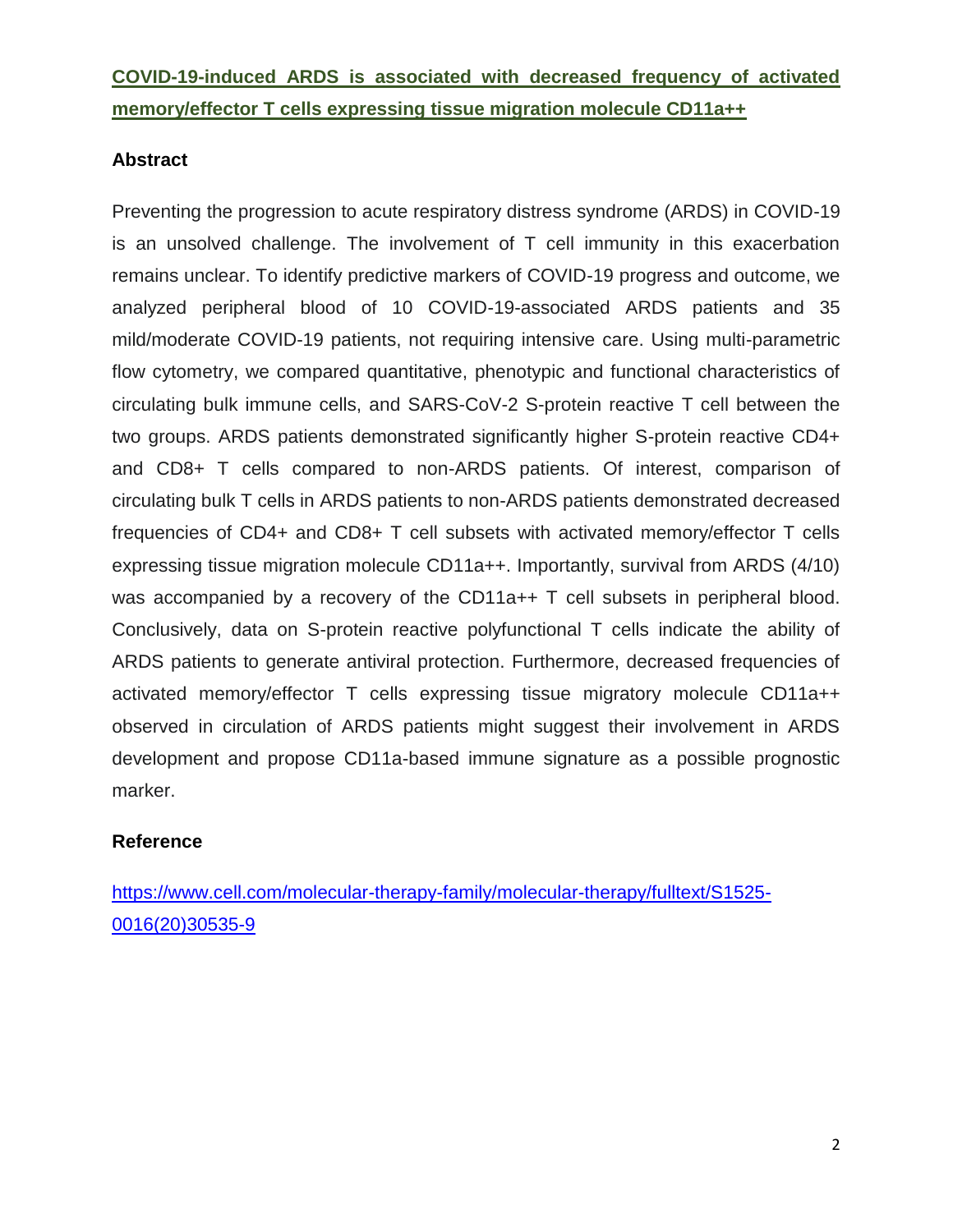# **Crystallographic and electrophilic fragment screening of the SARS-CoV-2 main protease**

# **Abstract**

COVID-19, caused by SARS-CoV-2, lacks effective therapeutics. Additionally, no antiviral drugs or vaccines were developed against the closely related coronavirus, SARS-CoV-1 or MERS-CoV, despite previous zoonotic outbreaks. To identify starting points for such therapeutics, we performed a large-scale screen of electrophile and noncovalent fragments through a combined mass spectrometry and X-ray approach against the SARS-CoV-2 main protease, one of two cysteine viral proteases essential for viral replication. Our crystallographic screen identified 71 hits that span the entire active site, as well as 3 hits at the dimer interface. These structures reveal routes to rapidly develop more potent inhibitors through merging of covalent and non-covalent fragment hits; one series of low-reactivity, tractable covalent fragments were progressed to discover improved binders. These combined hits offer unprecedented structural and reactivity information for on-going structure-based drug design against SARS-CoV-2 main protease.

# **Reference**

<https://www.nature.com/articles/s41467-020-18709-w>

# **Metallodrug ranitidine bismuth citrate suppresses SARS-CoV-2 replication and relieves virus-associated pneumonia in Syrian hamsters**

#### **Abstract**

SARS-CoV-2 is causing a pandemic of COVID-19, with high infectivity and significant mortality1. Currently, therapeutic options for COVID-19 are limited. Historically, metal compounds have found use as antimicrobial agents, but their antiviral activities have rarely been explored. Here, a set of metallodrugs and related compounds were tested, and identify ranitidine bismuth citrate, a commonly used drug for the treatment of *Helicobacter pylori* infection, as a potent anti-SARS-CoV-2 agent, both *in vitro* and *in vivo*. Ranitidine bismuth citrate exhibited low cytotoxicity and protected SARS-CoV-2 infected cells with a high selectivity index of 975. Importantly, ranitidine bismuth citrate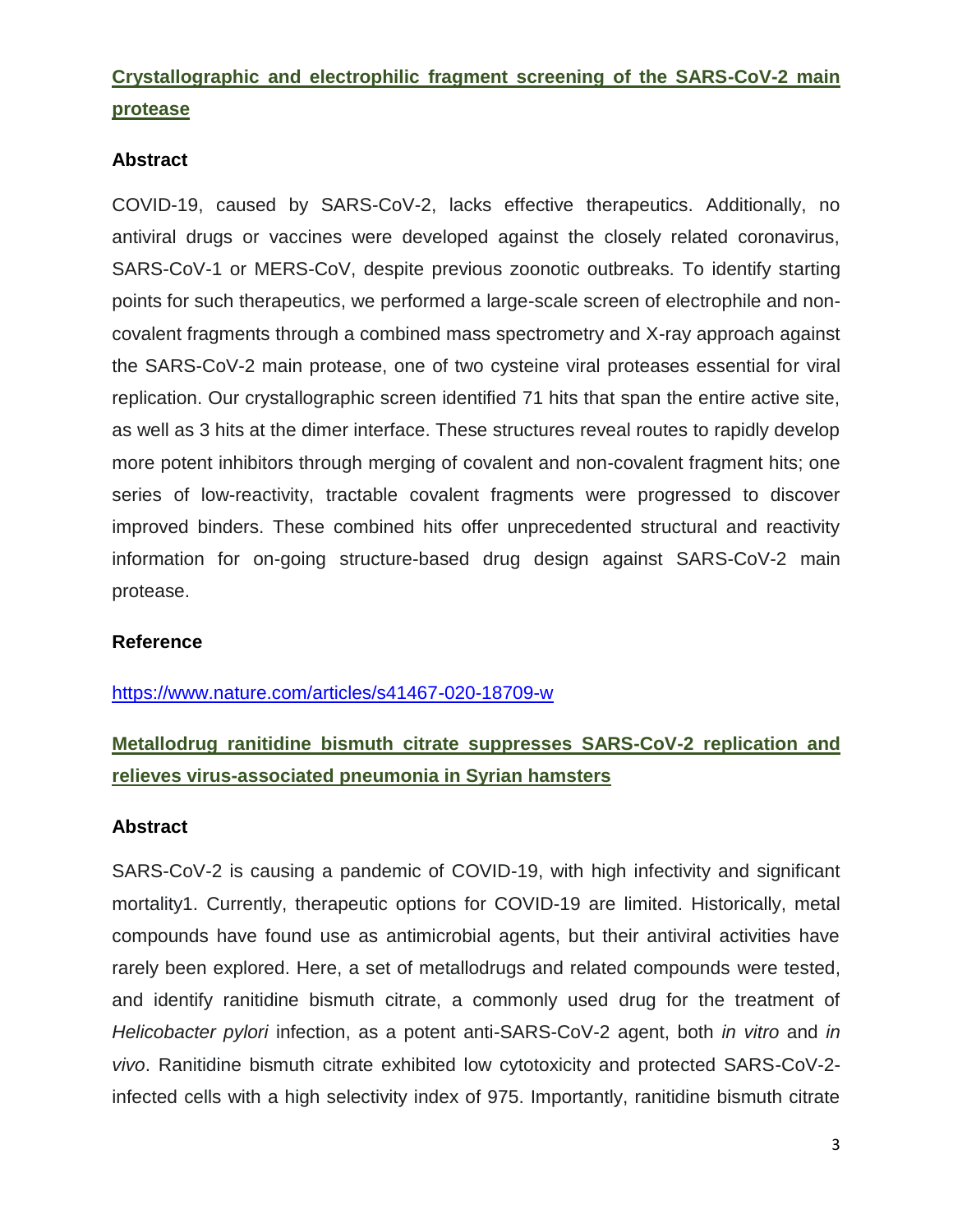suppressed SARS-CoV-2 replication, leading to decreased viral loads in both upper and lower respiratory tracts, and relieved virus-associated pneumonia in a golden Syrian hamster model. In vitro studies showed that ranitidine bismuth citrate and its related compounds exhibited inhibition towards both the ATPase (IC50 = 0.69 µM) and DNAunwinding (IC50 = 0.70 µM) activities of the SARS-CoV-2 helicase via an irreversible displacement of zinc(II) ions from the enzyme by bismuth(III) ions. Our findings highlight viral helicase as a druggable target and the clinical potential of bismuth(III) drugs or other metallodrugs for the treatment of SARS-CoV-2 infection.

# **Reference**

#### <https://www.nature.com/articles/s41564-020-00802-x>

#### **A novel severity score to predict inpatient mortality in COVID-19 patients**

#### **Abstract**

COVID-19 is commonly mild and self-limiting, but in a considerable portion of patients the disease is severe and fatal. Determining which patients are at high risk of severe illness or mortality is essential for appropriate clinical decision making. A novel severity score specifically for COVID-19 was proposed to help predict disease severity and mortality. 4711 patients with confirmed SARS-CoV-2 infection were included. A risk model was derived using the first half of the cohort (n = 2355 patients) by logistic regression and bootstrapping methods. The discriminative power of the risk model was assessed by calculating the area under the receiver operating characteristic curves (AUC). The severity score was validated in a second half of 2356 patients. Mortality incidence was 26.4% in the derivation cohort and 22.4% in the validation cohort. A COVID-19 severity score ranging from 0 to 10, consisting of age, oxygen saturation, mean arterial pressure, blood urea nitrogen, C-Reactive protein, and the international normalized ratio was developed. A ROC curve analysis was performed in the derivation cohort achieved an AUC of 0.824 (95% CI 0.814–0.851) and an AUC of 0.798 (95% CI 0.789–0.818) in the validation cohort. Furthermore, based on the risk categorization the probability of mortality was 11.8%, 39% and 78% for patient with low (0–3), moderate (4–6) and high (7–10) COVID-19 severity score. This developed and validated novel COVID-19 severity score will aid physicians in predicting mortality during surge periods.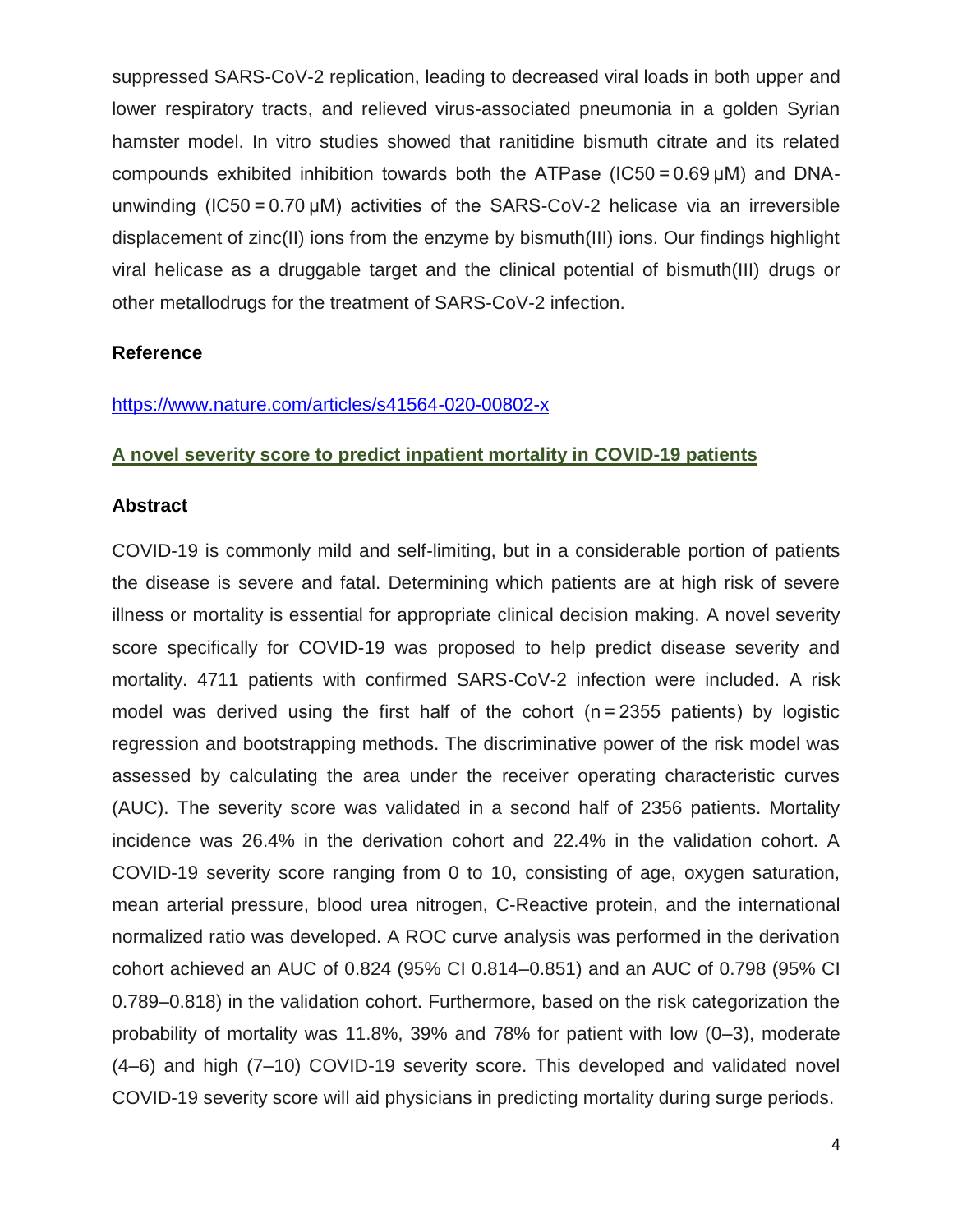# **Reference**

https://www.nature.com/articles/s41598-020-73962-9

# **Extrafollicular B cell responses correlate with neutralizing antibodies and morbidity in COVID-19**

# **Abstract**

A wide spectrum of clinical manifestations has become a hallmark of the severe acute respiratory syndrome coronavirus 2 (SARS-CoV-2) COVID-19 pandemic, although the immunological underpinnings of diverse disease outcomes remain to be defined. A detailed characterization of B cell responses was performed through high-dimensional flow cytometry to reveal substantial heterogeneity in both effector and immature populations. More notably, critically ill patients displayed hallmarks of extrafollicular B cell activation and shared B cell repertoire features previously described in autoimmune settings. Extrafollicular activation correlated strongly with large antibody-secreting cell expansion and early production of high concentrations of SARS-CoV-2-specific neutralizing antibodies. Yet, these patients had severe disease with elevated inflammatory biomarkers, multiorgan failure and death. Overall, these findings strongly suggest a pathogenic role for immune activation in subsets of patients with COVID-19. Our study provides further evidence that targeted immunomodulatory therapy may be beneficial in specific patient subpopulations and can be informed by careful immune profiling.

# **Reference**

https://www.nature.com/articles/s41590-020-00814-z

# **A novel severity score to predict inpatient mortality in COVID-19 patients**

# **Abstract**

COVID-19 is commonly mild and self-limiting, but in a considerable portion of patients the disease is severe and fatal. Determining which patients are at high risk of severe illness or mortality is essential for appropriate clinical decision making. A novel severity score was proposed specifically for COVID-19 to help predict disease severity and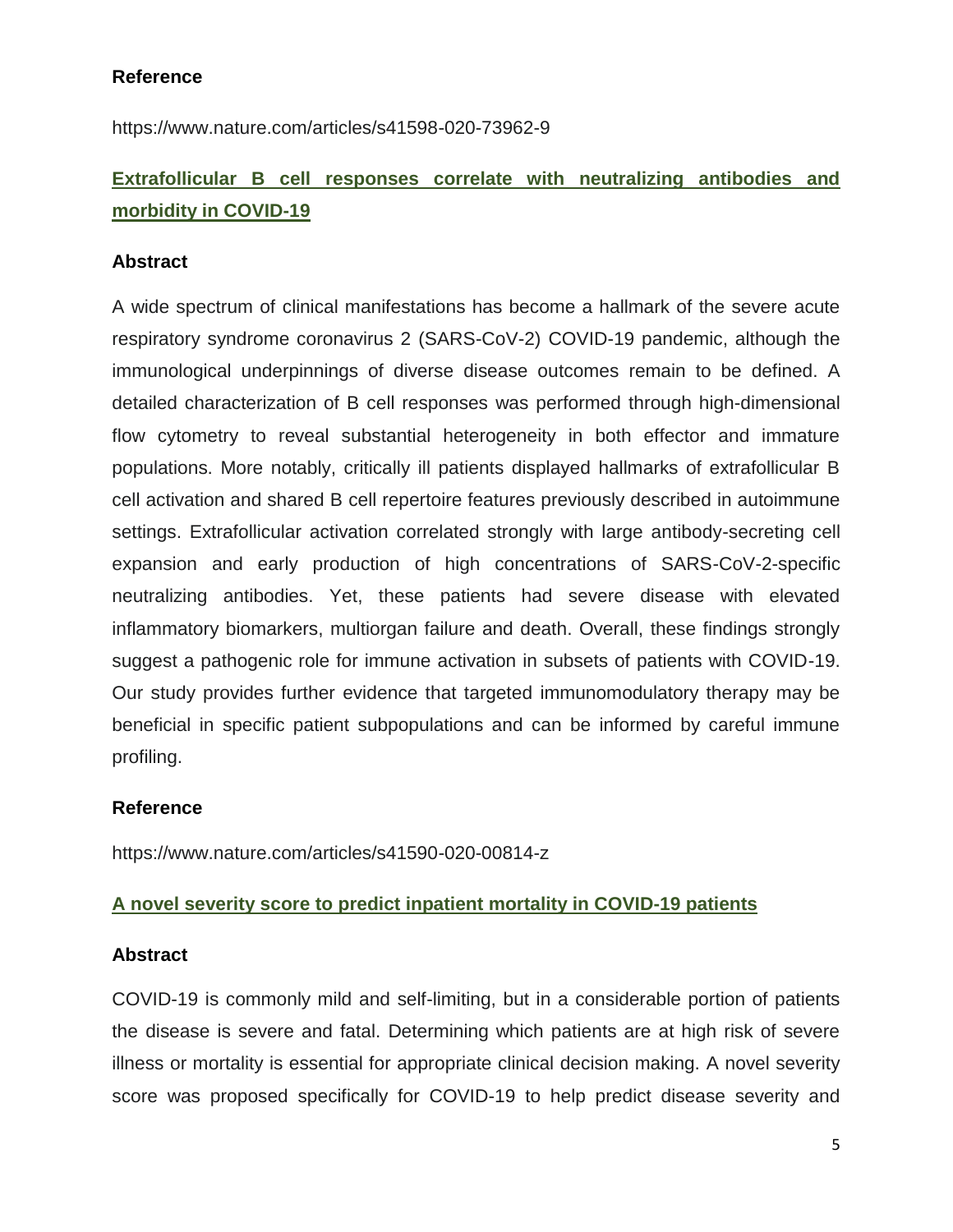mortality. 4711 patients with confirmed SARS-CoV-2 infection were included. A risk model was derived using the first half of the cohort (n = 2355 patients) by logistic regression and bootstrapping methods. The discriminative power of the risk model was assessed by calculating the area under the receiver operating characteristic curves (AUC). The severity score was validated in a second half of 2356 patients. Mortality incidence was 26.4% in the derivation cohort and 22.4% in the validation cohort. A COVID-19 severity score ranging from 0 to 10, consisting of age, oxygen saturation, mean arterial pressure, blood urea nitrogen, C-reactive protein, and the international normalized ratio was developed. A ROC curve analysis was performed in the derivation cohort achieved an AUC of 0.824 (95% CI 0.814–0.851) and an AUC of 0.798 (95% CI 0.789–0.818) in the validation cohort. Furthermore, based on the risk categorization the probability of mortality was 11.8%, 39% and 78% for patient with low (0–3), moderate (4–6) and high (7–10) COVID-19 severity score. This developed and validated novel COVID-19 severity score will aid physicians in predicting mortality during surge periods.

# **Reference**

<https://www.nature.com/articles/s41598-020-73962-9>

# **Publication Date: Oct 06, 2020**

# **Main protease of SARS-CoV-2 serves as a bifunctional molecule in restricting type I interferon antiviral signaling**

# **Abstract**

At present, the world is suffering from an ongoing pandemic of 2019 novel coronavirus (COVID-19) which is caused by severe acute respiratory syndrome coronavirus 2 (SARS-CoV-2/2019-nCoV). To date, >20 million cases were confirmed with a death toll at >700,000. Although there are no clinically specific and effective antiviral treatments toward SARS-CoV-2 infection so far, the pathological study of SARS-CoV-2 infection and the development of SARS-CoV-2-specific vaccines are progressing rapidly within these several months. However, few reports mentioned the mechanism employed by SARS-CoV-2 for evading from surveillance of immune system.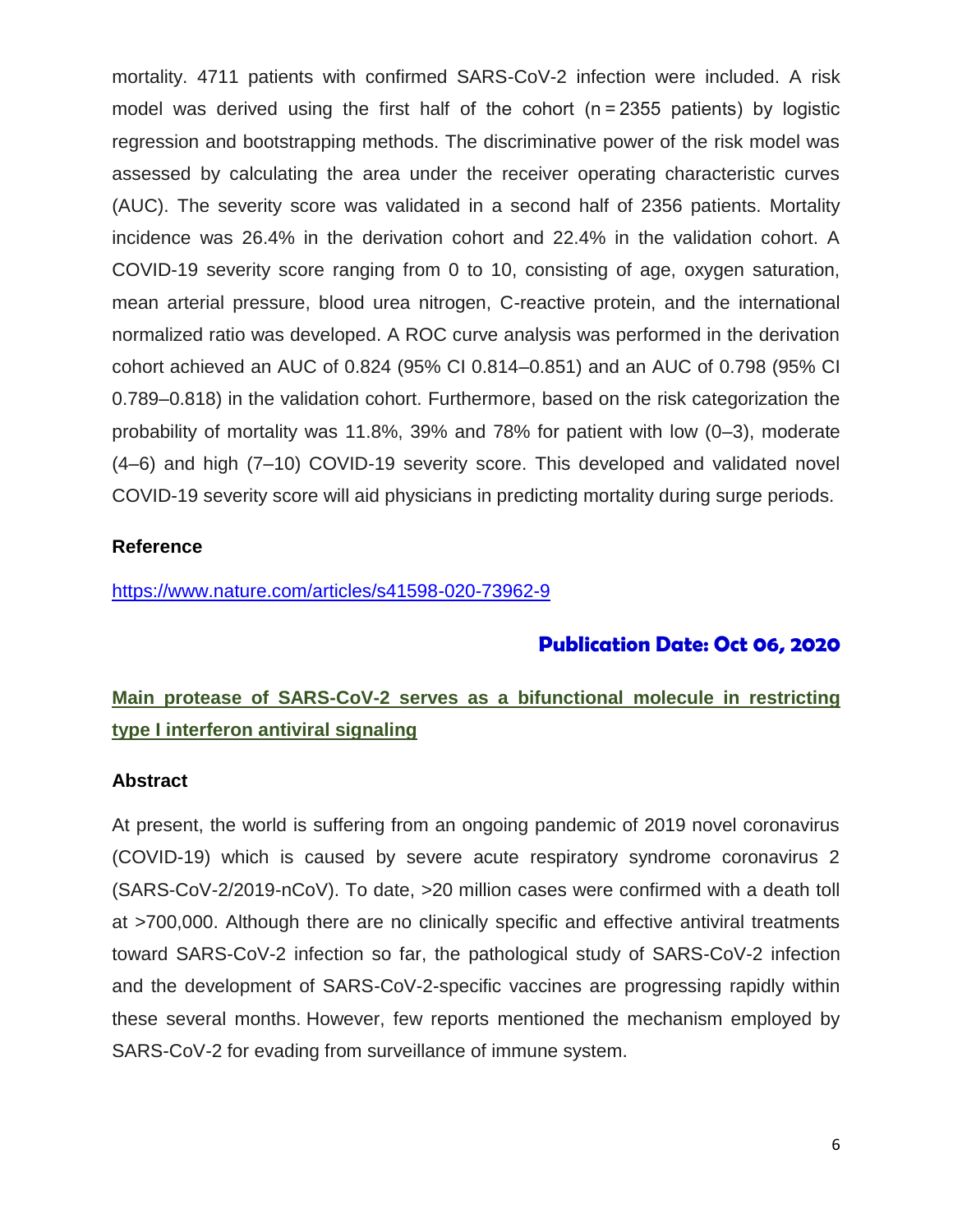During viral infection, type I interferon (IFN) responses serve as the first defensive line against invading viruses by inducing a group of antiviral interferon-stimulated genes (ISGs). Previous studies showed that early and proper type I IFN production could induce antiviral responses and potentiate the adaptive immune, thus effectively limiting coronavirus infection, including SARS-CoV-2. It has been reported that SARS-CoV-2 fails to induce robust IFN signaling, and impaired IFN responses was observed in patients with severe SARS-CoV-2 infection, suggesting that SARS-CoV-2 might develop multiple strategies to limit competent IFN production. To investigate the influence of SARS-CoV-2 on type I IFN signaling during infection, Huh7 cells and Calu3 cells were infected with SARS-CoV-2. SARS-CoV-2 infection induced type I IFN activation and enhanced the phosphorylation level of TANK-binding kinase 1 (TBK1) and IFN regulatory factor 3 (IRF3), leading to the induction of retinoic acid-inducible gene I (RIG-I), the major viral RNA sensor in the cytosol. It was further confirmed that RIG-I is required for IFNB induction by SARS-CoV-2 infection. Although IFNβ pretreatment was shown to reduce the replication of SARS-CoV-2 effectively as previously reported, SARS-CoV-2-induced IFNβ signaling was relatively low, suggesting that SARS-CoV-2 inhibited type I IFN production. We next ectopically expressed different SARS-CoV-2 proteins to study their roles in type I IFN signaling. Among them, SARS-CoV-2 main protease (Mpro, also called 3CLpro or nsp5) was proved to be a potent inhibitor of type I IFN signaling. To confirm whether Mpro inhibits viral RNAinduced IFN signaling, we treated the Mpro-transfected cells with intracellular poly(I:C) and found that Mpro reduced IFNβ signaling activation. As IFNβ induction requires coordination between IRF3- and nuclear factor (NF)-κB-mediated signaling pathways, we sought to determine the inhibition of Mpro in both IRF3-mediated and NF-κB pathway using IFN-stimulated response element (ISRE, which only needs IRF3 activation) and NF-κB luciferase reporters separately. Mpro was shown to inhibit both ISRE- and NF-κB-mediated signaling while the regulatory roles of Mpro in type I IFN pathway were relatively stronger. Consistently, overexpression of Mpro could restrain the phosphorylation of TBK1 and IRF3 after Sendai virus infection. We then found that Mpro decreased the IFNβ luciferase reporter activity induced by the active mutant of RIG-I [RIG-I (2CARD)] but not the downstream signaling proteins such as mitochondrial antiviral signaling protein, TBK1, or the active form of IRF3 [IRF3(5D)]. In addition, coimmunoprecipitation analysis showed that Mpro could interact with RIG-I but not the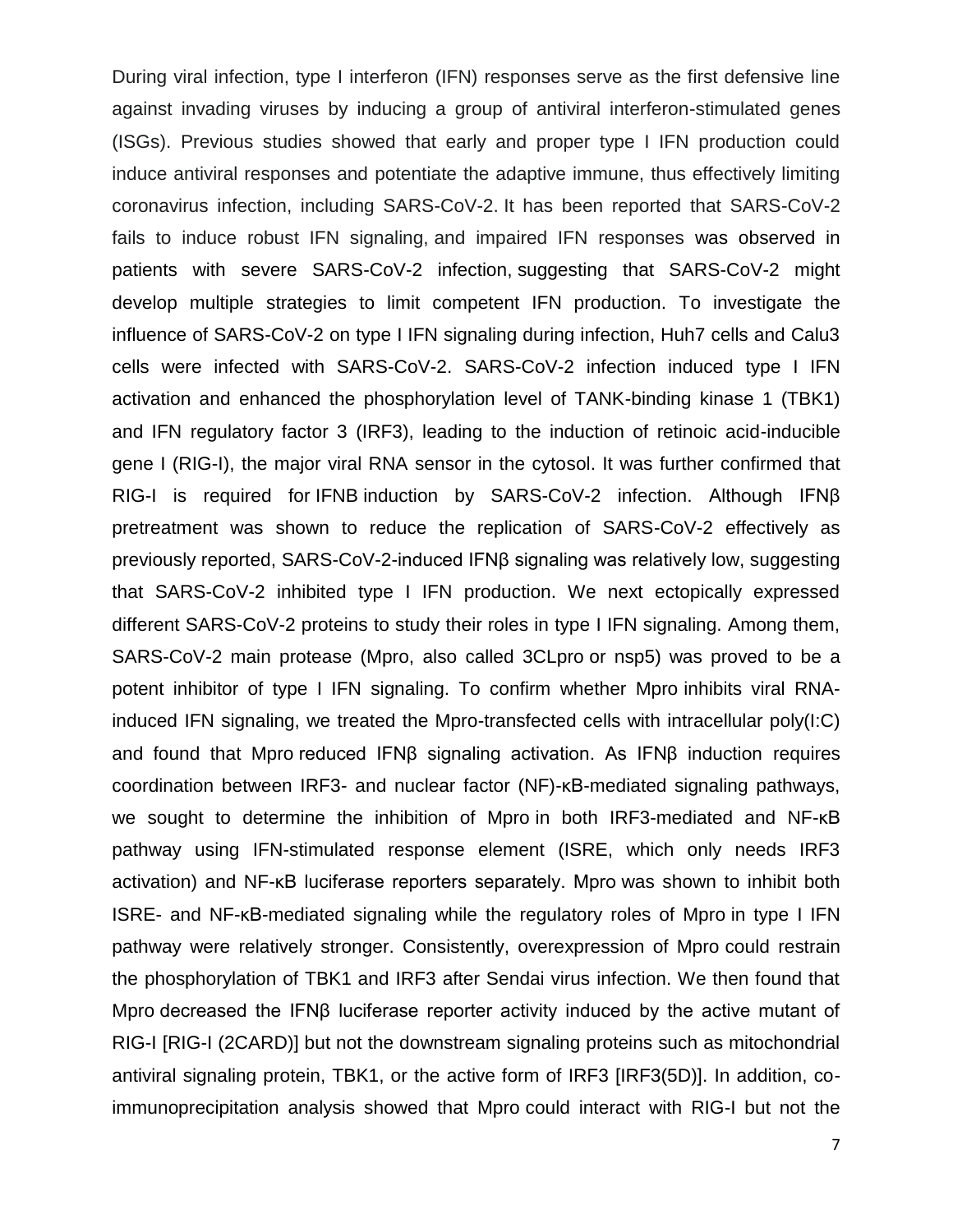downstream signaling proteins, indicating that Mpro might target RIG-I. After recognizing viral RNAs, RIG-I undergoes K63-linked poly-ubiquitination mediated by TRIM25 to turn into its activated form by releasing its CARD domains. We next investigated whether Mpro affects the K63-linked ubiquitination of RIG-I as well as its association with its E3 ligase TRIM25[.4](https://www.nature.com/articles/s41392-020-00332-2#ref-CR4) We found that overexpression of Mpro reduced the K63-linked ubiquitination of RIG-I as well as the interaction between RIG-I and TRIM25 after viral infection. Taken together, these data revealed that SARS-CoV-2 Mpro might restrict IFN induction by reducing K63-linked ubiquitination on RIG-I. It remains elusive whether SARS-CoV-2 uses different strategies to suppress IFN signaling to improve its infectious ability, compared with SARS-CoV, another highly related pathogenic coronavirus. To investigate the differences between the Mpro of SARS-CoV-2 and SARS-CoV, we compared the function of Mpro from these two coronaviruses in regulating IFN signaling and found that Mpro of both coronaviruses could inhibit the IFN induction, while SARS-CoV-2 Mpro showed a relatively higher inhibitory activity than SARS-CoV Mpro. The stronger IFN antagonism of SARS-CoV-2 Mpro might further reduce antiviral responses in infected cells and thus enhancing SARS-CoV-2 incubation period and viral replication during infection. For more details, read the link given below.

#### **Reference**

<https://www.nature.com/articles/s41392-020-00332-2>

# **Salvianolic acid C potently inhibits SARS-CoV-2 infection by blocking the formation of six-helix bundle core of spike protein**

# **Abstract**

The pandemic of COVID-19 caused by SARS-CoV-2 infection has posed a serious threat to global public health and the economy. Up to now, although several potentially effective antiviral drugs are under evaluating in clinical trials around the world, there are still no specific antiviral countermeasures beyond supportive therapies have been established. We herein report that the hydrophilic compound Salvianolic acid C (Sal-C) from Danshen, a traditional Chinese medicine (TCM), potently inhibit SARS-CoV-2 infection by blocking the formation of six-helix bundle (6-HB) core of spike (S) protein.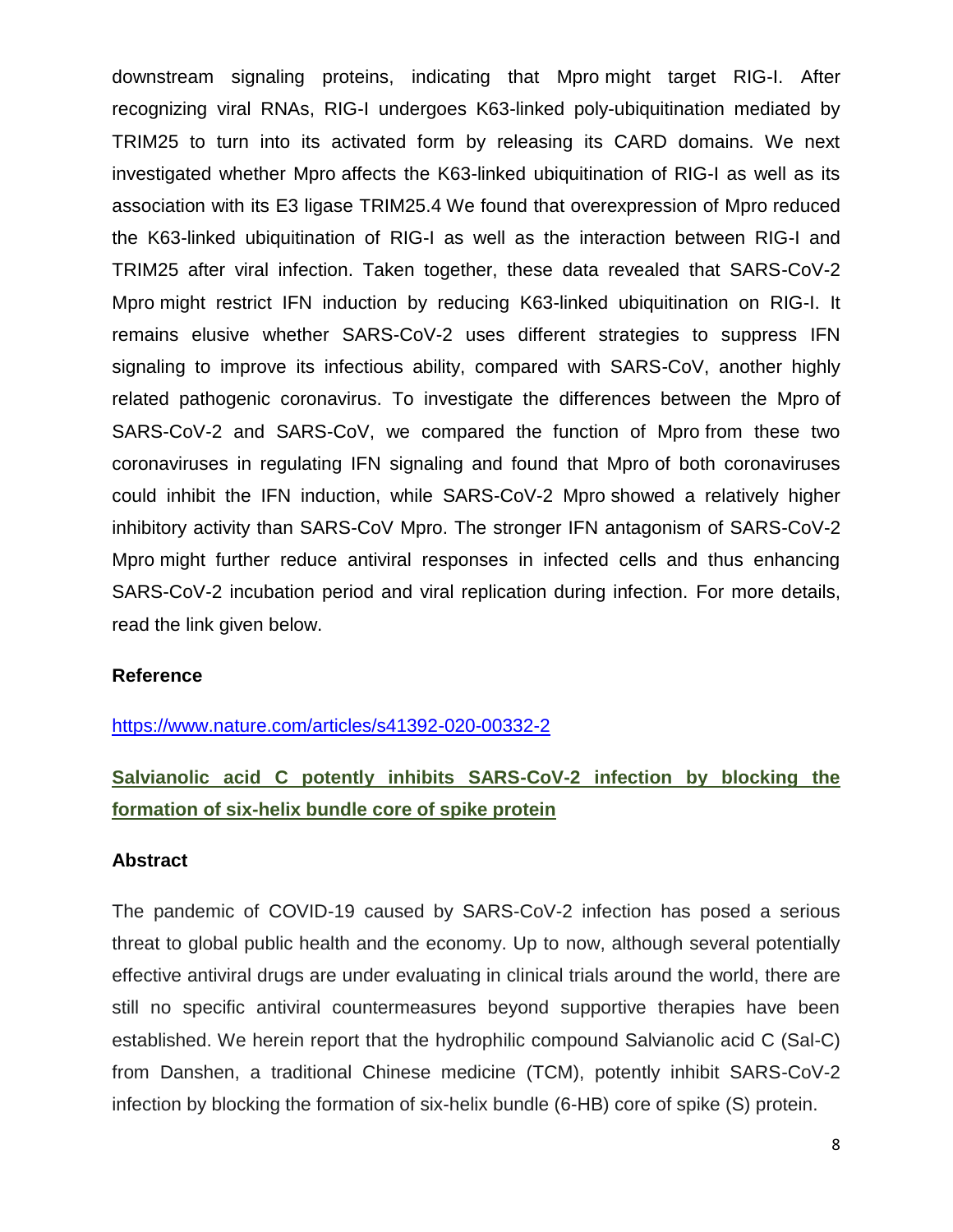The spike protein of SARS-CoV-2 plays a key role in receptor recognition and virus-cell membrane fusion and shows a great efficiency in mediating virus entry, which is consisted of S1 and S2 subunits. After binding to the cell receptor via receptor-binding domain (RBD) in S1, SARS-CoV-2 S2 will change its conformation by forming a 6-HB between HR1 and HR2 (two main components of S2 subunits) domains, leading to viral membrane fusion.2 In view of the high transmission rate and infection rate of SARS-CoV-2, we focused on the S2 subunit with highly conservative properties as a target to develop small-molecule inhibitors for SARS-CoV-2 S-mediated cell–cell fusion.

Based on our previous studies on seeking for h-CoVs fusion inhibitors, we utilized the cell–cell fusion assay mediated by SARS-CoV-2 S protein to screen the TCM monomer library for discovering fusion inhibitors. And, Sal-C was identified to potently inhibit the membrane fusion of S-overexpressed-HEK293T and Vero-E6 cells with half maximal inhibitory concentration ( $IC_{50}$ ) of 1.71  $µM$ . For more details, read the link given below.

# **Reference**

# <https://www.nature.com/articles/s41392-020-00325-1>

# **A simple RNA preparation method for SARS-CoV-2 detection by RT-qPCR**

# **Abstract**

The technique RT-qPCR for viral RNA detection is the current worldwide strategy used for early detection of the novel coronavirus SARS-CoV-2. RNA extraction is a key preanalytical step in RT-qPCR, often achieved using commercial kits. However, the magnitude of the COVID-19 pandemic is causing disruptions to the global supply chains used by many diagnostic laboratories to procure the commercial kits required for RNA extraction. Shortage in these essential reagents is even more acute in developing countries with no means to produce kits locally. It was sought to find an alternative procedure to replace commercial kits using common reagents found in molecular biology laboratories. Here we report a method for RNA extraction that takes about 40 min to complete ten samples, and is not more laborious than current commercial RNA extraction kits. It was demonstrated that this method can be used to process nasopharyngeal swab samples and yields RT-qPCR results comparable to those obtained with commercial kits. Most importantly, this procedure can be easily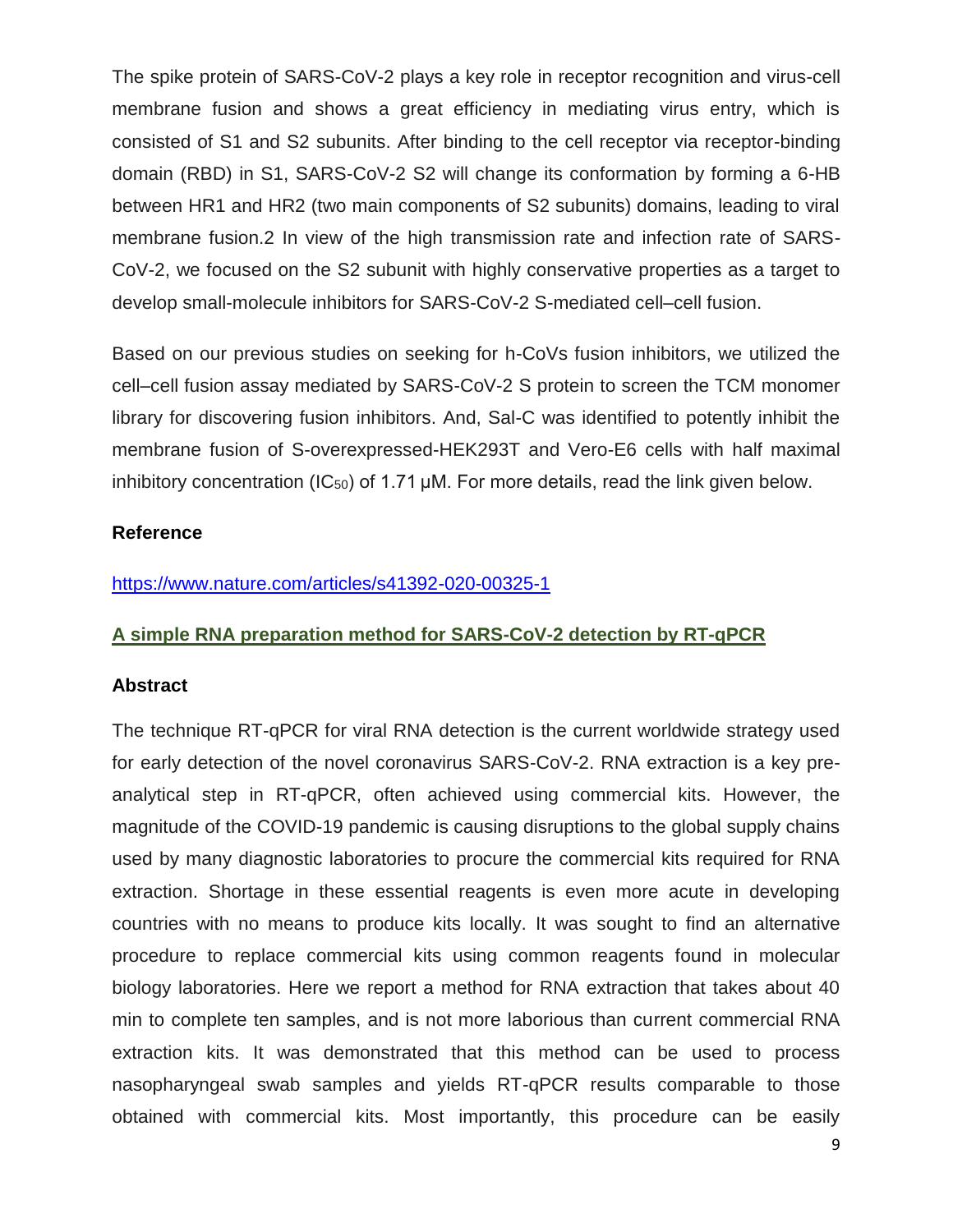implemented in any molecular diagnostic laboratory. Frequent testing is crucial for individual patient management as well as for public health decision making in this pandemic. Implementation of this method could maintain crucial testing going despite commercial kit shortages.

#### **Reference**

<https://www.nature.com/articles/s41598-020-73616-w>

# **Risk estimation of SARS-CoV-2 transmission from bluetooth low energy measurements**

#### **Abstract**

Digital contact tracing approaches based on Bluetooth low energy (BLE) have the potential to efficiently contain and delay outbreaks of infectious diseases such as the ongoing SARS-CoV-2 pandemic. In this work, a machine learning based approach was proposed to reliably detect subjects that have spent enough time in close proximity to be at risk of being infected. This study is an important proof of concept that will aid the battery of epidemiological policies aiming to slow down the rapid spread of COVID-19.

# **Reference**

<https://www.nature.com/articles/s41746-020-00340-0>

# **Molecular epidemiology of the first wave of severe acute respiratory syndrome coronavirus 2 infection in Thailand in 2020**

#### **Abstract**

The coronavirus disease 2019 pandemic caused by severe acute respiratory syndrome coronavirus 2 (SARS-CoV-2) is a major global concern. Several SARS-CoV-2 gene mutations have been reported. In the current study, associations between SARS-CoV-2 gene variation and exposure history during the first wave of the outbreak in Thailand between January and May 2020 were investigated. Forty samples were collected at different time points during the outbreak, and parts of the SARS-CoV-2 genome sequence were used to assess genomic variation patterns. The phylogenetics of the 40 samples were clustered into L, GH, GR, O and T types. T types were predominant in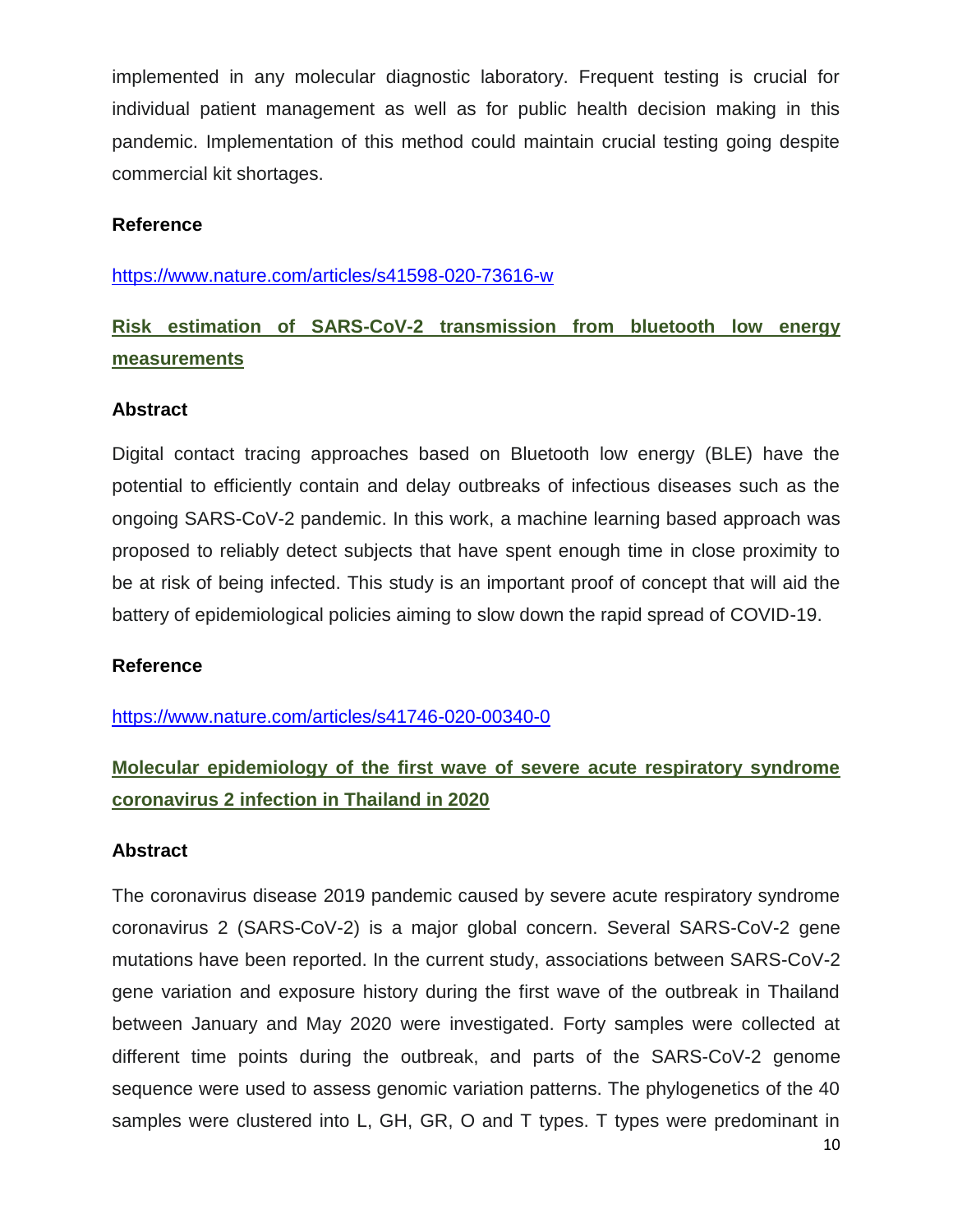Bangkok during the first local outbreak centered at a boxing stadium and entertainment venues in March 2020. Imported cases were infected with various types, including L, GH, GR and O. In southern Thailand introductions of different genotypes were identified at different times. No clinical parameters were significantly associated with differences in genotype. The results indicated local transmission (type T, Spike protein (A829T)) and imported cases (types L, GH, GR and O) during the first wave in Thailand. Genetic and epidemiological data may contribute to national policy formulation, transmission tracking and the implementation of measures to control viral spread.

# **Reference**

#### <https://www.nature.com/articles/s41598-020-73554-7>

# **SARS-CoV-2-specific T-cells in unexposed humans: Presence of cross-reactive memory cells does not equal protective immunity**

#### **Abstract**

Using human blood samples obtained from pre-pandemic donors, a recent article by Mateus *et al.* in Science provided new evidence that SARS-CoV-2-reactive T-cells in unexposed donors are indeed HCoV-specific T-cells. The rapid global spread of coronavirus disease 2019 (COVID-19), caused by the newly-emerged coronavirus SARS-CoV-2, has led to millions of infections with substantial morbidity and mortality. Different clinical manifestations of COVID-19 have been observed: asymptomatic infections, mild self-limiting disease, acute respiratory distress syndrome and death. The determinants underlying disease severity currently remain elusive; since severe patients often present with immune hyper-responsiveness, it is speculated that the host' immune response could be a contributing factor to severe disease.

Many studies are dissecting the human immune response to SARS-CoV-2 and several groups have reported marked activation of T-cell subsets in acute COVID-19 patients. The antigen-specific T-cell response has only been analyzed in a handful of papers, all sharing a common feature: although SARS-CoV-2-specific CD4+ and CD8+ T-cells are consistently detected in peripheral blood mononuclear cells (PBMC) obtained from COVID-19 patients, studies also report activation of T-cells in 20–50% of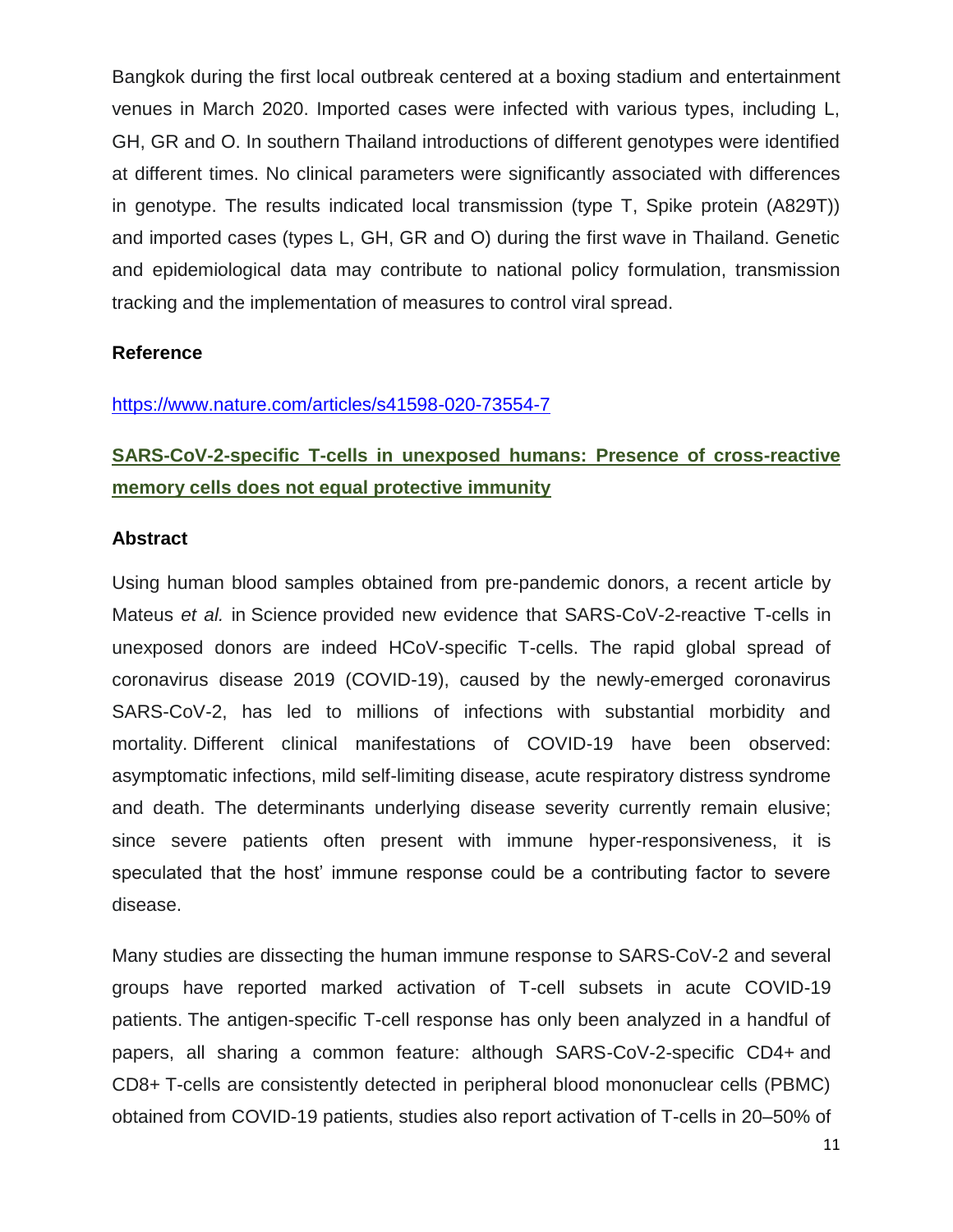the people never exposed to SARS-CoV-2. The frequency of these cross-reactive responses in pre-pandemic controls is always low. On average 1% of the CD4+ T-cells from acute COVID-19 patients upregulate activation markers upon peptide pool stimulation. If pre-pandemic donors respond to peptide stimulation, the percentage of responding CD4+ T-cells is always <0.1%. Authors of these papers speculate that these–mainly CD4+–SARS-CoV-2-reactive T-cells are probably induced by past infection with one of the endemic "common cold" coronaviruses (HCoVs), which share at least partial sequence homology with SARS-CoV-2. Experimental evidence for this hypothesis was lacking so far. For more details, read the link given below.

#### **Reference**

#### <https://www.nature.com/articles/s41392-020-00338-w>

# **Sofosbuvir terminated RNA is more resistant to SARS-CoV-2 proofreader than RNA terminated by Remdesivir**

#### **Abstract**

SARS-CoV-2 is responsible for COVID-19, resulting in the largest pandemic in over a hundred years. After examining the molecular structures and activities of hepatitis C viral inhibitors and comparing hepatitis C virus and coronavirus replication, we previously postulated that the FDA-approved hepatitis C drug EPCLUSA (Sofosbuvir/Velpatasvir) might inhibit SARS-CoV-2. It was subsequently demonstrated that Sofosbuvir triphosphate is incorporated by the relatively low fidelity SARS-CoV and SARS-CoV-2 RNA-dependent RNA polymerases (RdRps), serving as an immediate polymerase reaction terminator, but not by a host-like high fidelity DNA polymerase. Other investigators have since demonstrated the ability of Sofosbuvir to inhibit SARS-CoV-2 replication in lung and brain cells; additionally, COVID-19 clinical trials with EPCLUSA and with Sofosbuvir plus Daclatasvir have been initiated in several countries. SARS-CoV-2 has an exonuclease-based proofreader to maintain the viral genome integrity. Any effective antiviral targeting the SARS-CoV-2 RdRp must display a certain level of resistance to this proofreading activity. We report here that Sofosbuvir terminated RNA resists removal by the exonuclease to a substantially higher extent than RNA terminated by Remdesivir, another drug being used as a COVID-19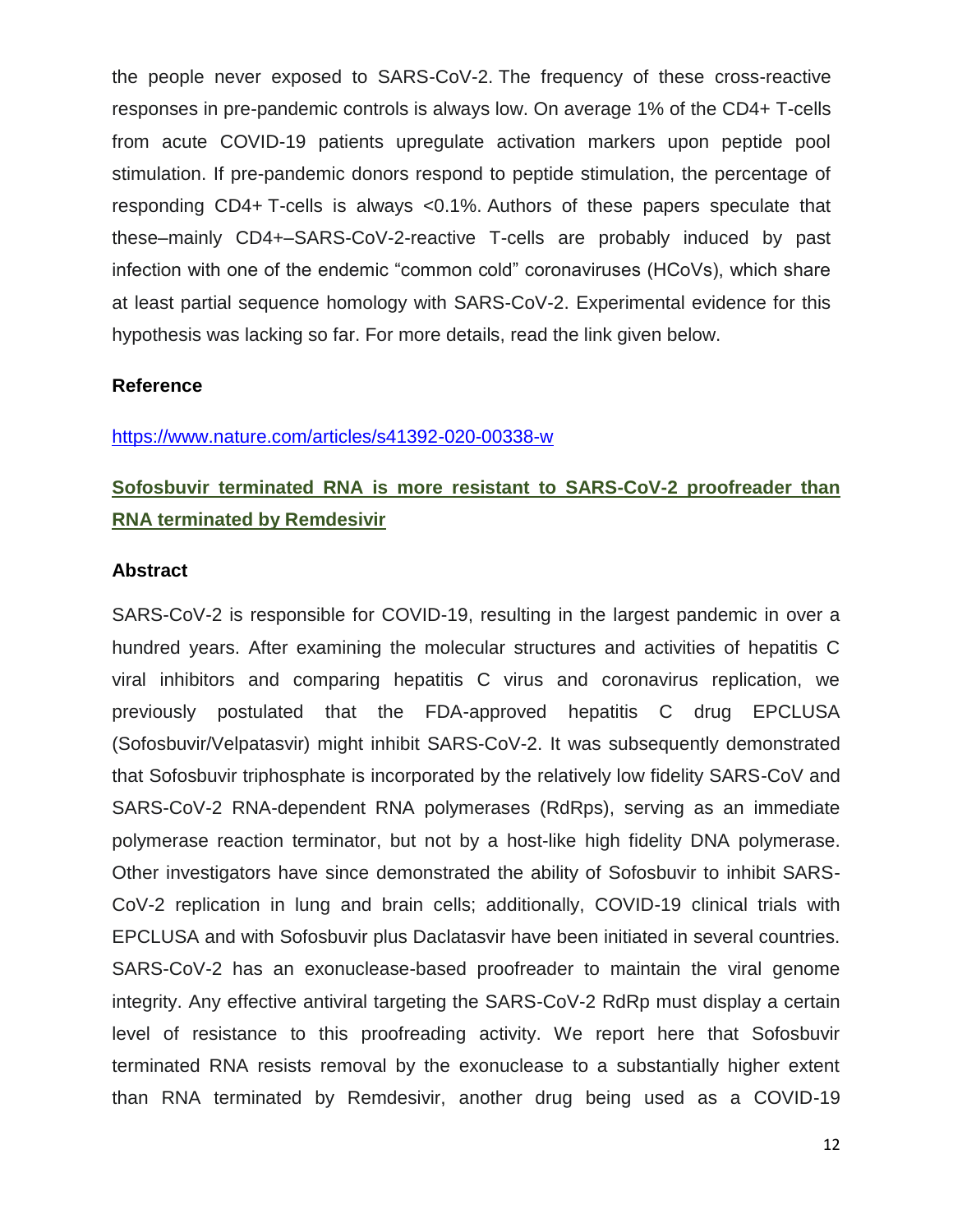therapeutic. These results offer a molecular basis supporting the current use of Sofosbuvir in combination with other drugs in COVID-19 clinical trials.

# **Reference**

# <https://www.nature.com/articles/s41598-020-73641-9>

# **SARS-CoV-2 S1 and** *N***-based serological assays reveal rapid seroconversion and induction of specific antibody response in COVID-19 patients**

# **Abstract**

As the Coronavirus Disease 2019 (COVID-19), which is caused by the novel SARS-CoV-2, continues to spread rapidly around the world, there is a need for well validated serological assays that allow the detection of viral specific antibody responses in COVID-19 patients or recovered individuals. In this study, it was established and used multiple indirect Enzyme Linked Immunosorbent Assay (ELISA)-based serological assays to study the antibody response in COVID-19 patients. In order to validate the assays we determined the cut off values, sensitivity and specificity of the assays using sera collected from pre-pandemic healthy controls, COVID-19 patients at different time points after disease-onset, and seropositive sera to other human coronaviruses (CoVs). The developed SARS-CoV-2 S1 subunit of the spike glycoprotein and nucleocapsid (*N*) based ELISAs not only showed high specificity and sensitivity but also did not show any cross-reactivity with other CoVs. It was also shown that all RT-PCR confirmed COVID-19 patients tested in our study developed both virus specific IgM and IgG antibodies as early as week one after disease onset. Our data also suggest that the inclusion of both S1 and N in serological testing would capture as many potential SARS-CoV-2 positive cases as possible than using any of them alone. This is specifically important for tracing contacts and cases and conducting large-scale epidemiological studies to understand the true extent of virus spread in populations.

# **Reference**

<https://www.nature.com/articles/s41598-020-73491-5>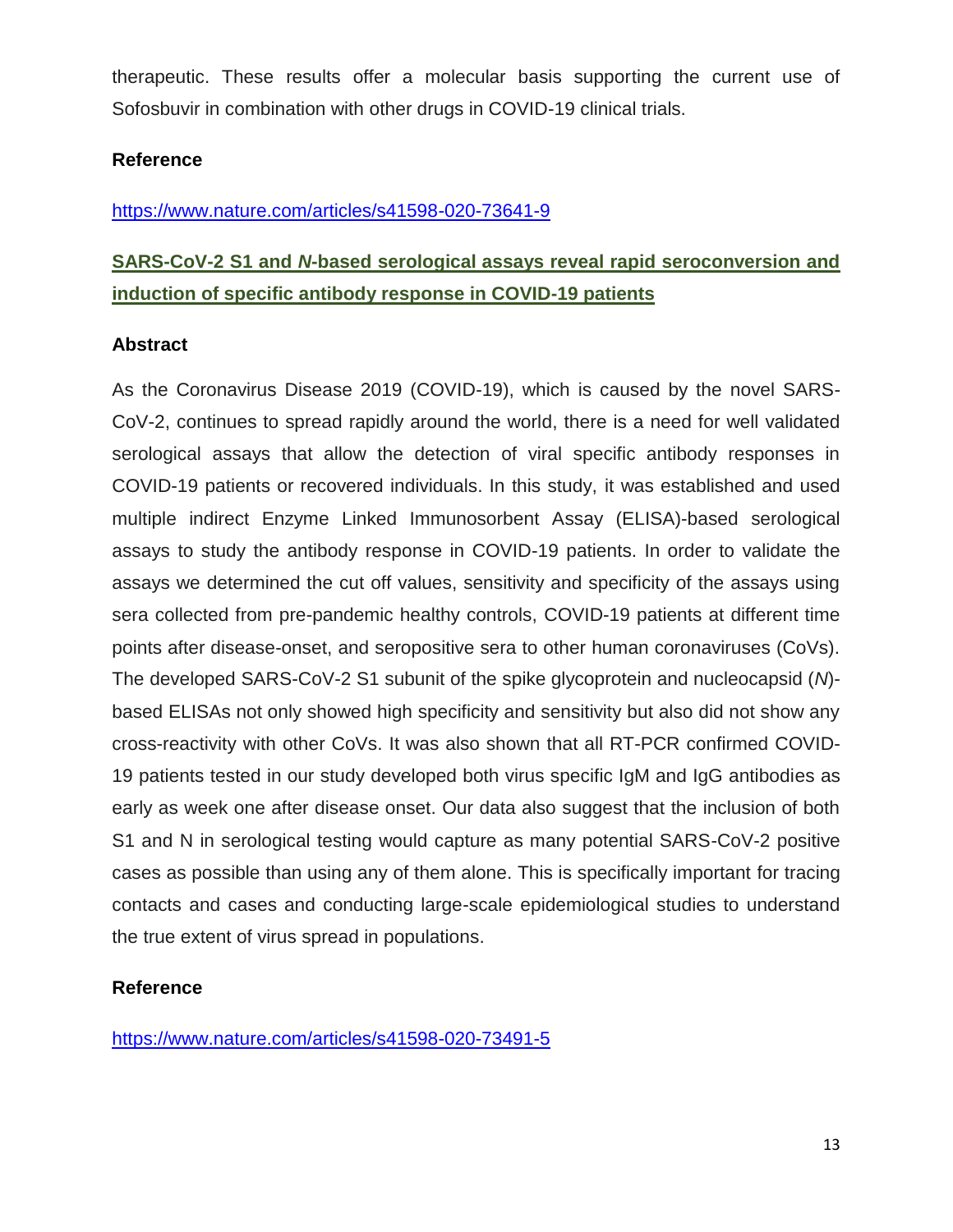# **Characteristics of SARS-CoV-2 and COVID-19**

#### **Abstract**

Severe acute respiratory syndrome coronavirus 2 (SARS-CoV-2) is a highly transmissible and pathogenic coronavirus that emerged in late 2019 and has caused a pandemic of acute respiratory disease, named 'coronavirus disease 2019' (COVID-19), which threatens human health and public safety. In this Review, the basic virology of SARS-CoV-2 was described, including genomic characteristics and receptor use, highlighting its key difference from previously known coronaviruses. Current knowledge of clinical, epidemiological and pathological features of COVID-19 was summarized, as well as recent progress in animal models and antiviral treatment approaches for SARS-CoV-2 infection. The potential wildlife hosts and zoonotic origin of this emerging virus was also discussed in detail.

#### **Reference**

https://www.nature.com/articles/s41579-020-00459-7

# **The efficacy assessment of convalescent plasma therapy for COVID-19 patients: A multi-center case series**

#### **Abstract**

Convalescent plasma (CP) transfusion has been indicated as a promising therapy in the treatment for other emerging viral infections. However, the quality control of CP and individual variation in patients in different studies make it rather difficult to evaluate the efficacy and risk of CP therapy for coronavirus disease 2019 (COVID-19). We aimed to explore the potential efficacy of CP therapy, and to assess the possible factors associated with its efficacy. Eight critical or severe COVID-19 patients were enrolled from four centers. Each patient was transfused with 200–400 mL of CP from seven recovered donors. The primary indicators for clinical efficacy assessment were the changes of clinical symptoms, laboratory parameters, and radiological image after CP transfusion. CP donors had a wide range of antibody levels measured by serology tests which were to some degree correlated with the neutralizing antibody (NAb) level. No adverse events were observed during and after CP transfusion. Following CP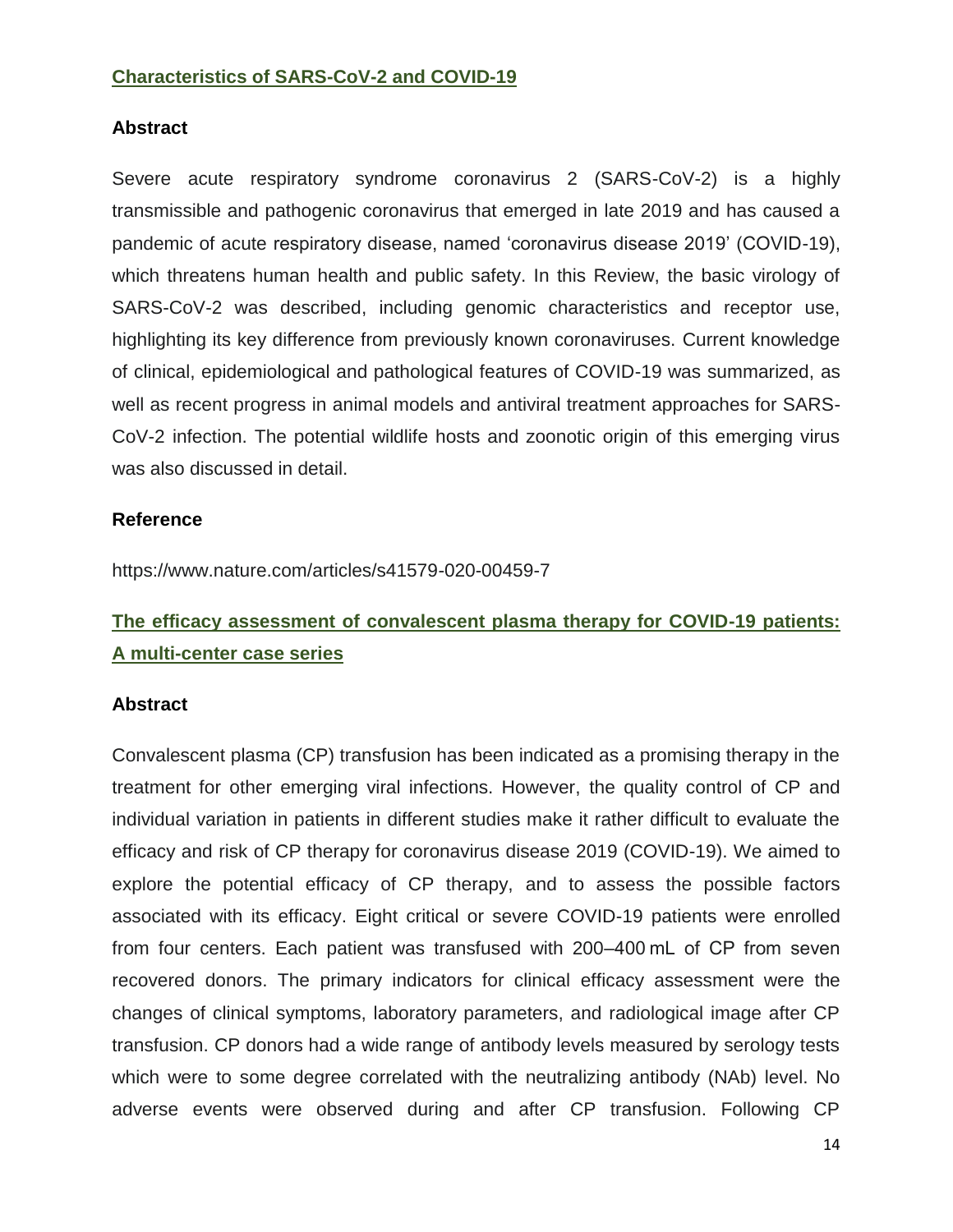transfusion, six out of eight patients showed improved oxygen support status; chest CT indicated varying degrees of absorption of pulmonary lesions in six patients within 8 days; the viral load was decreased to a negative level in five patients who had the previous viremia; other laboratory parameters also tended to improve, including increased lymphocyte counts, decreased C-reactive protein, procalcitonin, and indicators for liver function. The clinical efficacy might be associated with CP transfusion time, transfused dose, and the NAb levels of CP. This study indicated that CP might be a potential therapy for severe patients with COVID-19.

# **Reference**

https://www.nature.com/articles/s41392-020-00329-x

# **A validated, real-time prediction model for favorable outcomes in hospitalized COVID-19 patients**

#### **Abstract**

The COVID-19 pandemic has challenged front-line clinical decision-making, leading to numerous published prognostic tools. However, few models have been prospectively validated and none report implementation in practice. Here, 3345 retrospective and 474 prospective hospitalizations were used to develop and validate a parsimonious model to identify patients with favorable outcomes within 96 h of a prediction, based on real-time lab values, vital signs, and oxygen support variables. In retrospective and prospective validation, the model achieves high average precision (88.6% 95% CI: [88.4–88.7] and 90.8% [90.8–90.8]) and discrimination (95.1% [95.1–95.2] and 86.8% [86.8–86.9]) respectively. The model into the HER was implemented and integrated, achieving a positive predictive value of 93.3% with 41% sensitivity. Preliminary results suggest clinicians are adopting these scores into their clinical workflows.

# **Reference**

<https://www.nature.com/articles/s41746-020-00343-x>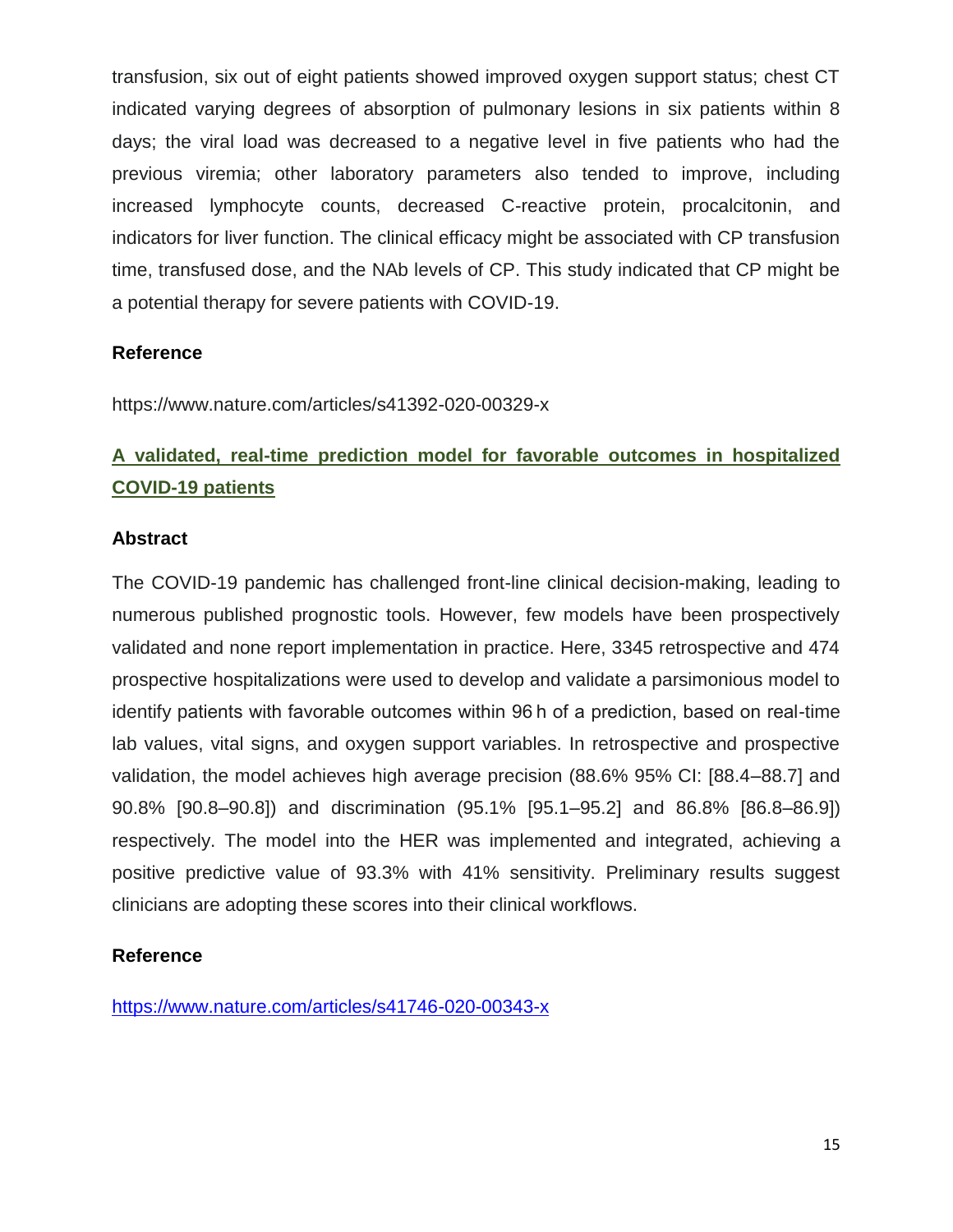**Inference of person-to-person transmission of COVID-19 reveals hidden superspreading events during the early outbreak phase**

### **Abstract**

Coronavirus disease 2019 (COVID-19) was first identified in late 2019 in Wuhan, Hubei Province, China and spread globally in months, sparking worldwide concern. However, it is unclear whether super-spreading events occurred during the early outbreak phase, as has been observed for other emerging viruses. Here, 208 publicly available SARS-CoV-2 genome sequences were analysed collected during the early outbreak phase. Phylogenetic analysis was analysed with Bayesian inference under an epidemiological model to trace person-to-person transmission. The dispersion parameter of the offspring distribution in the inferred transmission chain was estimated to be 0.23 (95% CI: 0.13– 0.38), indicating there are individuals who directly infected a disproportionately large number of people. Our results showed that super-spreading events played an important role in the early stage of the COVID-19 outbreak.

# **Reference**

<https://www.nature.com/articles/s41467-020-18836-4>

# **The age distribution of mortality from novel coronavirus disease (COVID-19) suggests no large difference of susceptibility by age**

#### **Abstract**

Among Italy, Spain, and Japan, the age distributions of COVID-19 mortality show only small variation even though the number of deaths per country shows large variation. To understand the determinant for this situation, we constructed a mathematical model describing the transmission dynamics and natural history of COVID-19 and analyzed the dataset of mortality in Italy, Spain, and Japan. The parameter was described which describes the age-dependency of susceptibility by fitting the model to reported data, including the effect of change in contact patterns during the epidemics of COVID-19, and the fraction of symptomatic infections. Our study revealed that if the mortality rate or the fraction of symptomatic infections among all COVID-19 cases does not depend on age, then unrealistically different age-dependencies of susceptibilities against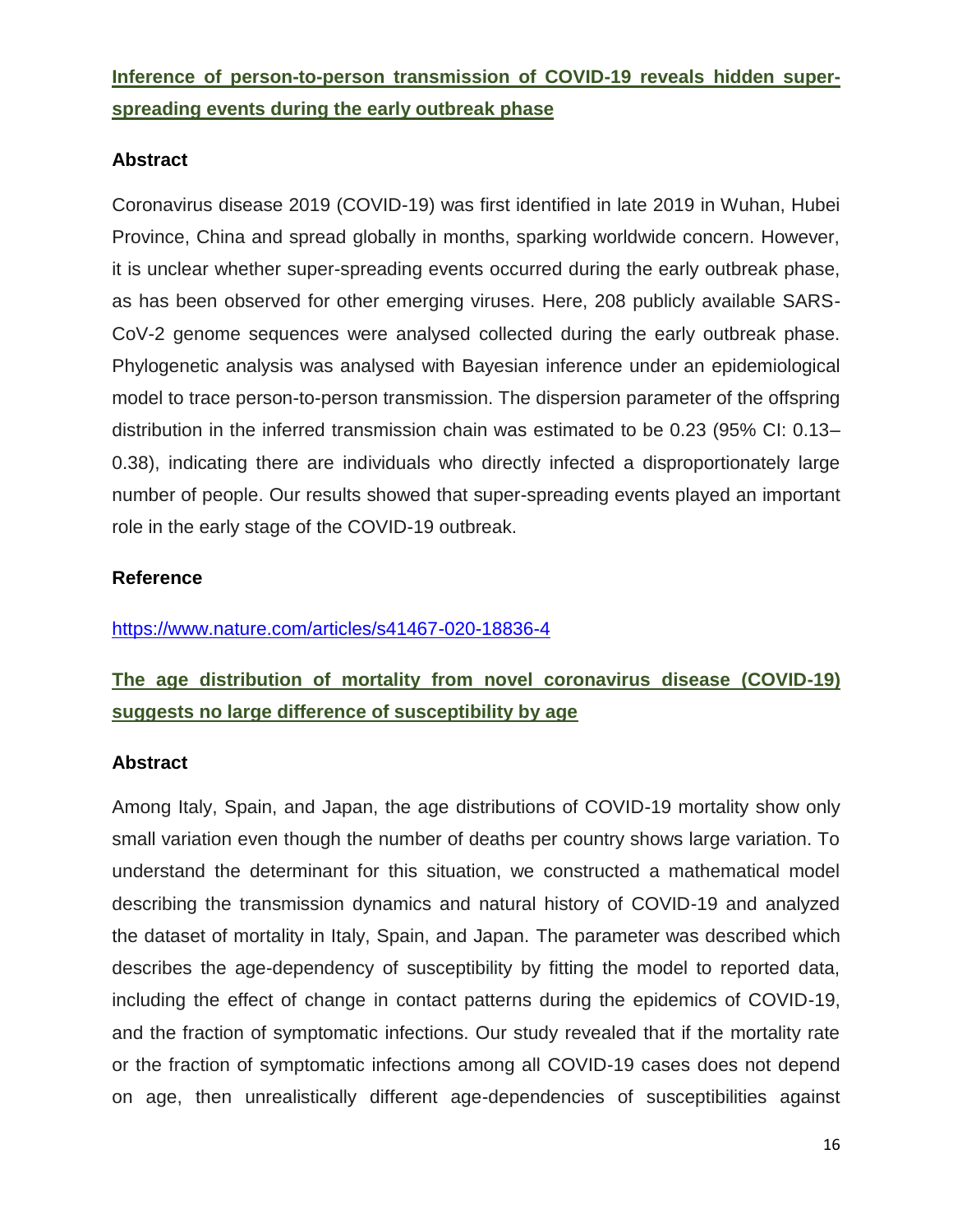COVID-19 infections between Italy, Japan, and Spain are required to explain the similar age distribution of mortality but different basic reproduction numbers (R0). Variation of susceptibility by age itself cannot explain the robust age distribution in mortality by COVID-19 infections in those three countries, however it does suggest that the agedependencies of (i) the mortality rate and (ii) the fraction of symptomatic infections among all COVID-19 cases determine the age distribution of mortality by COVID-19.

#### **Reference**

https://www.nature.com/articles/s41598-020-73777-8

# **Machine learning based early warning system enables accurate mortality risk prediction for COVID-19**

#### **Abstract**

Soaring cases of coronavirus disease (COVID-19) are pummeling the global health system. Overwhelmed health facilities have endeavored to mitigate the pandemic, but mortality of COVID-19 continues to increase. Here, a mortality risk prediction model for COVID-19 (MRPMC) was presented that uses patients' clinical data on admission to stratify patients by mortality risk, which enables prediction of physiological deterioration and death up to 20 days in advance. This ensemble model is built using four machine learning methods including Logistic Regression, Support Vector Machine, Gradient Boosted Decision Tree, and Neural Network. MRPMC was validated in an internal validation cohort and two external validation cohorts, where it achieves an AUC of 0.9621 (95% CI: 0.9464–0.9778), 0.9760 (0.9613–0.9906), and 0.9246 (0.8763– 0.9729), respectively. This model enables expeditious and accurate mortality risk stratification of patients with COVID-19, and potentially facilitates more responsive health systems that are conducive to high risk COVID-19 patients.

# **Reference**

https://www.nature.com/articles/s41467-020-18684-2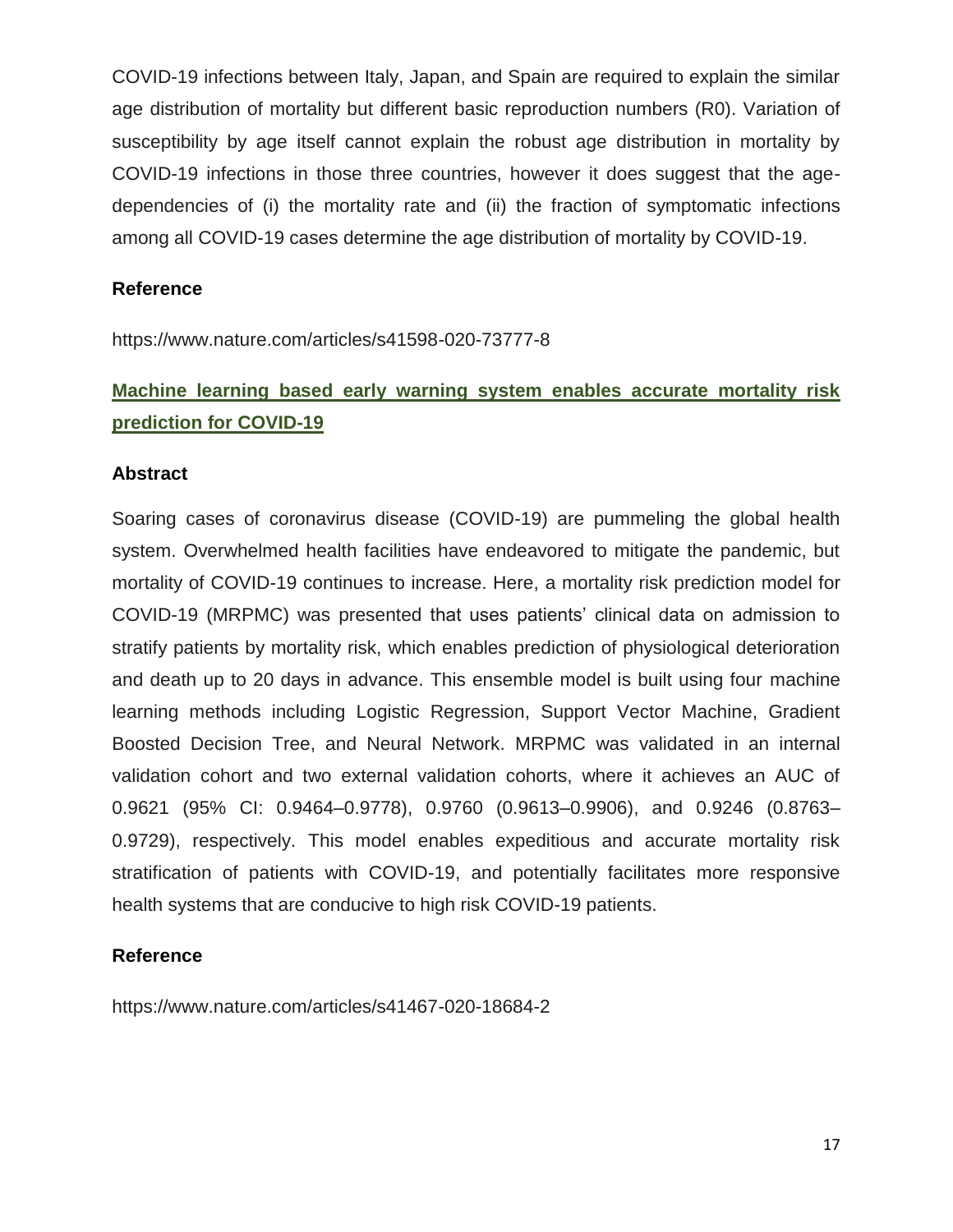**Deep phenotyping of 34,128 adult patients hospitalised with COVID-19 in an international network study**

### **Abstract**

Comorbid conditions appear to be common among individuals hospitalised with coronavirus disease 2019 (COVID-19) but estimates of prevalence vary and little is known about the prior medication use of patients. Here, the characteristics of adults hospitalised with COVID-19 were described, and compare them with influenza patients. We include 34,128 (US: 8362, South Korea: 7341, Spain: 18,425) COVID-19 patients, summarising between 4811 and 11,643 unique aggregate characteristics. COVID-19 patients have been majority male in the US and Spain, but predominantly female in South Korea. Age profiles vary across data sources. Compared to 84,585 individuals hospitalised with influenza in 2014-19, COVID-19 patients have more typically been male, younger, and with fewer comorbidities and lower medication use. While protecting groups vulnerable to influenza is likely a useful starting point in the response to COVID-19, strategies will likely need to be broadened to reflect the particular characteristics of individuals being hospitalised with COVID-19.

#### **Reference**

<https://www.nature.com/articles/s41467-020-18849-z>

# **Publication Date: Oct 05, 2020**

# **The utility of high-flow nasal oxygen for severe COVID-19 pneumonia in a resource-constrained setting: A multi-centre prospective observational study**

#### **Abstract**

*Background*: The utility of heated and humidified high-flow nasal oxygen (HFNO) for severe COVID-19-related hypoxaemic respiratory failure (HRF), particularly in settings with limited access to intensive care unit (ICU) resources, remains unclear, and predictors of outcome have been poorly studied.

*Methods*: Consecutive patients with COVID-19-related HRF treated with HFNO were included at two tertiary hospitals in Cape Town, South Africa. The primary outcome was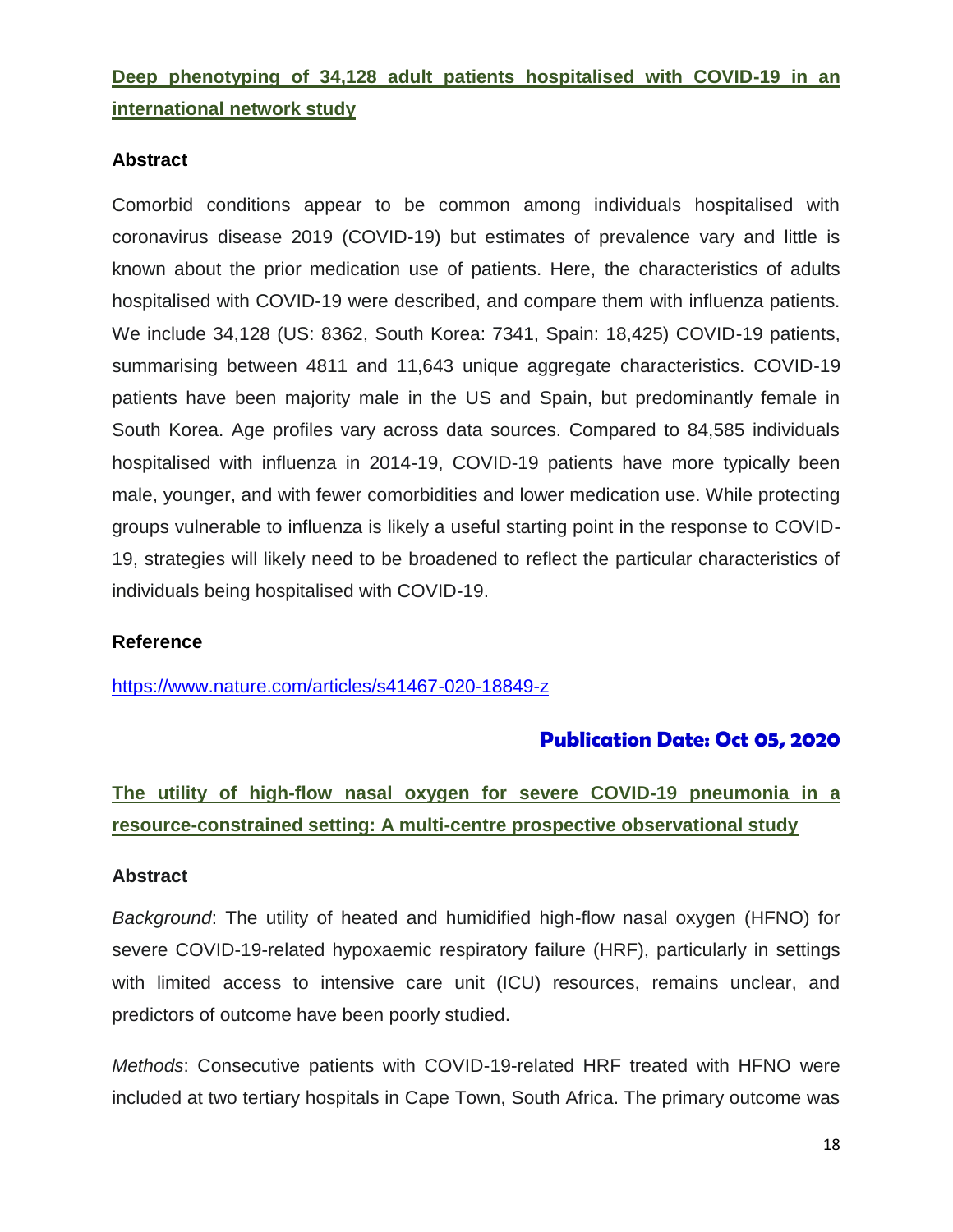the proportion of patients who were successfully weaned from HFNO, whilst failure comprised intubation or death on HFNO.

*Findings*: The median (IQR) arterial oxygen partial pressure to fraction inspired oxygen ratio (PaO2/FiO2) was 68 (54–92) in 293 enroled patients. Of these, 137/293 (47%) of patients [PaO2/FiO2 76 (63–93)] were successfully weaned from HFNO. The median duration of HFNO was 6 (3–9) in those successfully treated versus 2 (1–5) days in those who failed (p<0.001). A higher ratio of oxygen saturation/FiO2 to respiratory rate within 6 h (ROX-6 score) after HFNO commencement was associated with HFNO success (ROX-6; AHR 0.43, 0.31–0.60), as was use of steroids (AHR 0.35, 95%CI 0.19–0.64). A ROX-6 score of ≥3.7 was 80% predictive of successful weaning whilst ROX-6  $\leq$  2.2 was 74% predictive of failure. In total, 139 patents (52%) survived to hospital discharge, whilst mortality amongst HFNO failures with outcomes was 129/140 (92%).

*Interpretation*: In a resource-constrained setting, HFNO for severe COVID-19 HRF is feasible and more almost half of those who receive it can be successfully weaned without the need for mechanical ventilation.

#### **Reference**

https://www.thelancet.com/journals/eclinm/article/PIIS2589-5370(20)30314-X/fulltext

**Prevalence, management, and outcomes of SARS-CoV-2 infections in older people and those with dementia in mental health wards in London, UK: A retrospective observational study**

#### **Abstract**

*Background*: People living in group situations or with dementia are more vulnerable to infection with severe acute respiratory syndrome coronavirus 2 (SARS-CoV-2). Older people and those with multimorbidity have higher mortality if they become infected than the general population. However, no systematic study exists of COVID-19-related outcomes in older inpatients in psychiatric units, who comprise people from these highrisk groups. It was aimed to describe the period prevalence, demographics, symptoms (and asymptomatic cases), management, and survival outcomes of COVID-19 in the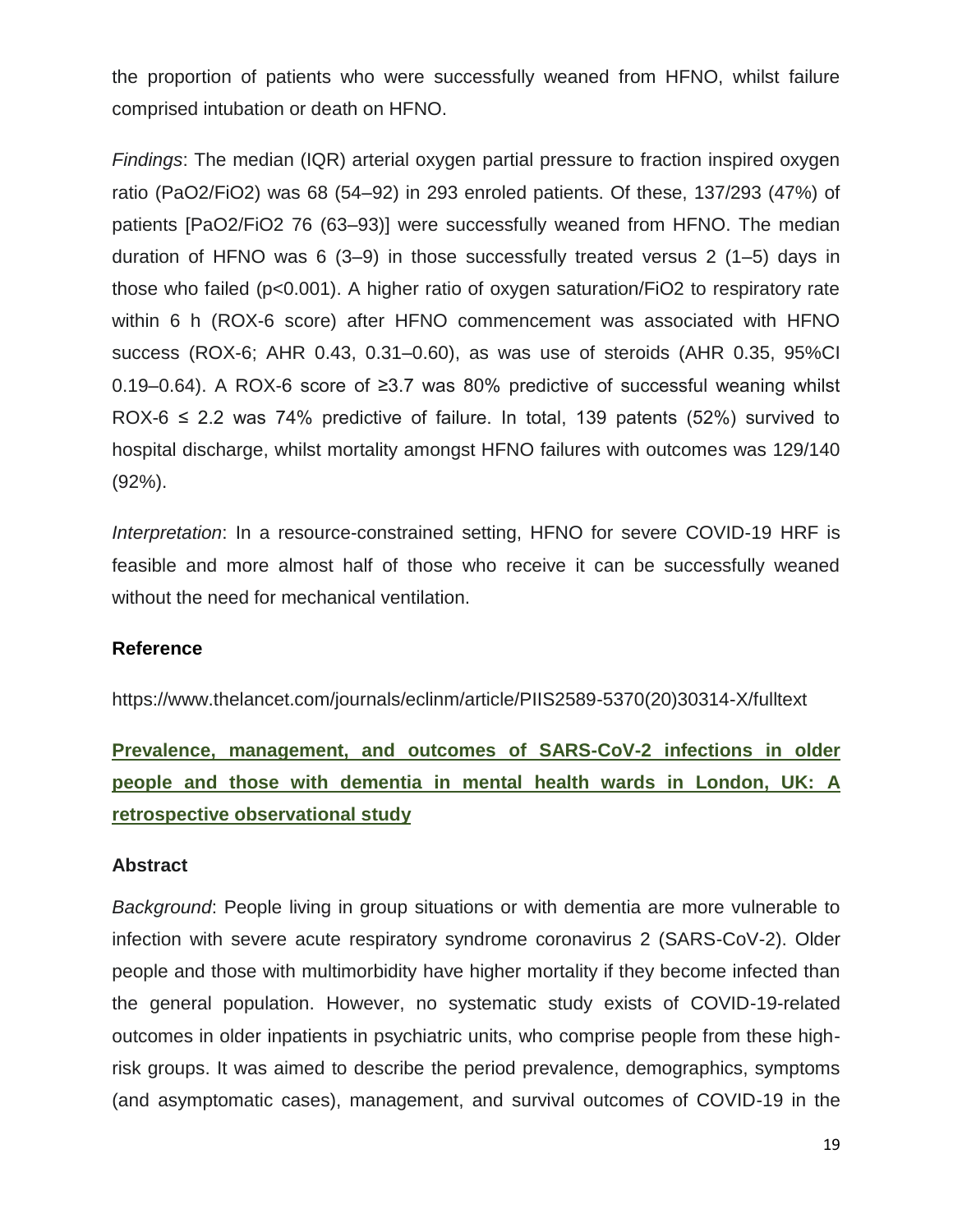older inpatient psychiatric population and people with young-onset dementia in five National Health Service Trusts in London, UK, from March 1 to April 30, 2020.

*Methods*: In this retrospective observational study, we collected demographic data, mental health diagnoses, clinical diagnosis of COVID-19, symptoms, management, and COVID-19-related outcome data of inpatients aged 65 years or older or with dementia who were already inpatients or admitted as inpatients to five London mental health Trusts between March 1 and April 30, 2020, and information about available COVID-19 related resources (ie, testing and personal protective equipment). Patients were determined to have COVID-19 if they had a positive SARS-CoV-2 PCR test, or had relevant symptoms indicative of COVID-19, as determined by their treating physician. We calculated period prevalence of COVID-19 and analysed patients' characteristics, treatments, and outcomes.

*Findings*: Of 344 inpatients, 131 (38%) were diagnosed with COVID-19 during the study period (period prevalence 38% [95% CI 33–43]). The mean age of patients who had COVID-19 was 75·3 years (SD 8·2); 68 (52%) were women and 47 (36%) from ethnic minority groups. 16 (12%) of 131 patients were asymptomatic and 121 (92%) had one or more disease-related comorbidity. 108 (82%) patients were compulsorily detained. 74 (56%) patients had dementia, of whom 13 (18%) had young-onset dementia. On average, sites received COVID-19 testing kits 4·5 days after the first clinical COVID-19 presentation. 19 (15%) patients diagnosed with COVID-19 died during the study period, and their deaths were determined to be COVID-19 related.

*Interpretation*: Patients in psychiatric inpatient settings who were admitted without known SARS-CoV-2 infection had a high risk of infection with SARS-CoV-2 compared with those in the community and had a higher proportion of deaths from COVID-19 than in the community. Implementation of the long-standing policy of parity of esteem for mental health and planning for future COVID-19 waves in psychiatric hospitals is urgent.

#### **Reference**

[https://www.thelancet.com/journals/lanpsy/article/PIIS2215-0366\(20\)30434-X/fulltext](https://www.thelancet.com/journals/lanpsy/article/PIIS2215-0366(20)30434-X/fulltext)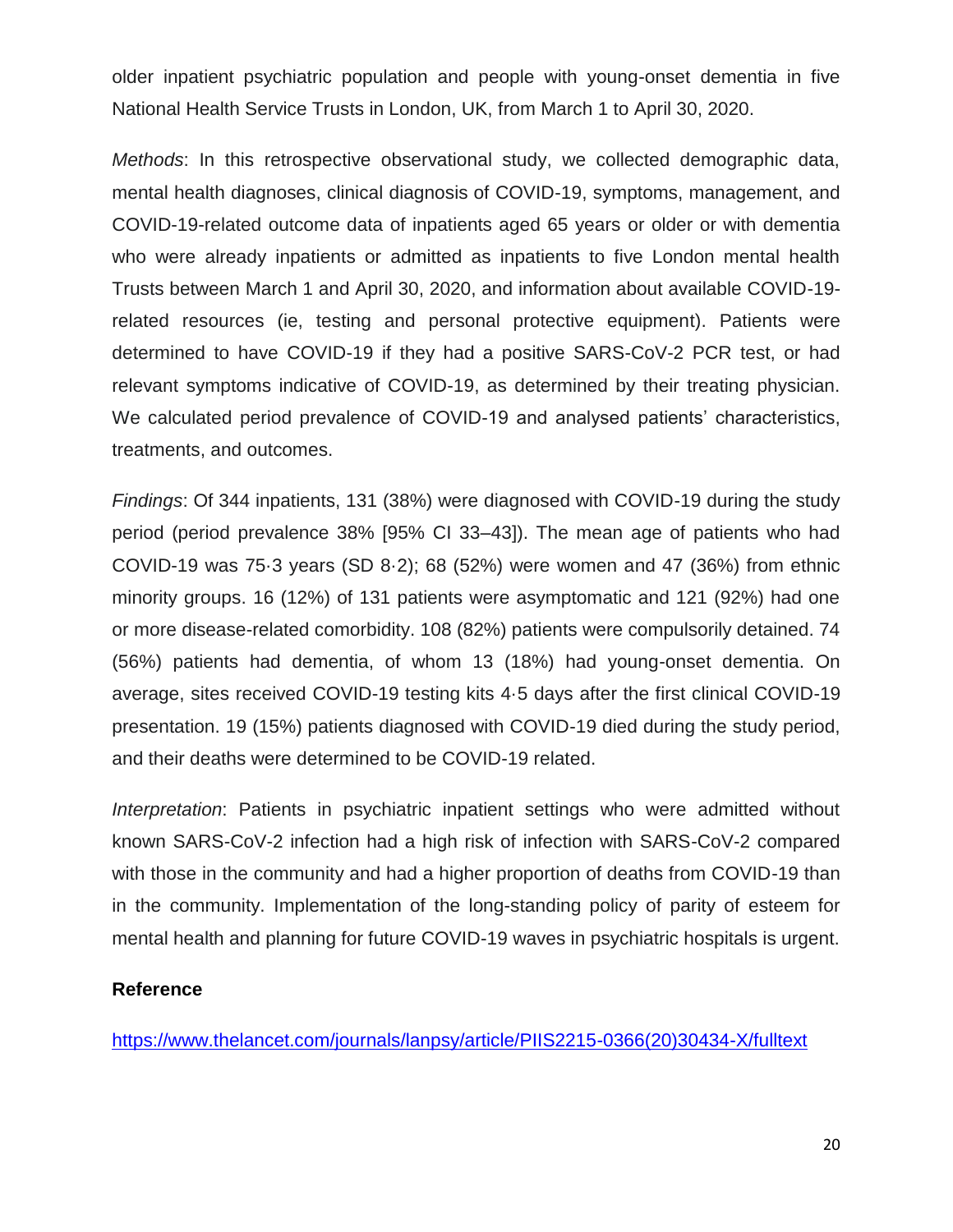# **SARS-CoV-2 infection dysregulates the metabolomic and lipidomic profiles of serum**

# **Abstract**

COVID-19 is a systemic infection that exerts significant impact on the metabolism. Yet, there is little information on how SARS-CoV-2 affects metabolism. Using NMR spectroscopy, we measured the metabolomic and lipidomic serum profile from 263 (training cohort) + 135 (validation cohort) symptomatic patients hospitalized after positive PCR testing for SARS-CoV-2 infection. We also established the profiles of 280 persons collected before the coronavirus pandemic started. PCA analyses discriminated both cohorts, highlighting the impact that the infection has in overall metabolism. The lipidomic analysis unraveled a pathogenic redistribution of the lipoprotein particle size and composition to increase the atherosclerotic risk. In turn, metabolomic analysis reveals abnormally high levels of ketone bodies (acetoacetic acid, 3-hydroxybutyric acid and acetone) and 2-hydroxybutyric acid, a readout of hepatic glutathione synthesis and marker of oxidative stress. Our results are consistent with a model in which SARS-CoV-2 infection induces liver damage associated with dyslipidemia and oxidative stress.

# **Reference**

[https://www.cell.com/iscience/fulltext/S2589-0042\(20\)30837-3](https://www.cell.com/iscience/fulltext/S2589-0042(20)30837-3)

# **Furin, a potential therapeutic target for COVID-19**

#### **Abstract**

COVID-19 has broken out since the end of December 2019 and is still spreading rapidly, which has been listed as an international concerning public health emergency. We found the Spike protein of SARS-CoV-2 contains a furin cleavage site, which did not exist in any other betacoronavirus subtype B. Based on a series of analysis, we speculate that the presence of a redundant furin cut site in its Spike protein is responsible for SARS-CoV-2's stronger infectious than other coronaviruses, which leads to higher membrane fusion efficiency. Subsequently, a library of 4,000 compounds including approved drugs and natural products were screened against furin through structure-based virtual screening and then assayed for their inhibitory effects on furin activity. Among them, an anti-parasitic drug, Diminazene, showed the highest inhibition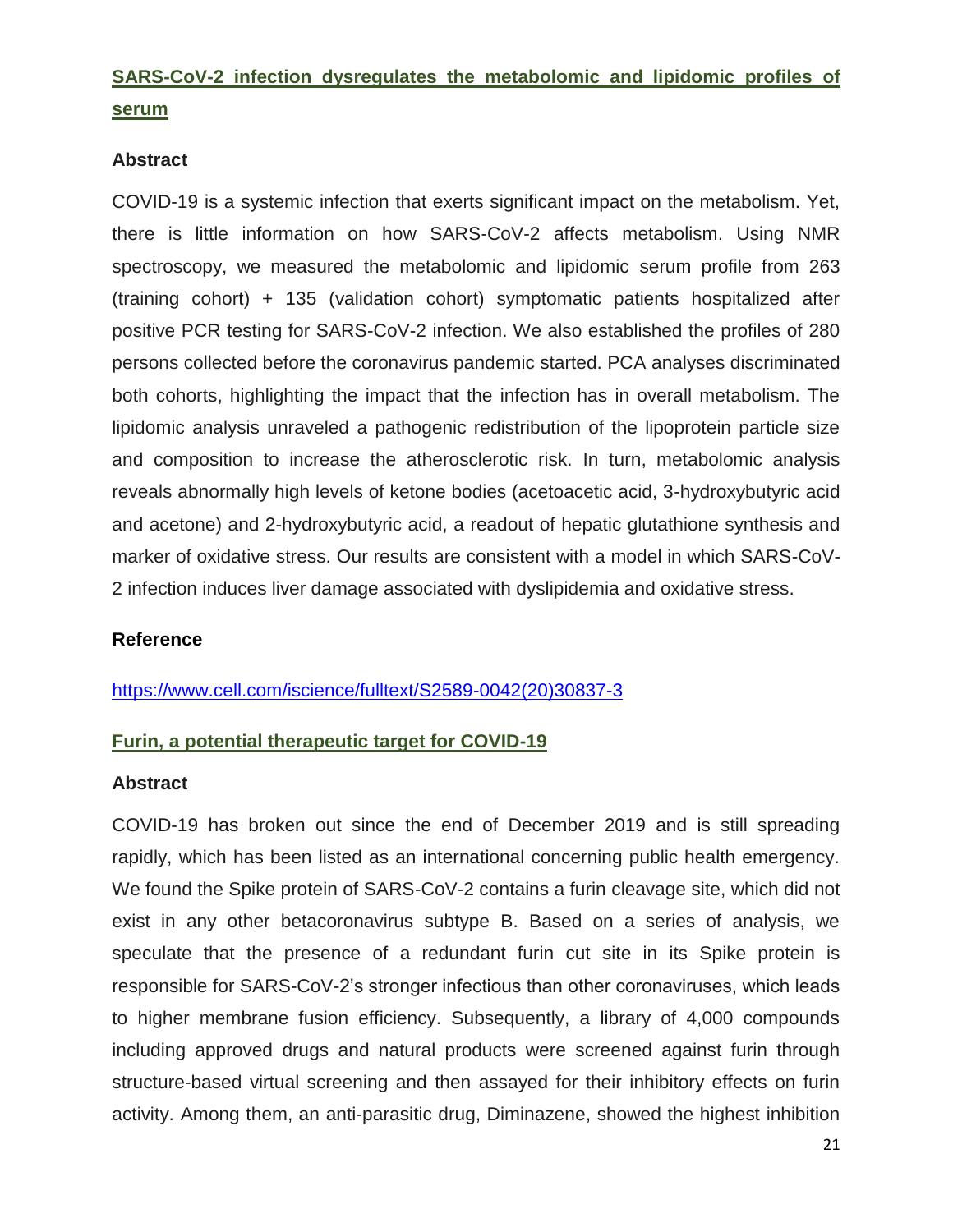effects on furin with an IC50 of  $5.42 \pm 0.11$  µM, which might be used for the treatment of COVID-19.

# **Reference**

[https://www.cell.com/iscience/fulltext/S2589-0042\(20\)30834-8](https://www.cell.com/iscience/fulltext/S2589-0042(20)30834-8)

# **Health anxiety and attentional bias toward virus-related stimuli during the COVID-19 pandemic**

# **Abstract**

After the COVID-19 worldwide spread, evidence suggested a vast diffusion of negative consequences on people's mental health. Together with depression and sleep difficulties, anxiety symptoms seem to be the most diffused clinical outcome. The current contribution aimed to examine attentional bias for virus-related stimuli in people varying in their degree of health anxiety (HA). Consistent with previous literature, it was hypothesized that higher HA would predict attentional bias, tested using a visual dotprobe task, to virus-related stimuli. Participants were 132 Italian individuals that participated in the study during the lockdown phase in Italy. Results indicated that the HA level predicts attentional bias toward virus-related objects. This relationship is double mediated by the belief of contagion and by the consequences of contagion as assessed through a recent questionnaire developed to measure the fear for COVID-19. These findings are discussed in the context of cognitive-behavioral conceptualizations of anxiety suggesting a risk for a loop effect. Future research directions are outlined.

# **Reference**

https://www.nature.com/articles/s41598-020-73599-8

# **SARS-CoV-2 spike protein predicted to form complexes with host receptor protein orthologues from a broad range of mammals**

# **Abstract**

SARS-CoV-2 has a zoonotic origin and was transmitted to humans via an undetermined intermediate host, leading to infections in humans and other mammals. To enter host cells, the viral spike protein (S-protein) binds to its receptor, ACE2, and is then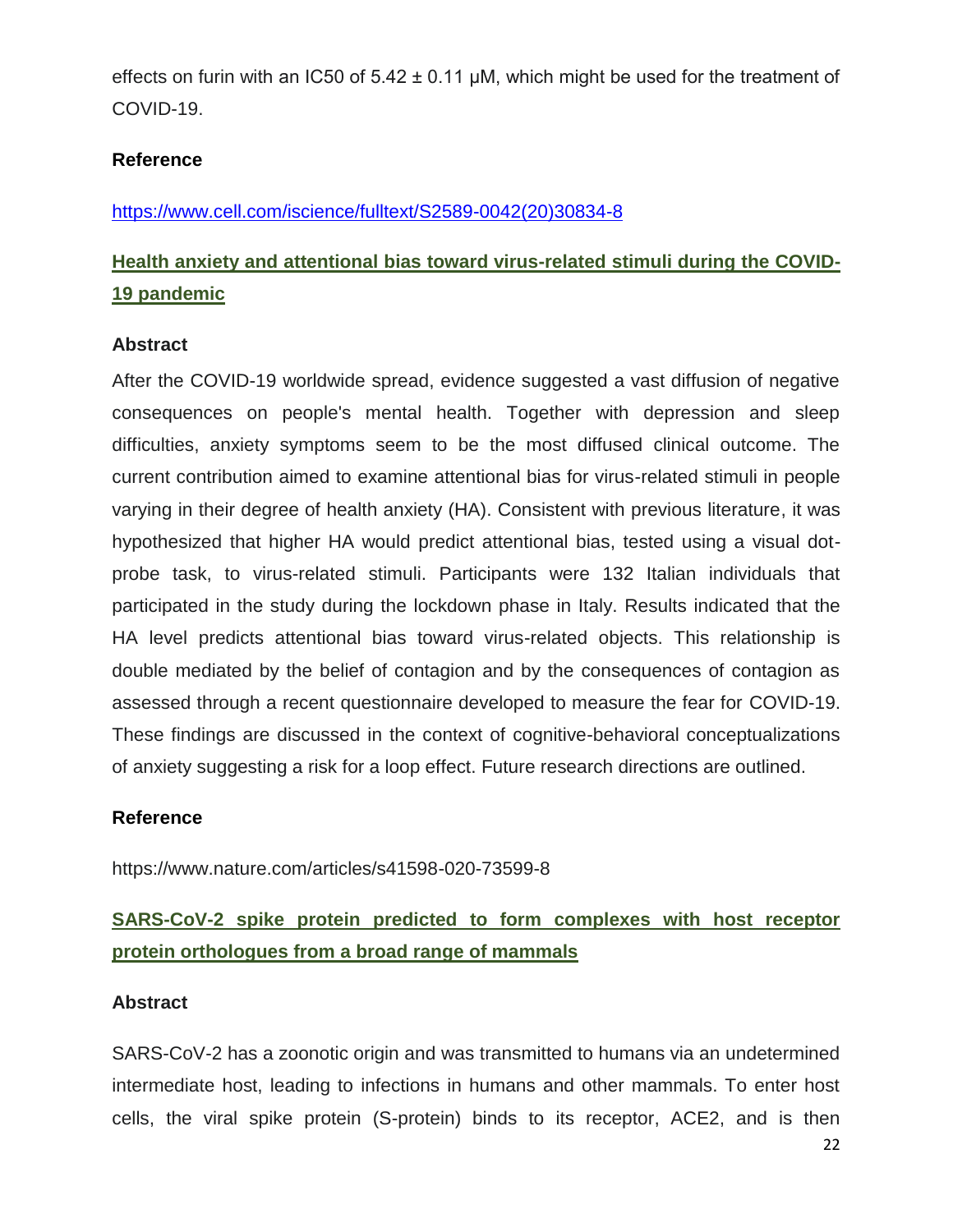processed by TMPRSS2. Whilst receptor binding contributes to the viral host range, Sprotein:ACE2 complexes from other animals have not been investigated widely. To predict infection risks, we modelled S-protein:ACE2 complexes from 215 vertebrate species, calculated changes in the energy of the complex caused by mutations in each species, relative to human ACE2, and correlated these changes with COVID-19 infection data. We also analysed structural interactions to better understand the key residues contributing to affinity. We predict that mutations are more detrimental in ACE2 than TMPRSS2. Finally, we demonstrate phylogenetically that human SARS-CoV-2 strains have been isolated in animals. Our results suggest that SARS-CoV-2 can infect a broad range of mammals, but few fish, birds or reptiles. Susceptible animals could serve as reservoirs of the virus, necessitating careful ongoing animal management and surveillance.

#### **Reference**

<https://www.nature.com/articles/s41598-020-71936-5>

# **Publication Date: Oct 03, 2020**

# **A cell-based large-scale screening of natural compounds for inhibitors of SARS-CoV-2**

#### **Abstract**

Coronavirus disease 2019 (COVID-19), caused by severe acute respiratory syndrome coronavirus 2 (SARS-CoV-2), has spread rapidly and developed into a global pandemic since its outbreak in December 2019. Currently, there is no antiviral treatment available for human use. Numerous compounds, such as remdesivir and chloroquine, have been reported to inhibit SARS-CoV-2 replication effectively *in vitro*, but for most of them, the in vivo efficacies against SARS-CoV-2 are still under clinical studies, and for chloroquine, a drug with prominent in vitro antiviral activity, it has been found no beneficial effect for COVID-19 patients in the recent largest study. It is thus urgent to speed up large-scale screening to discover drug candidates to treat COVID-19.

Recently, several high throughput screening (HTS) assays had been developed for SARS-CoV-2 antiviral discovery. A virtual screening and a fluorogenic protease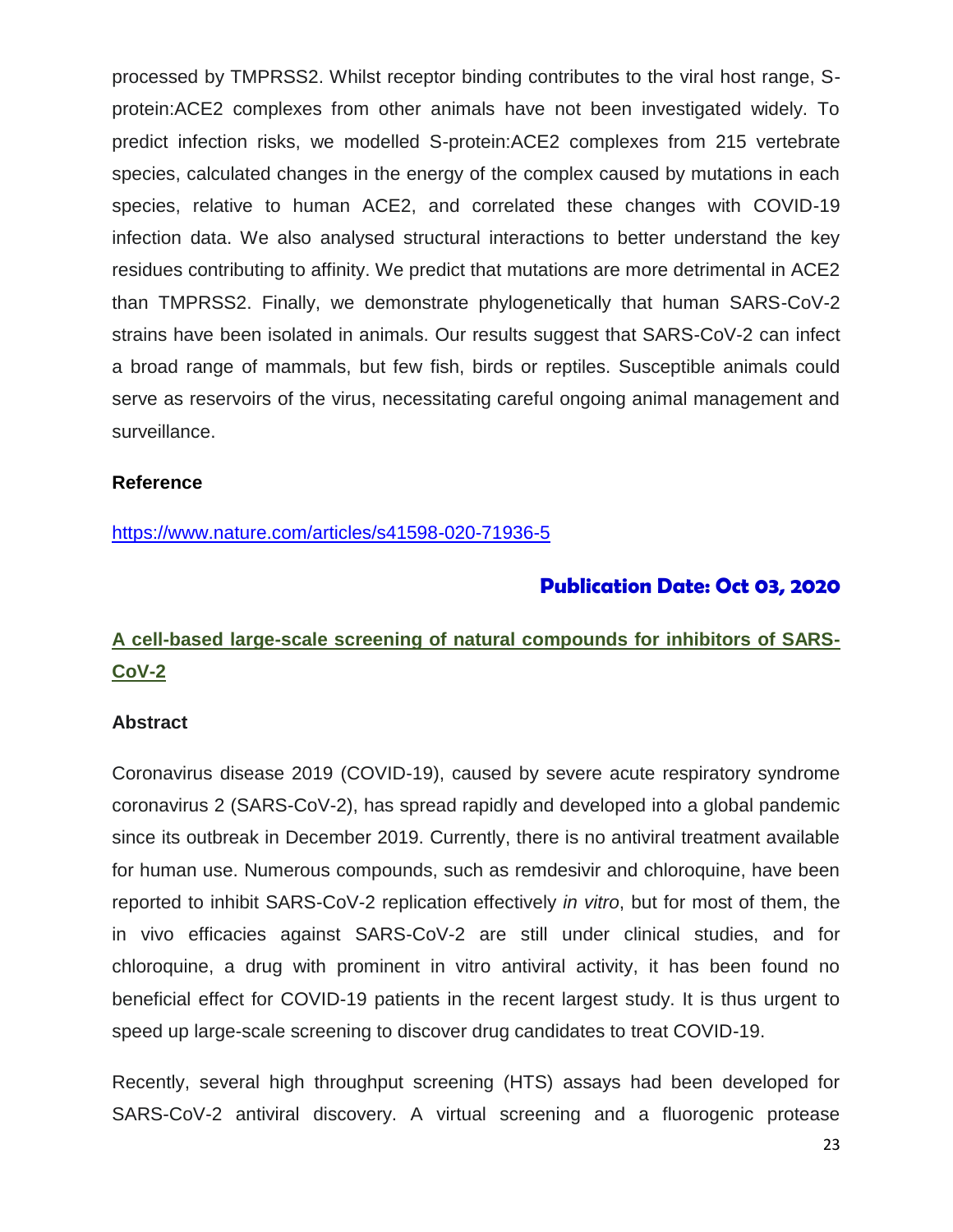enzymatic assay based on the main protease of SARS-CoV-2 have been established to screen the protease inhibitors. A reporter gene system had been developed to screen inhibitors targeting the −1 ribosomal frameshifting of SARS-CoV-2.1 These systems select the inhibitors targeting to one specific step during infection. Here, a cytopathic effect (CPE)-based HTS assay in Vero-E6 cells was established that are permissive to SARS-CoV-2 infection to screen for inhibitors aiming to the entire viral life cyle. The antiviral efficacy of compounds was determined by the reduction of CPE, which was quantified by measuring cell viability using CCK-8 assay. The HTS conditions, including the cell density, the multiplicity of infection (MOI) and the time of incubation were first optimized in a 96-well format. The final HTS conditions were at 5000 cells/well, 0.01 of MOI, 48 h of incubation to achieve maximum assay sensitivity (producing consistently > 90% CPE in the Vero-E6 cells at endpoint) for drug screening. This assay is time-saving and allows for rapid screening of antivirals targeting the entire life cycle of SARS-CoV-2. Using this system, 1058 compounds from natural compound library were screened, and 30 hit drugs exhibiting good antiviral activities were identified, enriching the drug arsenal against SARS-CoV-2 infection.

#### **Reference**

https://www.nature.com/articles/s41392-020-00343-z

# **Predicting the response of the dental pulp to SARS-CoV2 infection: A transcriptome-wide effect cross-analysis**

#### **Abstract**

Pulpitis, inflammation of the dental pulp, is a disease that often necessitates emergency dental care. While pulpitis is considered to be a microbial disease primarily caused by bacteria, viruses have also been implicated in its pathogenesis. Here, we determined the expression of the SARS-CoV2 receptor, angiotensin converting enzyme 2 (ACE2) and its associated cellular serine protease TPMRSS2 in the dental pulp under normal and inflamed conditions. Next, we explored the relationship between the SARS-CoV-2/human interactome and genes expressed in pulpitis. Using existing datasets we show that both ACE2 and TPMRSS2 are expressed in the dental pulp and, that their expression does not change under conditions of inflammation. Furthermore, Master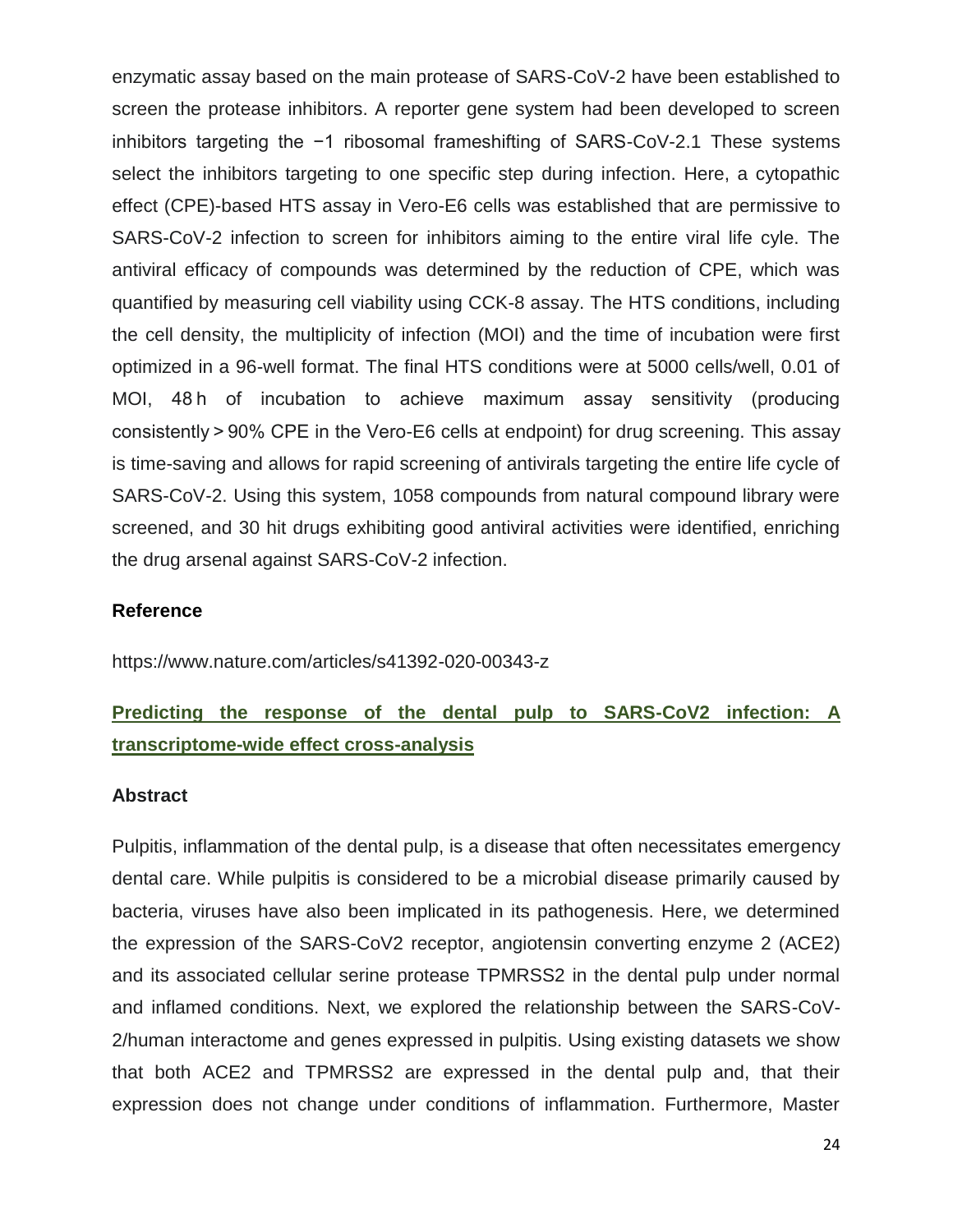Regulator Analysis of the SARS-CoV2/human interactome identified 75 relevant genes whose expression values are either up-regulated or down-regulated in both the human interactome and pulpitis. Our results suggest that the dental pulp is vulnerable to SARS-CoV2 infection and that SARS-CoV-2 infection of the dental pulp may contribute to worse outcomes of pulpitis.

#### **Reference**

#### <https://www.nature.com/articles/s41435-020-00112-6>

# **Publication Date: Oct 02, 2020**

#### **Sarilumab use in severe SARS-CoV-2 pneumonia**

#### **Abstract**

*Background*: Interleukin-6 signal blockade showed preliminary beneficial effects in treating inflammatory response against SARS-CoV-2 leading to severe respiratory distress. Herein we describe the outcomes of off-label intravenous use of Sarilumab in severe SARS-CoV-2-related pneumonia.

*Methods*: 53 patients with SARS-CoV-2 severe pneumonia received intravenous Sarilumab; pulmonary function improvement or Intensive Care Unit (ICU) admission rate in medical wards, live discharge rate in ICU treated patients and safety profile were recorded. Sarilumab 400 mg was administered intravenously on day 1, with eventual additional infusion based on clinical judgement, and patients were followed for at least 14 days, unless previously discharged or dead.

*Findings*: Of the 53 SARS-CoV-2pos patients receiving Sarilumab, 39(73·6%) were treated in medical wards [66·7% with a single infusion; median PaO2/FiO2:146(IQR:120–212)] while 14(26·4%) in ICU [92·6% with a second infusion; median PaO2/FiO2: 112(IQR:100–141.5)].

Within the medical wards, 7(17·9%) required ICU admission, 4 of whom were readmitted to the ward within 5–8 days. At 19 days median follow-up, 89·7% of medical inpatients significantly improved (46·1% after 24 h, 61·5% after 3 days), 70·6% were discharged from the hospital and 85·7% no longer needed oxygen therapy. Within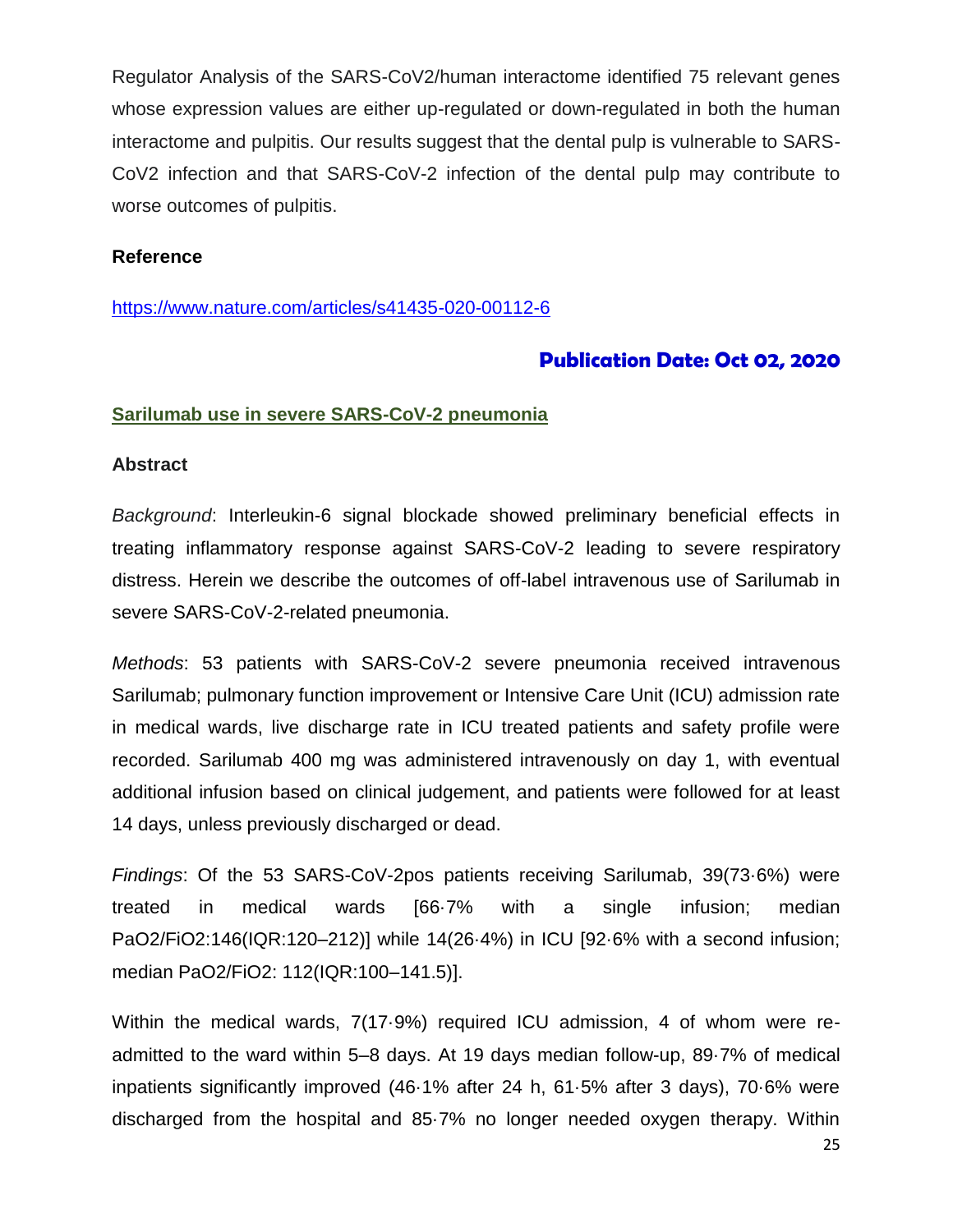patients receiving Sarilumab in ICU, 64·2% were discharged from ICU to the ward and 35·8% were still alive at the last follow-up. Overall mortality rate was 5·7%.

*Interpretation*: IL-6R inhibition appears to be a potential treatment strategy for severe SARS-CoV-2 pneumonia and intravenous Sarilumab seems a promising treatment approach showing, in the short term, an important clinical outcome and good safety.

# **Reference**

https://www.thelancet.com/journals/eclinm/article/PIIS2589-5370(20)30297-2/fulltext

# **Kidney function indicators predict adverse outcomes of COVID-19**

# **Abstract**

*Background*: The coronavirus disease 2019 (COVID-19) is an emerged respiratory infectious disease with kidney injury as a part of the clinical complications. However, the dynamic change of kidney function and its association with COVID-19 prognosis are largely unknown.

*Methods*: In this multicenter retrospective cohort study, we analyzed clinical characteristics, medical history, laboratory tests, and treatment data of 12,413 COVID-19 patients. The patient cohort was stratified according to the severity of the outcome into three groups: non-severe, severe, and death.

*Findings*: The prevalence of elevated blood urea nitrogen (BUN), elevated serum creatinine (Scr), and decreased blood uric acid (BUA) at admission was 6.29%, 5.22%, 11.66%, respectively. The trajectories showed elevation of BUN level and Scr level, as well as a reduction of BUA level during 28 days after admission in death cases. Increased all-cause mortality risk was associated with elevated baseline levels of BUN and Scr, and decreased level of BUA.

*Conclusion*: The dynamic changes of the three kidney function markers were associated with different severity and poor prognosis of COVID-19 patients. BUN showed close association and high potential for predicting adverse outcomes in COVID-19 patients for severity stratification and triage.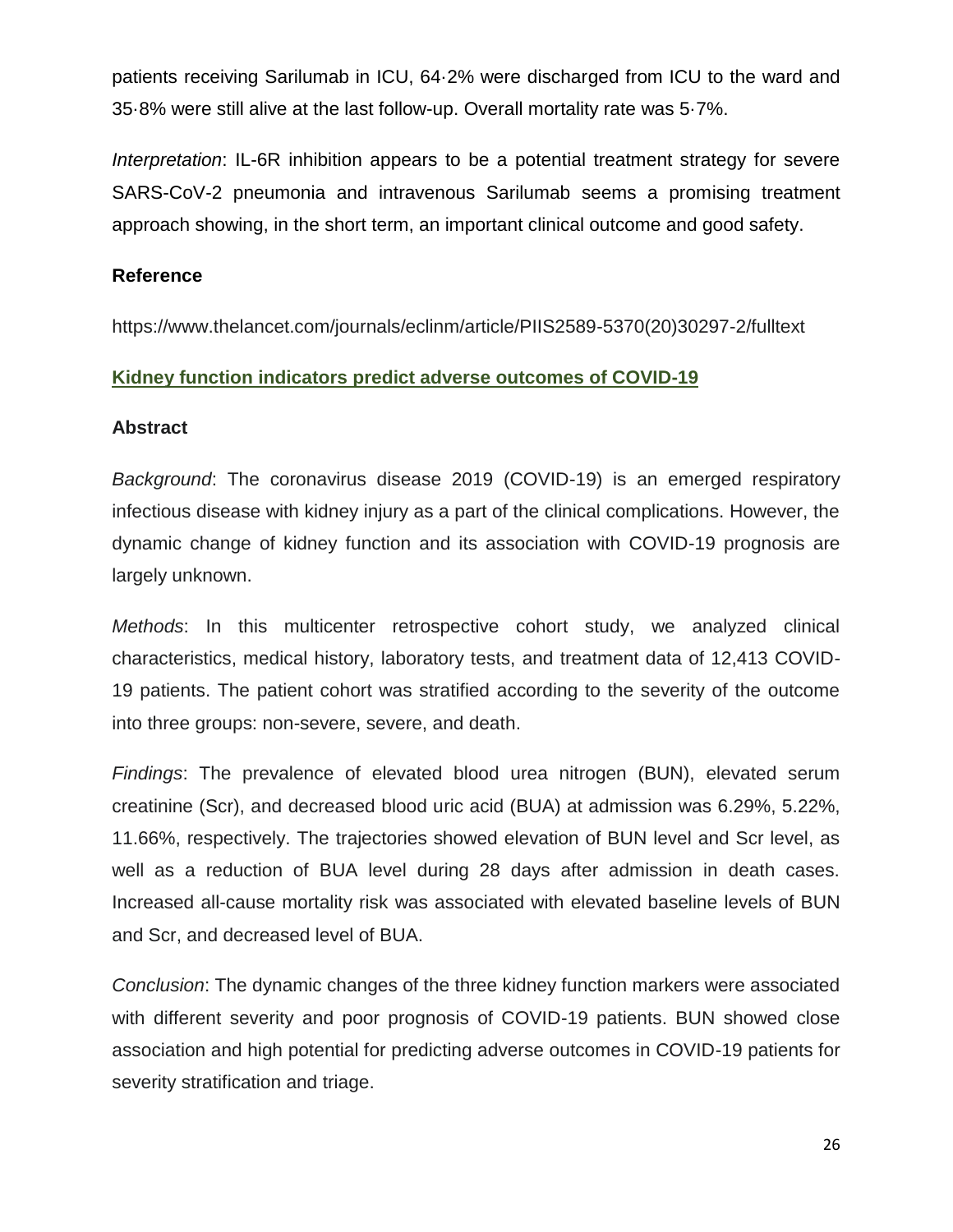# **Reference**

https://www.cell.com/med/fulltext/S2666-6340(20)30017-9

# **Benchmarking evolutionary tinkering underlying human–viral molecular mimicry shows multiple host pulmonary–arterial peptides mimicked by SARS-CoV-2**

# **Abstract**

The hand of molecular mimicry in shaping SARS-CoV-2 evolution and immune evasion remains to be deciphered. Here, we report 33 distinct 8-mer/9-mer peptides that are identical between SARS-CoV-2 and the human reference proteome. This observation was benchmarked against other viral–human 8-mer/9-mer peptide identity, which suggests generally similar extents of molecular mimicry for SARS-CoV-2 and many other human viruses. Interestingly, 20 novel human peptides mimicked by SARS-CoV-2 have not been observed in any previous coronavirus strains (HCoV, SARS-CoV, and MERS). Furthermore, four of the human 8-mer/9-mer peptides mimicked by SARS-CoV-2 map onto HLA-B\*40:01, HLA-B\*40:02, and HLA-B\*35:01 binding peptides from human PAM, ANXA7, PGD, and ALOX5AP proteins. This mimicry of multiple human proteins by SARS-CoV-2 is made salient by single-cell RNA-seq (scRNA-seq) analysis that shows the targeted genes significantly expressed in human lungs and arteries; tissues implicated in COVID-19 pathogenesis. Finally, HLA-A\*03 restricted 8-mer peptides are found to be shared broadly by human and coronaviridae helicases in functional hotspots, with potential implications for nucleic acid unwinding upon initial infection. This study presents the first scan of human peptide mimicry by SARS-CoV-2, and via its benchmarking against human–viral mimicry more broadly, presents a computational framework for follow-up studies to assay how evolutionary tinkering may relate to zoonosis and herd immunity.

# **Reference**

<https://www.nature.com/articles/s41420-020-00321-y>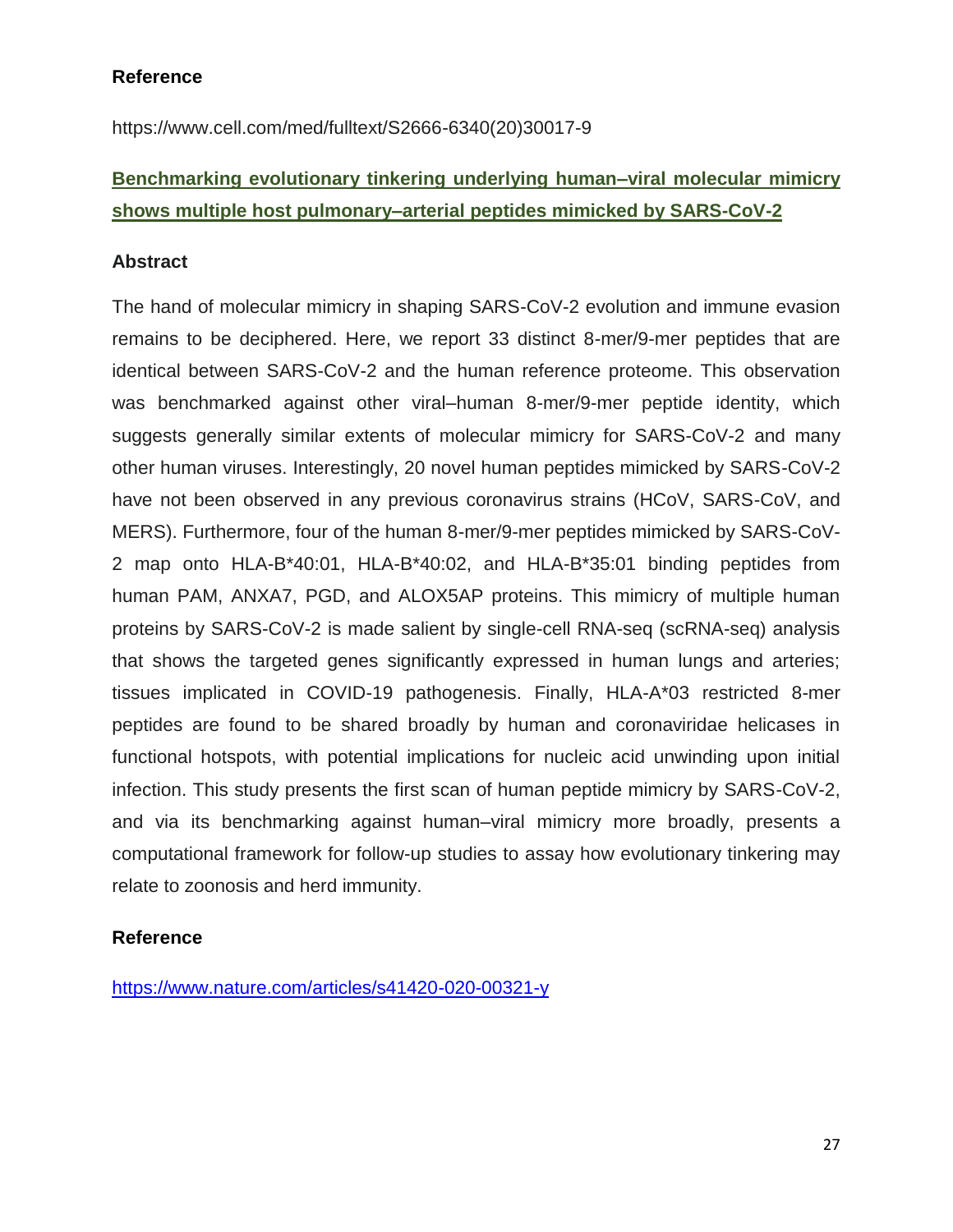# **SARS-CoV2-mediated suppression of NRF2-signaling reveals potent antiviral and anti-inflammatory activity of 4-octyl-itaconate and dimethyl fumarate**

# **Abstract**

Antiviral strategies to inhibit Severe Acute Respiratory Syndrome Coronavirus 2 (SARS-CoV2) and the pathogenic consequences of COVID-19 are urgently required. Here, we demonstrate that the NRF2 antioxidant gene expression pathway is suppressed in biopsies obtained from COVID-19 patients. Further, we uncover that NRF2 agonists 4 octyl-itaconate (4-OI) and the clinically approved dimethyl fumarate (DMF) induce a cellular antiviral program that potently inhibits replication of SARS-CoV2 across cell lines. The inhibitory effect of 4-OI and DMF extends to the replication of several other pathogenic viruses including Herpes Simplex Virus-1 and-2, Vaccinia virus, and Zika virus through a type I interferon (IFN)-independent mechanism. In addition, 4-OI and DMF limit host inflammatory responses to SARS-CoV2 infection associated with airway COVID-19 pathology. In conclusion, NRF2 agonists 4-OI and DMF induce a distinct IFN-independent antiviral program that is broadly effective in limiting virus replication and in suppressing the pro-inflammatory responses of human pathogenic viruses, including SARS-CoV2.

# **Reference**

<https://www.nature.com/articles/s41467-020-18764-3>

# **Early prediction of disease progression in COVID-19 pneumonia patients with chest CT and clinical characteristics**

# **Abstract**

The outbreak of coronavirus disease 2019 (COVID-19) has rapidly spread to become a worldwide emergency. Early identification of patients at risk of progression may facilitate more individually aligned treatment plans and optimized utilization of medical resource. Here we conducted a multicenter retrospective study involving patients with moderate COVID-19 pneumonia to investigate the utility of chest computed tomography (CT) and clinical characteristics to risk-stratify the patients. Our results show that CT severity score is associated with inflammatory levels and that older age, higher neutrophil-to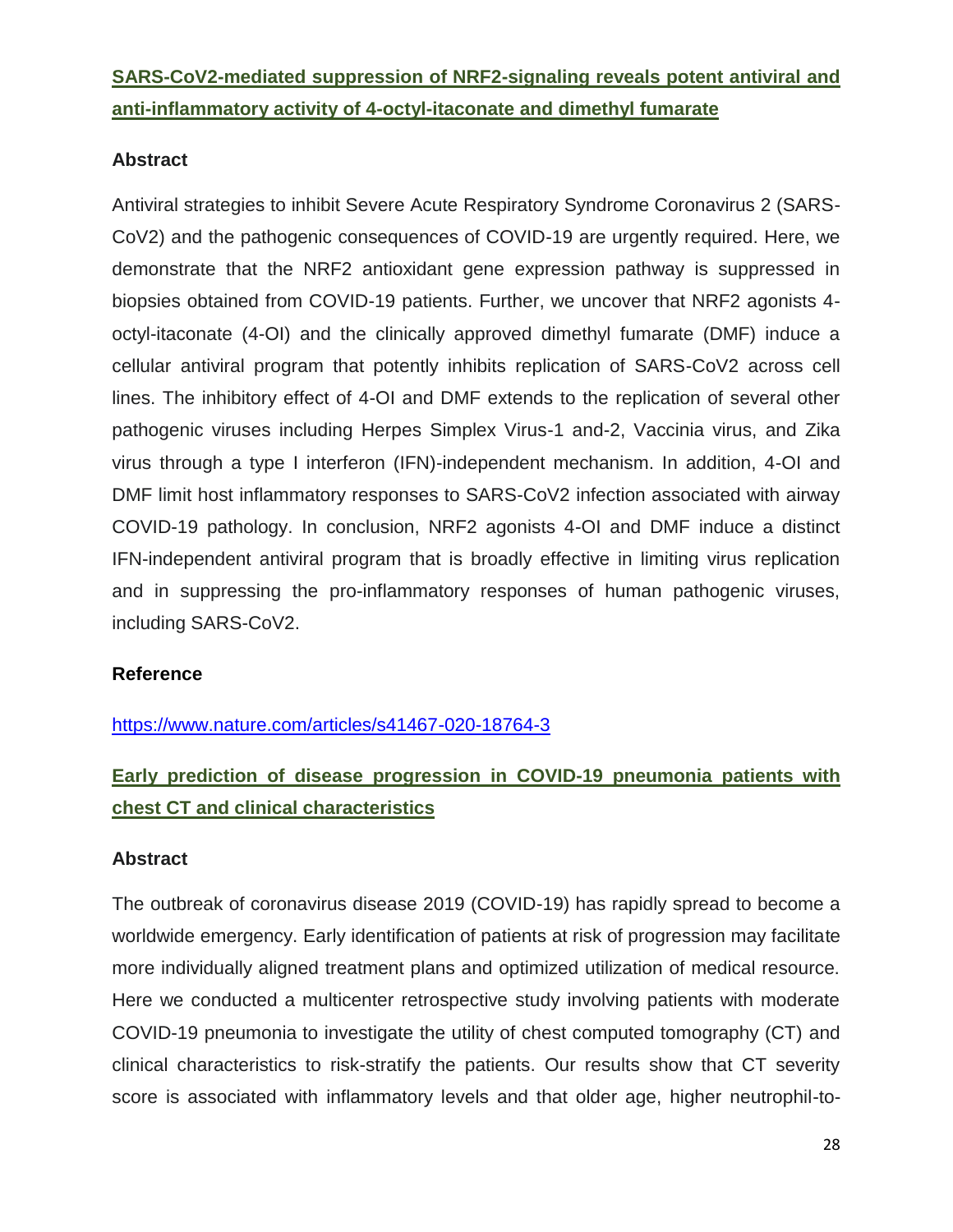lymphocyte ratio (NLR), and CT severity score on admission are independent risk factors for short-term progression. The nomogram based on these risk factors shows good calibration and discrimination in the derivation and validation cohorts. These findings have implications for predicting the progression risk of COVID-19 pneumonia patients at the time of admission. CT examination may help risk-stratification and guide the timing of admission.

#### **Reference**

#### <https://www.nature.com/articles/s41467-020-18786-x>

#### **The immuno-oncological challenge of COVID-19**

#### **Abstract**

Coronavirus disease 2019 (COVID-19) and its causative virus, SARS-CoV-2, pose considerable challenges for the management of oncology patients. COVID-19 presents as a particularly severe respiratory and systemic infection in aging and immunosuppressed individuals, including patients with cancer. Moreover, severe COVID-19 is linked to an inflammatory burst and lymphopenia, which may aggravate cancer prognosis. Here we discuss why those with cancer are at higher risk of severe COVID-19, describe immune responses that confer protective or adverse reactions to this disease and indicate which antineoplastic therapies may either increase COVID-19 vulnerability or have a dual therapeutic effect on cancer and COVID-19.

#### **Reference**

<https://www.nature.com/articles/s43018-020-00122-3>

# **Analysis of the clinical characteristics of 77 COVID-19 deaths**

#### **Abstract**

COVID-19 outbreak is becoming a public health emergency. Data are limited on the clinical characteristics and causes of death. A retrospective analysis of COVID-19 deaths were performed for patients' clinical characteristics, laboratory results, and causes of death. In total, 56 patients (72.7%) of the decedents (male–female ratio 51:26, mean age 71 ± 13, mean survival time 17.4 ± 8.4 days) had comorbidities. Acute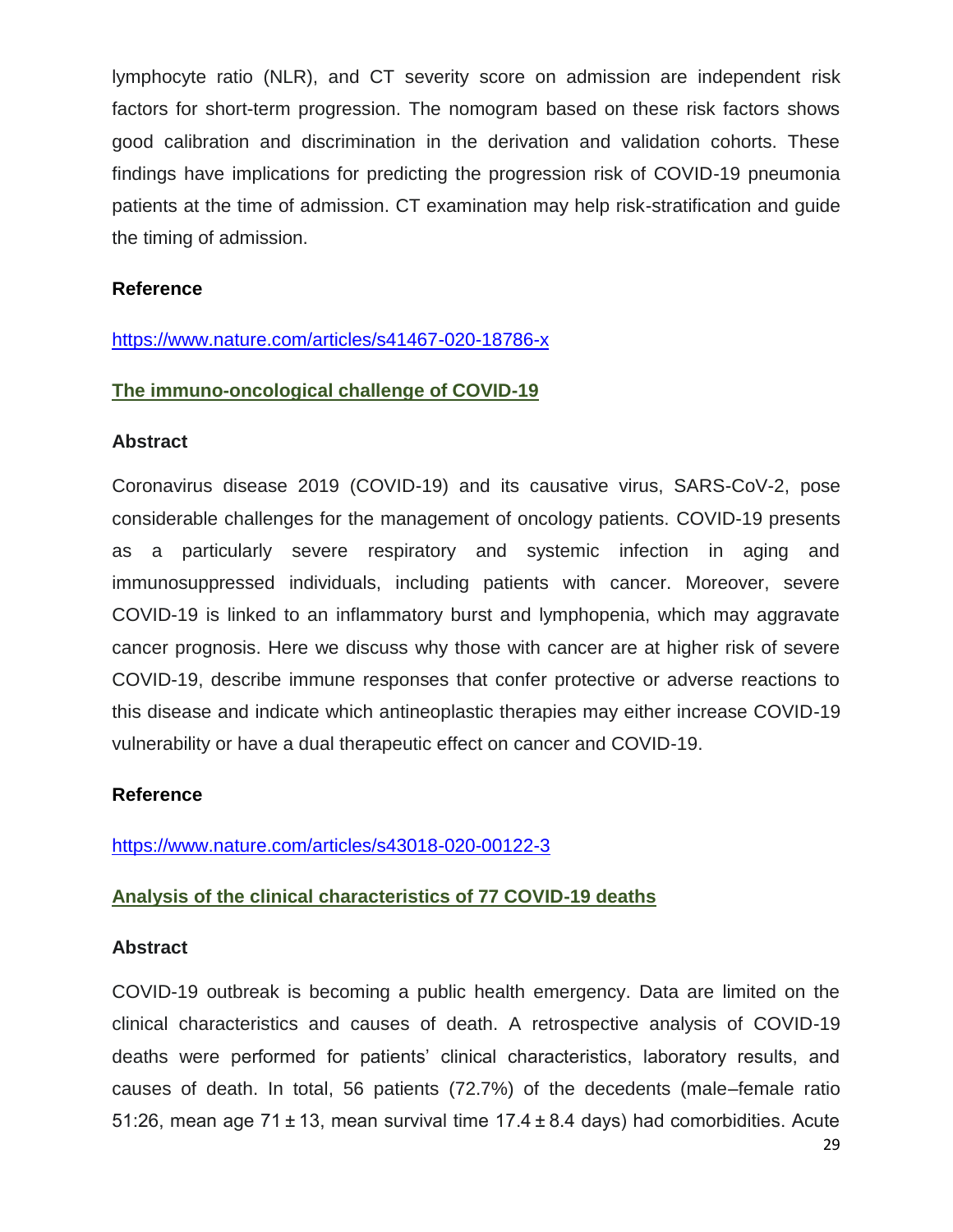respiratory failure (ARF) and sepsis were the main causes of death. Increases in Creactive protein (CRP), lactate dehydrogenase (LDH), D-dimer and lactic acid and decreases in lymphocytes were common laboratory results. Intergroup analysis showed that (1) most female decedents had cough and diabetes. (2) The proportion of youngand middle-aged deaths was higher than elderly deaths for males, while elderly decedents were more prone to myocardial injury and elevated CRP. (3) CRP and LDH increased and cluster of differentiation (CD) 4+ and CD8+ cells decreased significantly in patients with hypertension. The majority of COVID-19 decedents are male, especially elderly people with comorbidities. The main causes of death are ARF and sepsis. Most female decedents have cough and diabetes. Myocardial injury is common in elderly decedents. Patients with hypertension are prone to an increased inflammatory index, tissue hypoxia and cellular immune injury.

# **Reference**

<https://www.nature.com/articles/s41598-020-73136-7>

#### **Fatty monocytes in COVID-19**

#### **Abstract**

Dysfunctional myeloid cells in patients with severe COVID-19 are linked to emergency myelopoiesis, but the exact role of these cells in the disease remains unclear. In this preprint, the authors observed that monocytes from patients with COVID-19 accumulate lipid droplets (LDs). Ex vivo exposure of healthy donor-derived monocytes to SARS-CoV-2 resulted in LD accumulation and upregulation of lipid metabolism targets. Inhibition of LD biogenesis reduced production of pro-inflammatory cytokines, viral replication and death of infected monocytes. Interestingly, the authors also showed that SARS-CoV-2 proteins and double-stranded RNA localize near LDs in infected cells. These results suggest that lipid metabolic reprogramming benefits SARS-CoV-2 infection, and its targeting in myeloid cells may have therapeutic benefit in COVID-19.

#### **Reference**

<https://www.nature.com/articles/s41577-020-00462-2>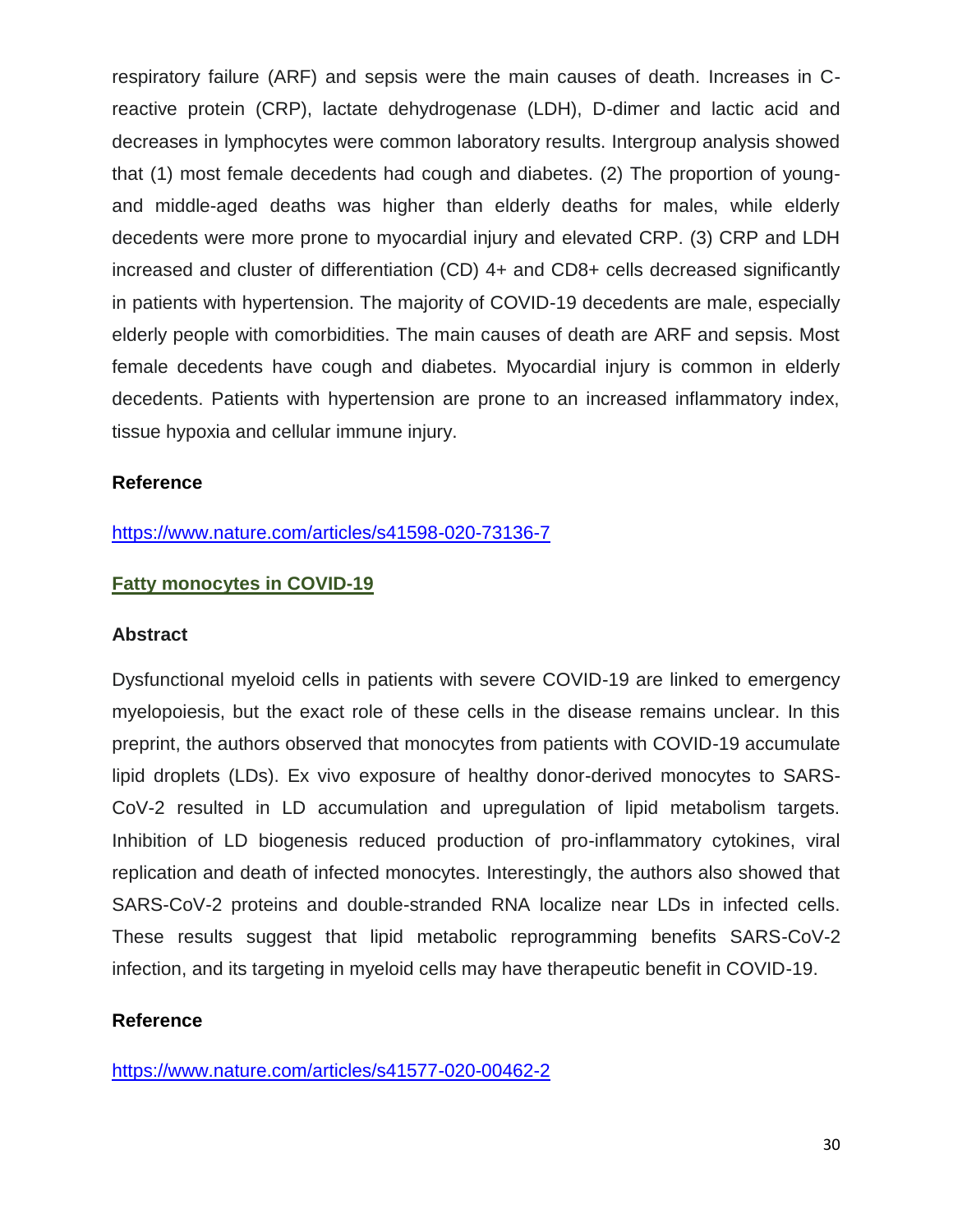# **SARS-CoV-2 RapidPlex: A Graphene-based multiplexed telemedicine platform for rapid and low-cost COVID-19 diagnosis and monitoring**

# **Abstract**

The COVID-19 pandemic is an ongoing global challenge for public health systems. Ultrasensitive and early identification of infection is critical to prevent widespread COVID-19 infection by presymptomatic and asymptomatic individuals, especially in the community and in-home settings. We demonstrate a multiplexed, portable, wireless electrochemical platform for ultra-rapid detection of COVID-19: the SARS-CoV-2 RapidPlex. It detects viral antigen nucleocapsid protein, IgM and IgG antibodies, as well as the inflammatory biomarker C-reactive protein, based on our mass-producible laserengraved graphene electrodes. Ultrasensitive, highly selective, and rapid electrochemical detection in the physiologically relevant ranges was demonstrated. We successfully evaluated the applicability of our SARS-CoV-2 RapidPlex platform with COVID-19 positive and negative blood and saliva samples. Based on this pilot study, our multiplexed immunosensor platform may allow for high frequency at-home testing for COVID-19 telemedicine diagnosis and monitoring.

# **Reference**

https://www.cell.com/matter/fulltext/S2590-2385(20)30553-1

# **Expression profiles of the SARS-CoV-2 host invasion genes in nasopharyngeal and oropharyngeal swabs of COVID-19 patients**

# **Abstract**

The nasopharyngeal and oropharyngeal swabs of 63 subjects with severe symptoms or contacts with COVID-19 confirmed cases were collected to perform a pilot-study aimed to verify the "in situ" expression of SARS-CoV-2 host invasion genes (ACE2, TMPRSS2, PCSK3, EMILIN1, EMILIN2, MMRN1, MMRN2, DPP4). ACE2 (FC = +1.88,  $p \le 0.05$ ) and DPP4 (FC = +3,  $p < 0.01$ ) genes showed a significant overexpression in COVID-19 patients. ACE2 and DPP4 expression levels had a good performance (AUC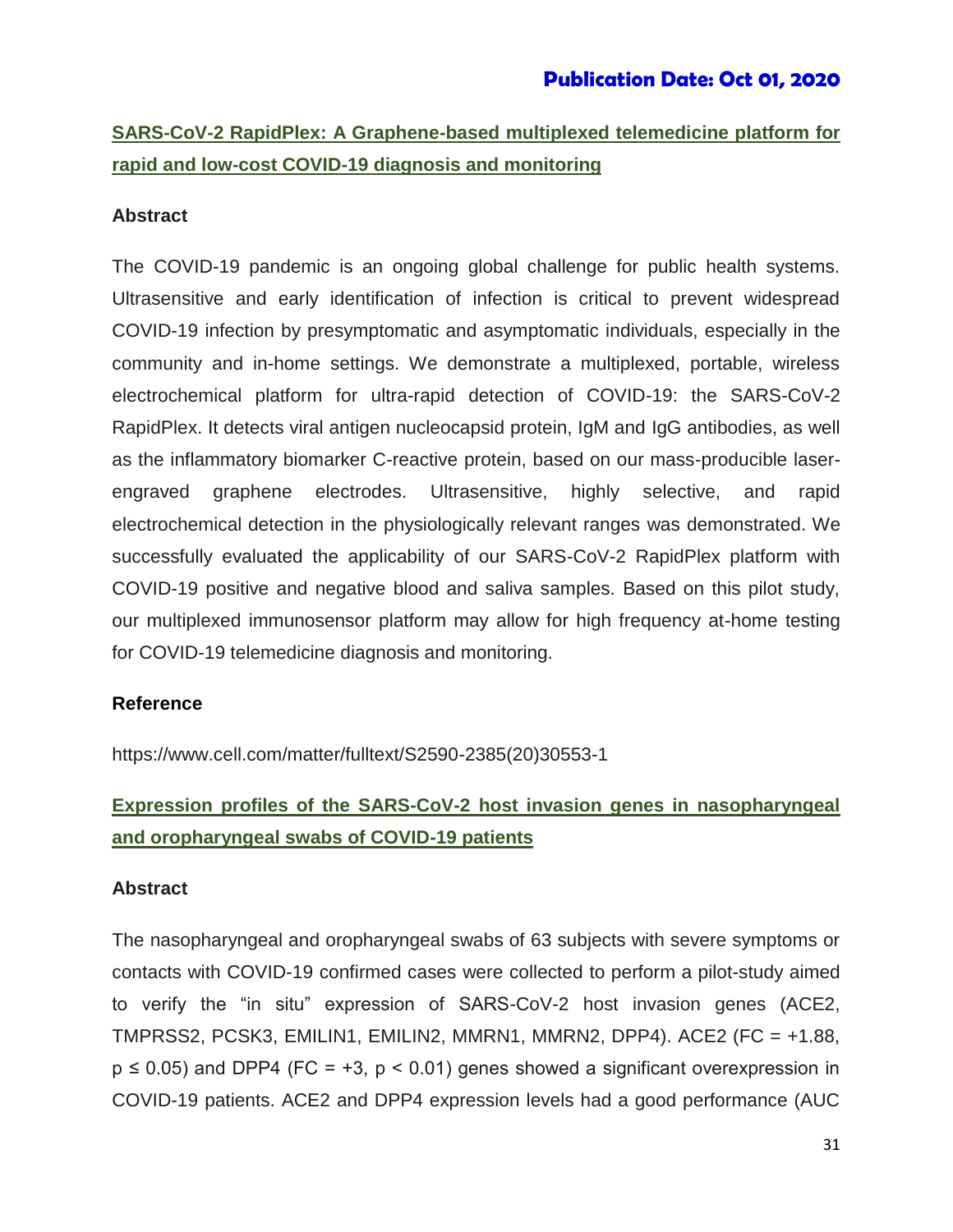$= 0.75$ ;  $p < 0.001$ ) in distinguishing COVID-19 patients from negative subjects. Interestingly, we found a significant positive association of ACE2 mRNA and PCSK3, EMILIN1, MMRN1 and MMRN2 expression and of DPP4 mRNA and EMILIN2 expression only in COVID-19 patients. Noteworthy, a subgroup of severe COVID-19 (n = 7) patients, showed significant high level of ACE2 mRNA and another subgroup of less severe COVID-19 patients ( $n = 6$ ) significant raised DPP4 levels. These results indicate that a group of SARS-CoV-2 host invasion genes are functionally related in COVID-19 patients and suggests that ACE2 and DPP4 expression level could act as genomic biomarkers. Moreover, at the best of our knowledge, this is the first study that shows an elevated DPP4 expression in naso- and oropharyngeal swabs of COVID-19 patient thus suggesting a functional role of DPP4 in SARS-CoV-2 infections.

# **Reference**

#### [https://www.cell.com/heliyon/fulltext/S2405-8440\(20\)31986-1](https://www.cell.com/heliyon/fulltext/S2405-8440(20)31986-1)

#### **Designing a multi-epitope peptide based vaccine against SARS-CoV-2**

#### **Abstract**

COVID-19 pandemic has resulted in 16,114,449 cases with 646,641 deaths from the 217 countries, or territories as on July  $27<sup>th</sup>$  2020. Due to multifaceted issues and challenges in the implementation of the safety and preventive measures, inconsistent coordination between societies-governments and most importantly lack of specific vaccine to SARS-CoV-2, the spread of the virus that initially emerged at Wuhan is still uprising after taking a heavy toll on human life. In the present study, immunogenic epitopes were maped present on the four structural proteins of SARS-CoV-2 and a multi-epitope peptide based vaccine was designed that, demonstrated a high immunogenic response with a vast application on world's human population. On codon optimization and in-silico cloning, we found that candidate vaccine showed high expression in E. coli and immune simulation resulted in inducing a high level of both Bcell and T-cell mediated immunity. The results predicted that exposure of vaccine by administrating three injections significantly subsidized the antigen growth in the system. The proposed candidate vaccine found promising by yielding desired results and hence,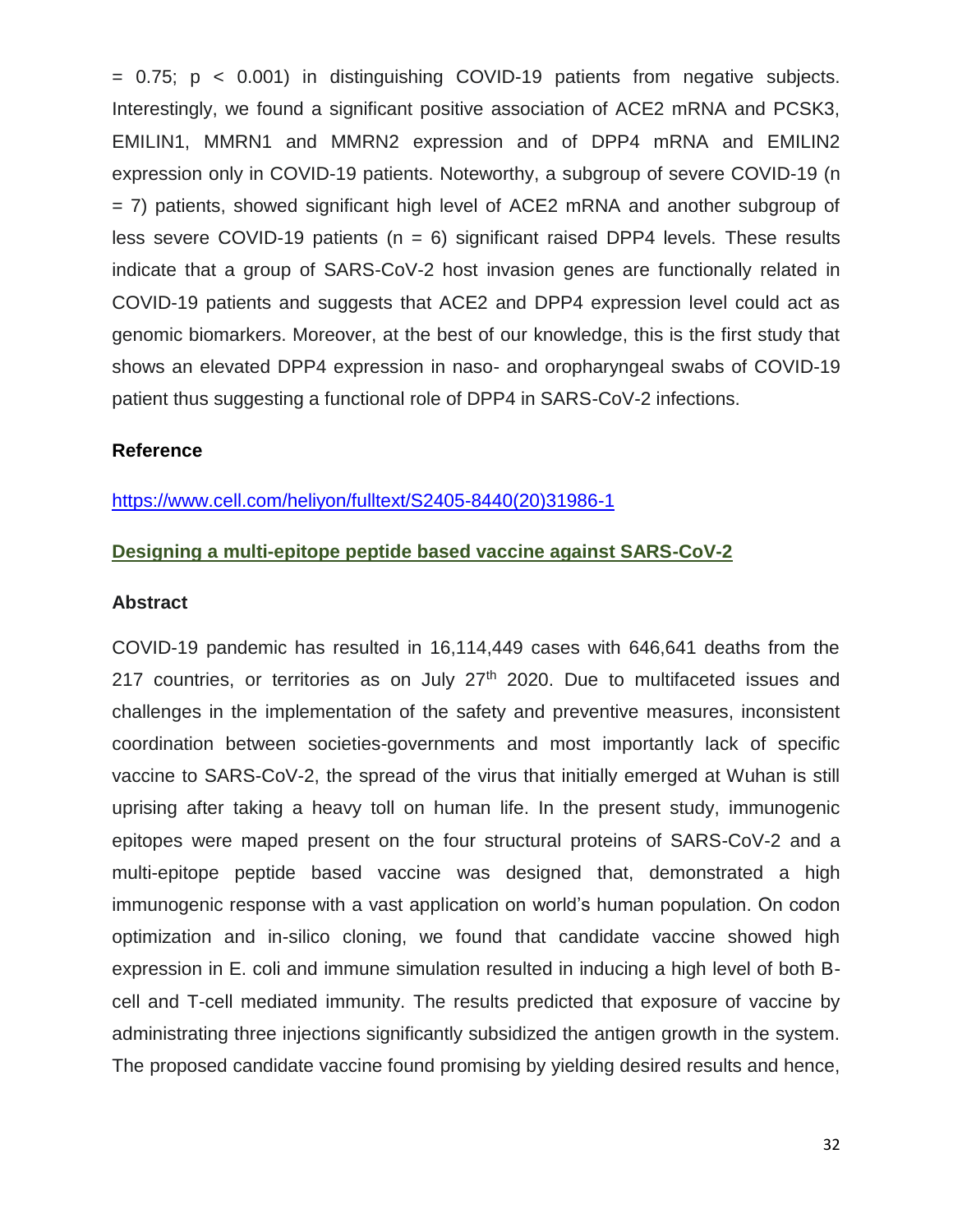should be validated by practical experimentations for its functioning and efficacy to neutralize SARS-CoV-2.

# **Reference**

<https://www.nature.com/articles/s41598-020-73371-y>

# **Antiviral activity of digoxin and ouabain against SARS-CoV-2 infection and its implication for COVID-19**

# **Abstract**

The current coronavirus (COVID-19) pandemic is exacerbated by the absence of effective therapeutic agents. Notably, patients with COVID-19 and comorbidities such as hypertension and cardiac diseases have a higher mortality rate. An efficient strategy in response to this issue is repurposing drugs with antiviral activity for therapeutic effect. Digoxin (DIG) and ouabain (OUA) are FDA drugs for heart diseases that have antiviral activity against several coronaviruses. Thus, we aimed to assess antiviral activity of DIG and OUA against SARS-CoV-2 infection. The half-maximal inhibitory concentrations (IC50) of DIG and OUA were determined at a nanomolar concentration. Progeny virus titers of single-dose treatment of DIG, OUA and remdesivir were approximately 103-, 104- and 103-fold lower (> 99% inhibition), respectively, than that of non-treated control or chloroquine at 48 h post-infection (hpi). Furthermore, therapeutic treatment with DIG and OUA inhibited over 99% of SARS-CoV-2 replication, leading to viral inhibition at the post entry stage of the viral life cycle. Collectively, these results suggest that DIG and OUA may be an alternative treatment for COVID-19, with potential additional therapeutic effects for patients with cardiovascular disease.

# **Reference**

https://www.nature.com/articles/s41598-020-72879-7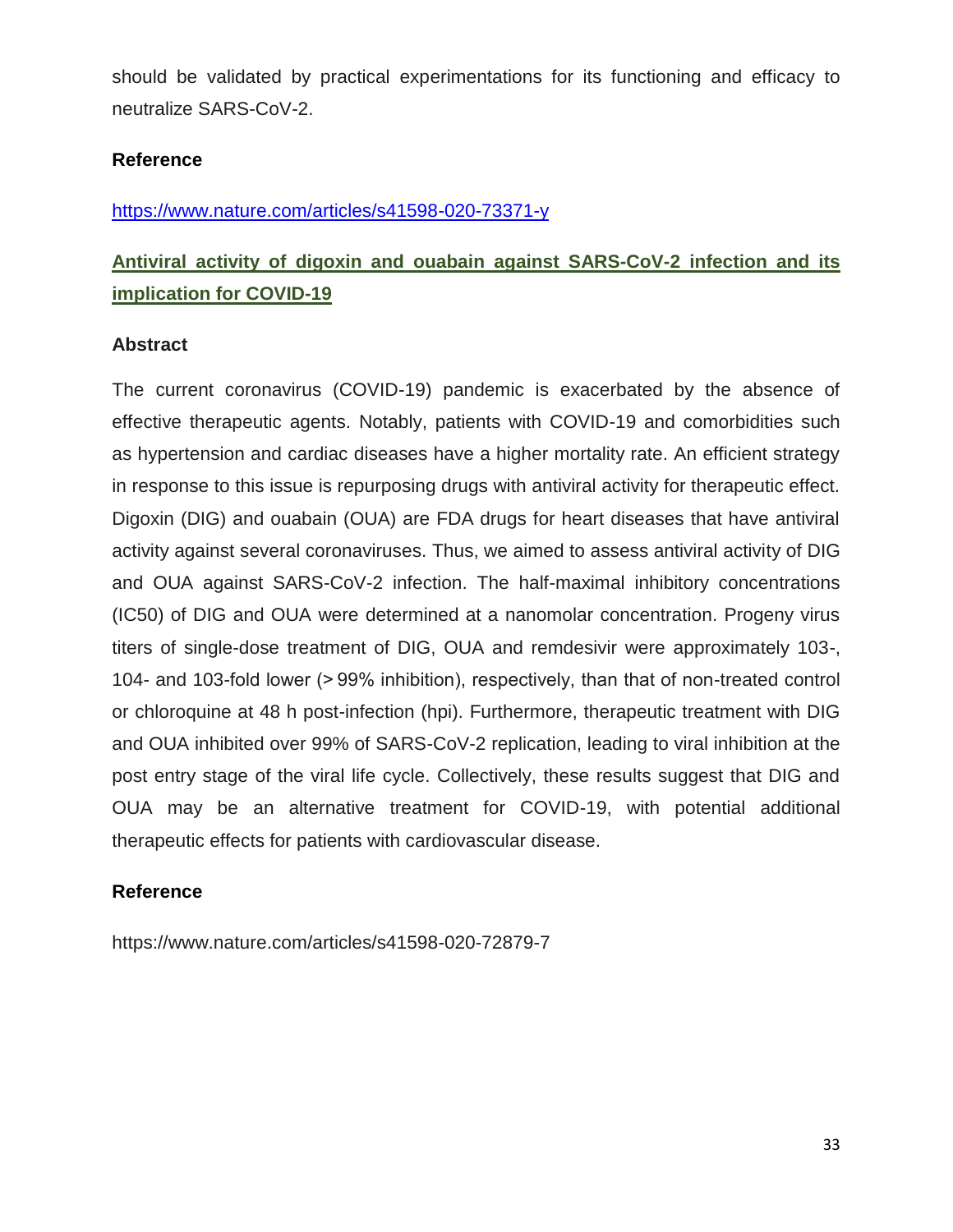# CORRESPONDANCE

# **Publication Date: Oct 03, 2020**

#### **Remdesivir and COVID-19**

In the first published placebo-controlled trial of remdesivir for treating severe COVID-19, Yeming Wang and colleagues were unable to attain their primary endpoint of time to clinical improvement. Although admittedly underpowered due to early trial termination, remdesivir did not appear to affect rates of severe acute respiratory syndrome coronavirus 2 (SARS-CoV-2) viral RNA load decline and mortality when compared with placebo. Given these disappointing findings, we are left to wonder if a lack of clinically significant outcomes in placebo-controlled trials could have been predicted. By inhibiting early coronavirus life cycle in vitro and in animal models, remdesivir might require initiation before the peak viral replication, which is not feasible in the clinical human presentation of COVID-19.

In cell cultures exposed to murine coronavirus, early remdesivir initiation substantially decreased viral titres compared with control. However, this treatment effect was completely lost when initiation occurred just 8 h after infection. In another study, mice administered early remdesivir relative to inoculation with SARS-CoV had substantially reduced lung damage compared with untreated cohorts, an effect that was lost when initiation was delayed by 2 days after inoculation. The need for early treatment has been identified in additional animal models, as Wang and colleagues confirm, with remdesivir initiation following peak viral replication being unable to affect disease severity or mortality.

#### **Reference**

https://www.thelancet.com/journals/lancet/article/PIIS0140-6736(20)32021-3/fulltext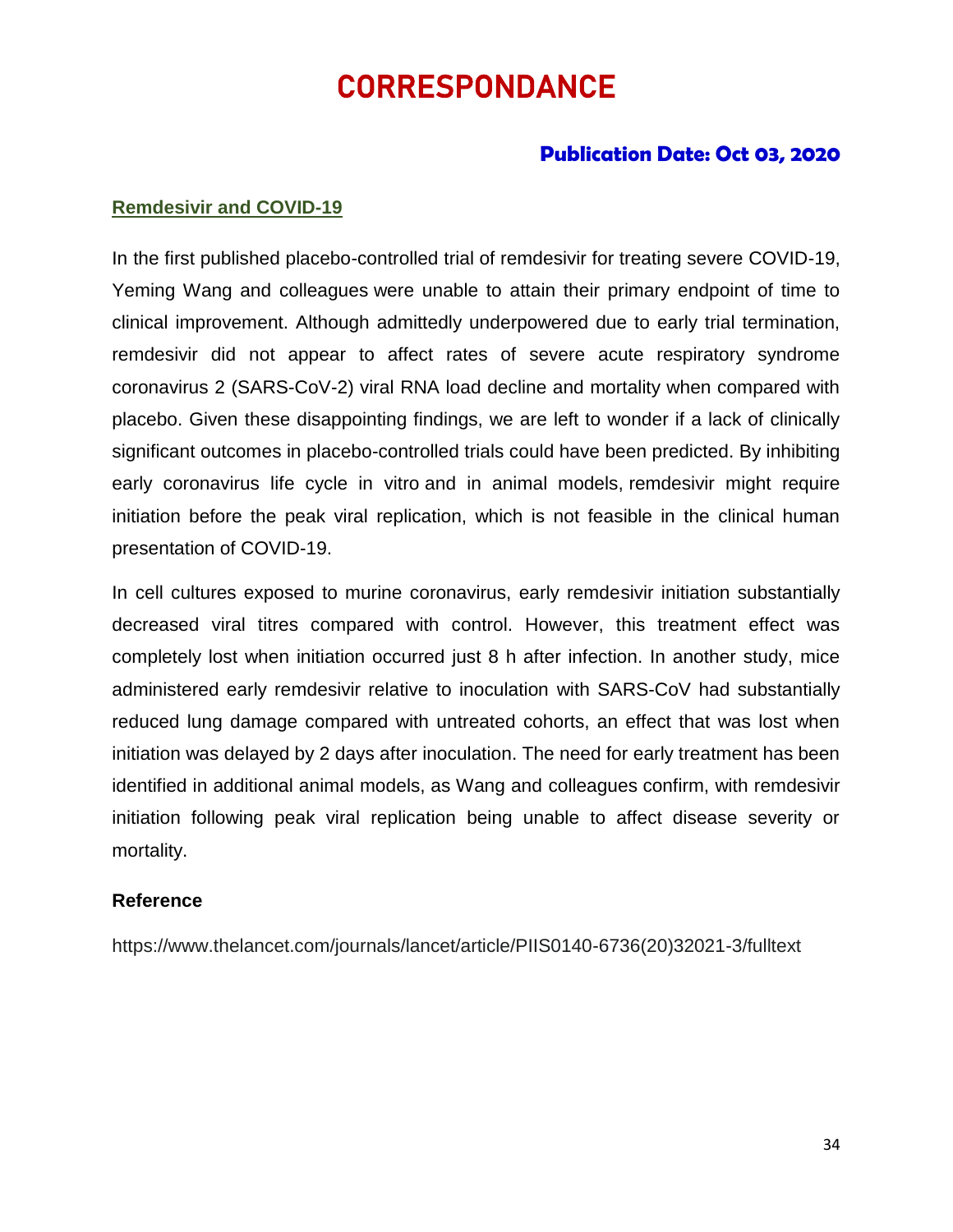# PERSPECTIVE

# **Publication Date: Oct 06, 2020**

# **All surfaces are not equal in contact transmission of SARS-CoV-2**

The world faces a severe and acute public health emergency due to the ongoing Coronavirus Disease 2019 (COVID-19) global pandemic caused by the Severe Acute Respiratory Syndrome Coronavirus 2 (SARS-CoV-2). Healthcare workers are in the front line of the COVID-19 outbreak response and are exposed to the risk of SARS-CoV-2 infection daily. Personal protective equipment (PPE) is their main defence against viral contamination; gloves, visors, face masks and gown materials are designed to eliminate viral transfer from infected patients. Here we review research investigating the stability of SARS-CoV-2 and similar viruses on surfaces, and highlight opportunities for materials that can actively reduce SARS-CoV-2 surface contamination and associated transmission and improve PPE.

#### **Reference**

[https://www.cell.com/matter/fulltext/S2590-2385\(20\)30560-9](https://www.cell.com/matter/fulltext/S2590-2385(20)30560-9)

# **Cross-reactive memory T cells and herd immunity to SARS-CoV-2**

Immunity is a multifaceted phenomenon. For T cell-mediated memory responses to SARS-CoV-2, it is relevant to consider their impact both on COVID-19 disease severity and on viral spread in a population. Here, we reflect on the immunological and epidemiological aspects and implications of pre-existing cross-reactive immune memory to SARS-CoV-2, which largely originates from previous exposure to circulating common cold coronaviruses. We propose four immunological scenarios for the impact of crossreactive CD4+ memory T cells on COVID-19 severity and viral transmission. For each scenario, we discuss its implications for the dynamics of herd immunity and on projections of the global impact of SARS-CoV-2 on the human population, and assess its plausibility. In sum, we argue that key potential impacts of cross-reactive T cell memory are already incorporated into epidemiological models based on data of transmission dynamics, particularly with regard to their implications for herd immunity.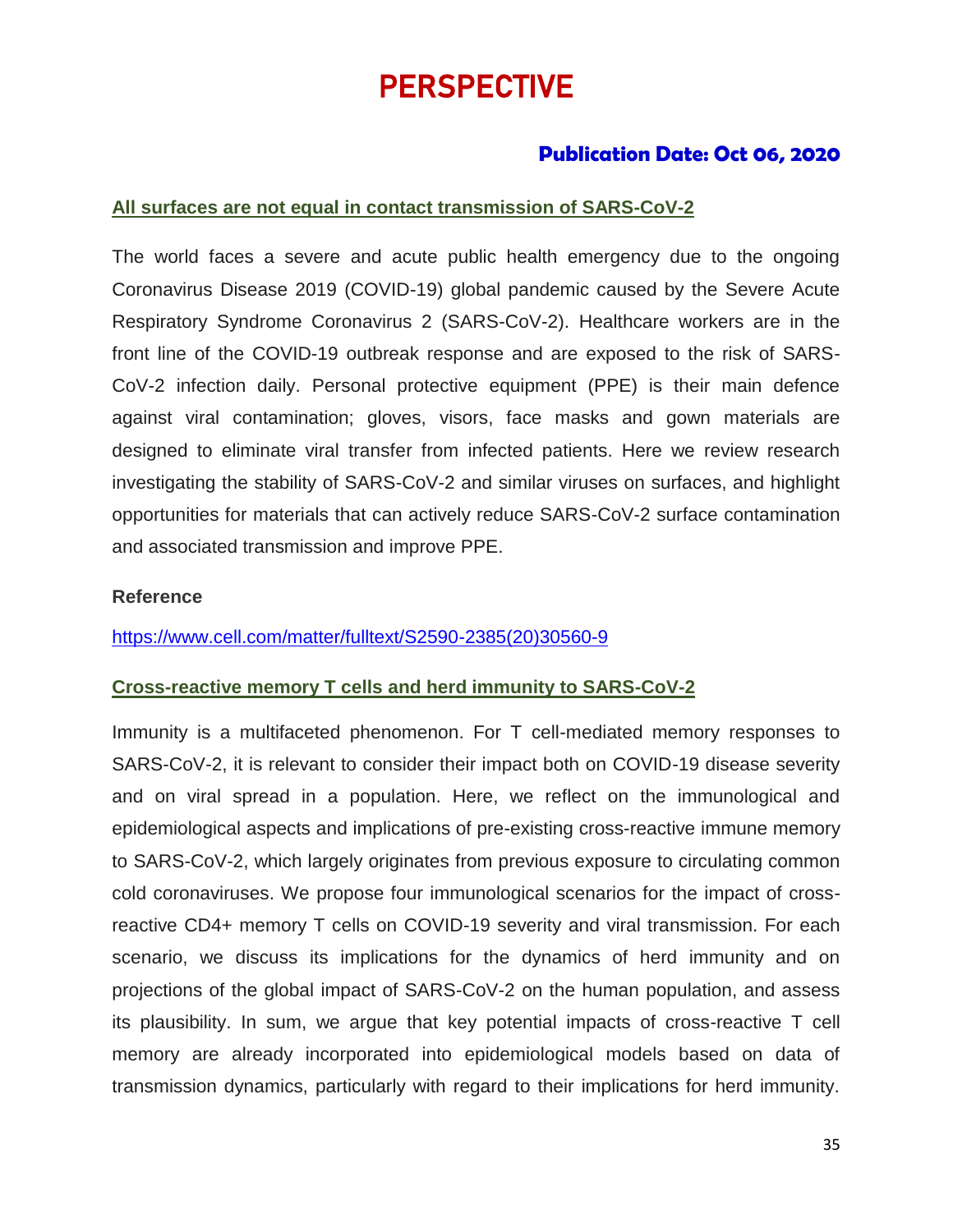The implications of immunological processes on other aspects of SARS-CoV-2 epidemiology are worthy of future study.

# **Reference**

<https://www.nature.com/articles/s41577-020-00460-4>

# **Publication Date: Oct 05, 2020**

# **The potential application of probiotics and prebiotics for the prevention and treatment of COVID-19**

COVID-19 is a pandemic disease caused by the novel coronavirus severe acute respiratory syndrome coronavirus 2 (SARS-CoV-2). This new viral infection was first identified in China in December 2019, and it has subsequently spread globally. The lack of a vaccine or curative treatment for COVID-19 necessitates a focus on other strategies to prevent and treat the infection. Probiotics consist of single or mixed cultures of live microorganisms that can beneficially affect the host by maintaining the intestinal or lung microbiota that play a major role in human health. At present, good scientific evidence exists to support the ability of probiotics to boost human immunity, thereby preventing colonization by pathogens and reducing the incidence and severity of infections. Herein, clinical studies were presented of the use of probiotic supplementation to prevent or treat respiratory tract infections. These data lead to promising benefits of probiotics in reducing the risk of COVID-19. Further studies should be conducted to assess the ability of probiotics to combat COVID-19.

# **Reference**

<https://www.nature.com/articles/s41538-020-00078-9>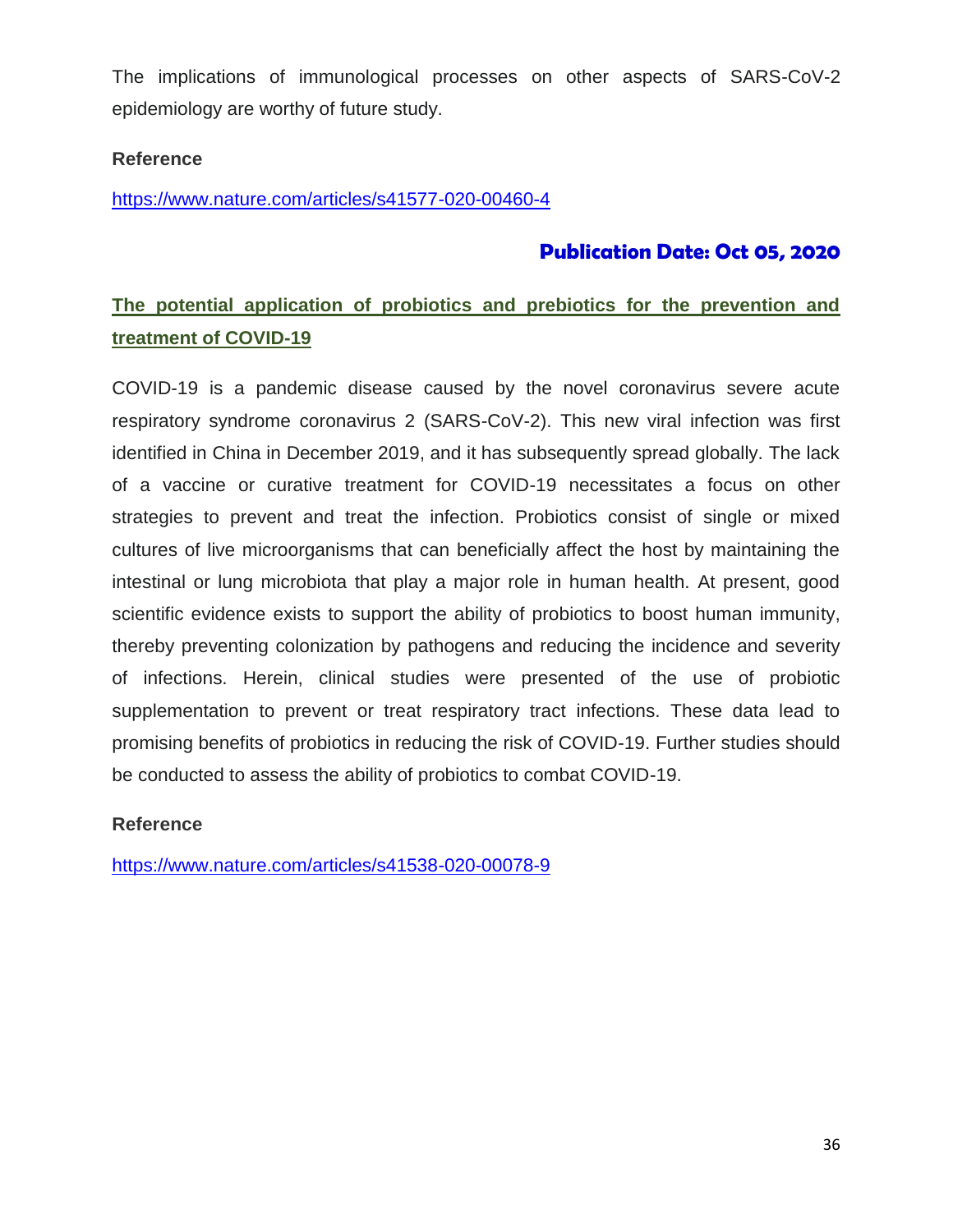# COMMENT

# **Publication Date: Oct 07, 2020**

# **Tocilizumab is recommended for the treatment of severe COVID-19**

The prospective cohort study by Mar Masiá and colleagues suggested that tocilizumab treatment of patients with severe coronavirus disease 2019 (COVID-19) does not impair the specific antibody response against severe acute respiratory syndrome coronavirus 2 (SARS-CoV-2). A comparative analysis based on results from enzyme-linked immunosorbent assays, serum levels of antibodies against the SARS-CoV-2 internal nucleocapsid (N) protein (N-IgG) and surface S1 domain of the spike protein (S-IgG) was performed in 138 patients with COVID-19, and the 76 patients treated with tocilizumab showed no lower viral specific antibody response than those who had undergone other treatments. This finding suggests that use of tocilizumab to block interleukin 6 (IL-6) signaling in COVID-19 patients may be safer than expected. For more details, read the link given below.

#### **Reference**

[https://www.thelancet.com/journals/ebiom/article/PIIS2352-3964\(20\)30421-7/fulltext](https://www.thelancet.com/journals/ebiom/article/PIIS2352-3964(20)30421-7/fulltext)

#### **Many small steps towards a COVID-19 drug**

As of July 2020, more than half a million people worldwide have died of COVID-19. That number will have grown considerably by the time you read this. The research community has responded to the pandemic with unprecedented urgency. Multiple experimental vaccines have entered clinical trials—with several already in phase III while clinicians explore potential treatments using experimental antibodies and drugs already approved for other indications. With luck, an effective vaccine will soon be available. However, it is worth remembering that while we still do not have an effective vaccine for HIV nearly three decades after its discovery, small molecule drugs have made living with the virus manageable. Creating new small molecule drugs often takes years, which is all the more reason to start early. Some promising steps towards the goal of developing a drug that specifically targets SARS-CoV-2, the coronavirus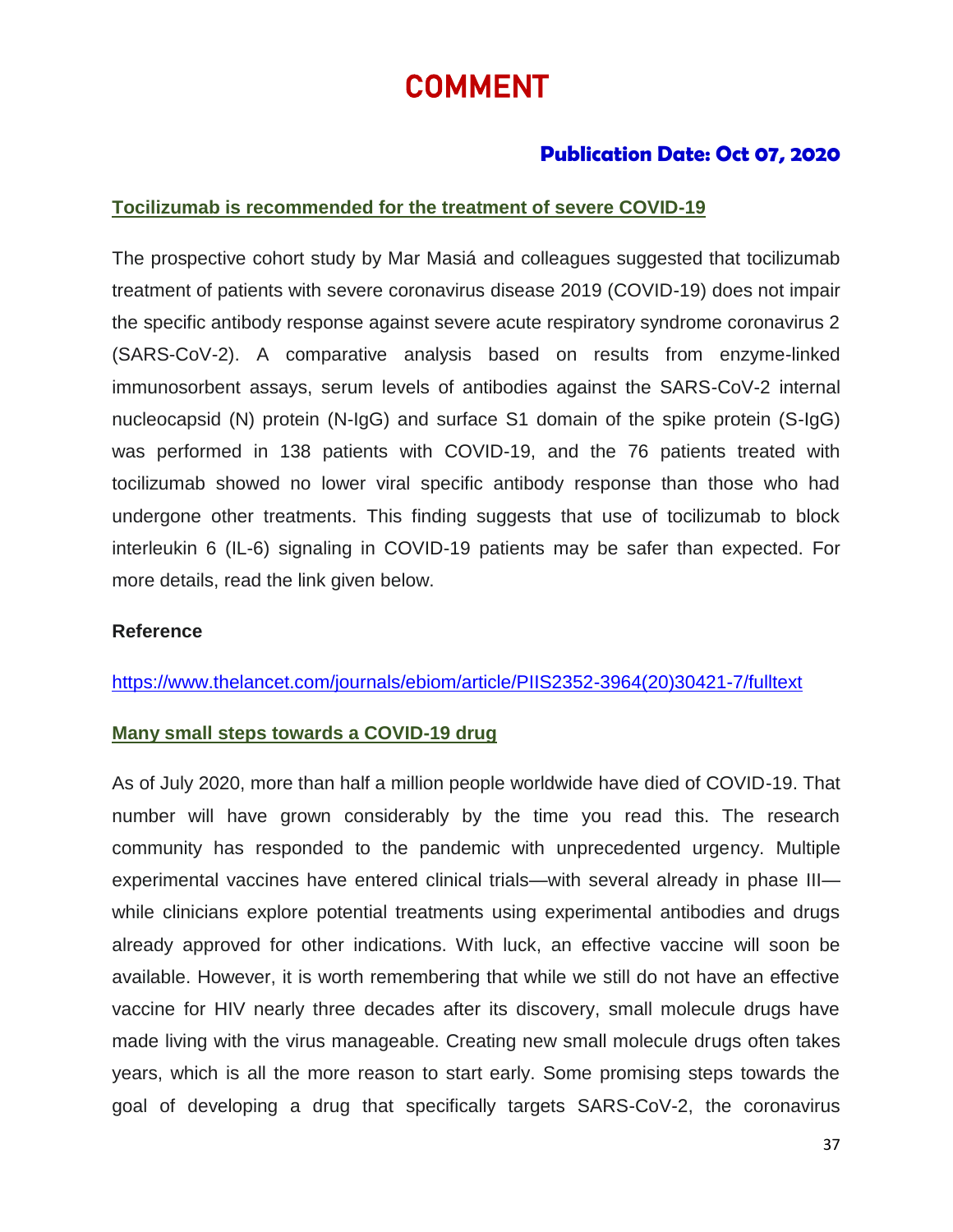responsible for COVID-19, are now described by Douangamath et al. in Nature Communications. Crucially, all the information reported in the manuscript was released before publication, with the idea that the wider scientific community can rapidly build upon it. For more details, read the link given below.

### **Reference**

<https://www.nature.com/articles/s41467-020-18710-3>

# **Publication Date: Oct 06, 2020**

#### **Do cross-reactive antibodies cause neuropathology in COVID-19?**

#### **Abstract**

Neurological symptoms are seen in patients with COVID-19 and can persist or reemerge after clearance of SARS-CoV-2. Recent findings suggest that antibodies to SARS-CoV-2 can cross-react with mammalian proteins. Focusing on neurological symptoms, we discuss whether these cross-reactive antibodies could contribute to COVID-19 disease pathology and to the persistence of symptoms in patients who have cleared the initial viral infection. For more details, read the link given below.

#### **Reference**

<https://www.nature.com/articles/s41577-020-00458-y>

# **Publication Date: Oct 05, 2020**

#### **Viral arthritis and COVID-19**

#### **Abstract**

The current outbreak of COVID-19, caused by severe acute respiratory syndrome coronavirus 2 (SARS-CoV-2), is characterized by clinical signs and symptoms such as interstitial pneumonia, fatigue, and headache. Arthralgia is one of the symptoms that occurs in patients with COVID-19, and is present in 14·9% of cases. However, data on rheumatic and inflammatory manifestations (such as arthritis) are scarce.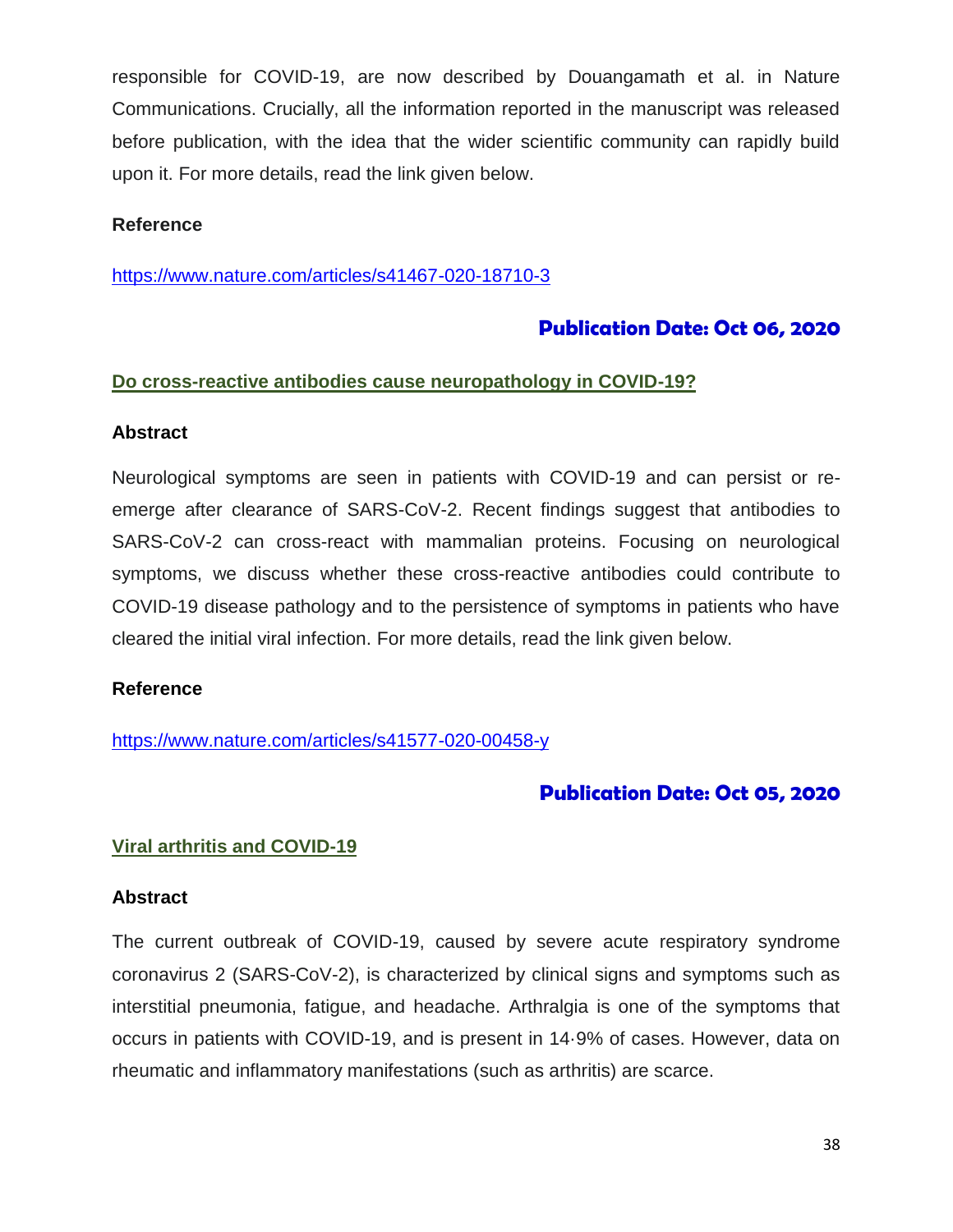Viral infections are a known cause of acute arthralgia and arthritis; monoarticular arthritides can occur after infection by various pathogens, including hepatitis B virus, hepatitis C virus, parvovirus, Epstein-Barr virus, HIV, alphavirus (*e. g.*, Chikungunya virus), and Zika virus. Diagnosis of viral arthritis can be difficult to confirm, nonetheless it should be considered in all patients with sudden onset of polyarticular phlogosis; to date, approximately 1% of all cases of acute inflammatory arthritis have a viral origin. For more details, read the link given below.

#### **Reference**

[https://www.thelancet.com/journals/lanrhe/article/PIIS2665-9913\(20\)30348-9/fulltext](https://www.thelancet.com/journals/lanrhe/article/PIIS2665-9913(20)30348-9/fulltext)

#### **Antiviral monotherapy for hospitalised patients with COVID-19 is not enough**

#### **Abstract**

In *The Lancet*, the RECOVERY Collaborative Group report the clinical results from the RECOVERY trial—one of the largest and most productive platform trials to date among patients admitted to hospital with COVID-19—on the effectiveness of lopinavir–ritonavir treatment. Compared with the first randomised trial to investigate lopinavir–ritonavir in patients with COVID-19 by Cao and colleagues (including the authors of this Comment), the size of the lopinavir–ritonavir group in the RECOVERY trial was much larger and hence provides a more solid evidence base regarding possible lopinavir– ritonavir treatment effects. The trial randomly allocated 5040 patients from 176 UK hospitals (3077 men and 1963 women), and the mean age of study participants was 66·2 years (SD 15·9). No differences were observed between patients assigned to lopinavir–ritonavir versus usual care in the primary outcome of 28-day all-cause mortality (rate ratio 1·03, 95% CI 0·91–1·17; p=0·60) or key secondary clinical endpoints, including duration of hospital stay and the proportion of patients discharged alive from hospital. Subgroup analyses did not find evidence for a time-to-treatment effect or benefit in those with less severe illness. The findings of these two open-label studies support each other and conclude that lopinavir–ritonavir is not effective in improving outcomes for patients admitted to hospital with COVID-19.

The authors should be commended for the large amount and high quality of work they have accomplished, but a limitation of the pragmatic design of the RECOVERY trial is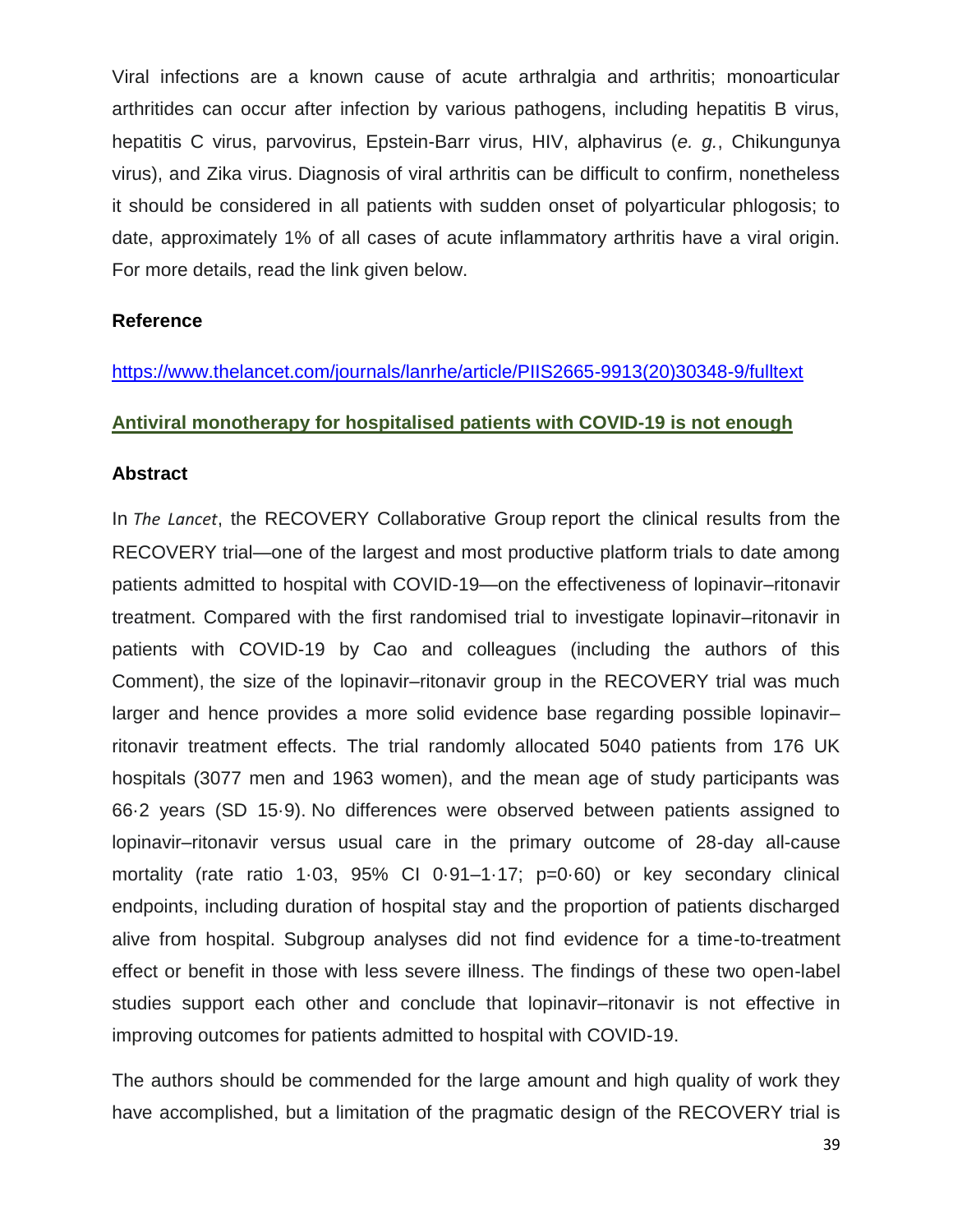the lack of virological and biomarker data. In this regard, the previous trial in Wuhan, China, did not find evidence that lopinavir–ritonavir reduced viral RNA loads in the upper respiratory tract of patients with COVID-19. Furthermore, neither trial collected data on lopinavir exposure levels in treated patients. In any case, the results of these two trials and the similar findings with respect to a lack of mortality reduction in the WHO SOLIDARITY trial, as well as the well documented adverse effects and drug interactions caused by lopinavir–ritonavir, have led to updating of clinical management guidelines for COVID-19 to discourage use of lopinavir–ritonavir in patients admitted to hospital with COVID-19 outside of clinical trials. For more details, read the link given below.

# **Reference**

https://www.thelancet.com/journals/lancet/article/PIIS0140-6736(20)32078-X/fulltext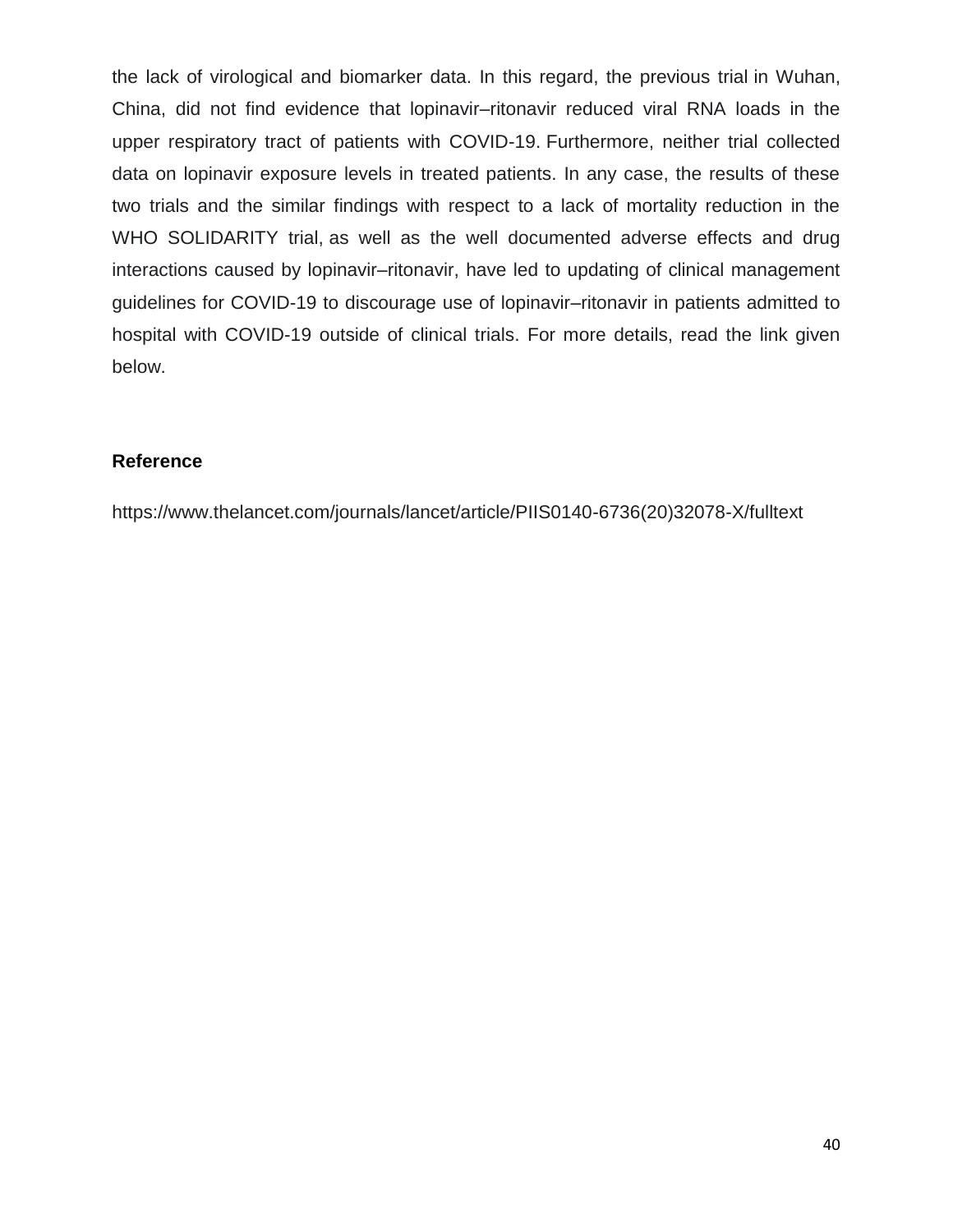# HIGHLIGHTS

# **Publication Date: Oct 06, 2020**

**Is smaller better? Vaccine targeting recombinant receptor-binding domain might hold the key for mass production of effective prophylactics to fight the COVID-19 pandemic**

#### **Abstract**

A recent report by Yang *et al.* published in Nature reported a recombinant vaccine utilizing recombinant receptor-binding domain (RBD) of SARS-CoV-2 Spike Protein. This vaccine candidate successfully induced potent functional antibody responses in the immunized mice, rabbits, and non-human primates. The study highlights the critical role of the immunogenicity of the RBD domain upon SARS-CoV-2 infection and the alternate vaccine designs that could serve as effective prophylactics against the pandemic.

Coronavirus disease 2019 (COVID-19) is a type of viral pneumonia that is caused by severe acute respiratory syndrome–coronavirus 2 (SARS-CoV-2). The virus is highly transmissible between humans and has spread rapidly (estimated R0 = 5.7), causing a worldwide pandemic that has had a devastating impact on global health and the world economy. As of August 8, 2020, almost 20 million people worldwide have been infected with SARS-CoV-2 and more than 750,000 deaths have been reported.2 Along with SARS-CoV and Middle East respiratory syndrome–coronavirus (MERS-CoV), SARS-CoV-2 is the third coronavirus to cause severe respiratory illness in humans. Although several drugs are under investigation to treat the disease and some have entered clinical trials, future outbreaks by related coronaviruses originating from spill-over reservoirs are highly likely. Thus, there is an urgent need to rapidly develop and deploy safe and effective vaccines to immunize an extraordinarily large number of individuals in order to protect the entire global community from the continued threat of morbidity and mortality.

Currently, the global COVID-19 vaccine R&D landscape includes more than 200 vaccine candidates, of which several have moved into clinical development. It has been structurally and functionally established that the S protein, specifically the receptor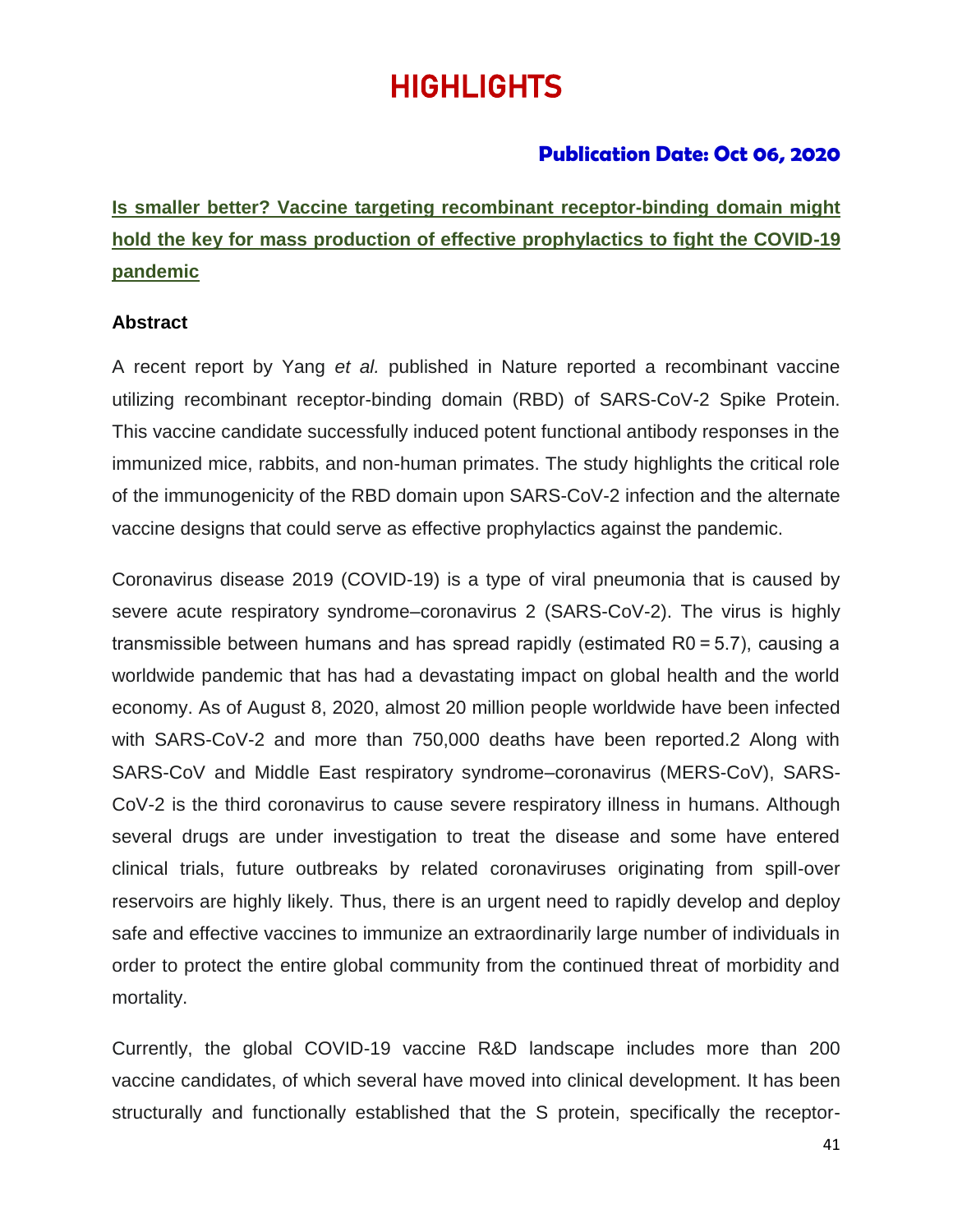binding domain (RBD), binds to the angiotensin-converting enzyme 2 (ACE2) receptor on the surface of human cells to promote host cell entry, making the viral spike an attractive therapeutic and vaccine target. At least 60 vaccine platforms that are in clinical trials involve injection of one of the recombinant SARS-CoV-2 proteins to immunize a healthy individual to trigger a protective immune response against future exposures; with a large majority utilizing the spike protein. In an alternate strategy, Yang *et al.* developed a rationally designed recombinant protein vaccine comprising residues 319–545 of the SARS-CoV-2 spike-protein RBD. The recombinant protein was produced from insect cells using the Bac-to-Bac Baculovirus Expression System. Notably, proteins derived from the baculovirus expression system generally assume a correctly folded conformation and enable mass production in a relatively simple, rapid, and scalable manner making them commercially feasible. Structural insights into the purified RBD protein revealed several glycosylation sites, which were identified and mapped to ensure they may not interfere with ACE2 receptor recognition/binding.

#### **Reference**

https://www.nature.com/articles/s41392-020-00317-1

# **SARS-CoV-2: The many pros of targeting PLpro**

#### **Abstract**

A new study published in Nature compares the mechanisms used by SARS-CoV-1 and SARS-CoV-2 papain-like protease (PLpro) to promote innate immune evasion. Its findings identify SARS-CoV-2 PLpro as an attractive drug target for treating COVID-19.

SARS-CoV-2 is a novel human coronavirus (CoV) responsible for the COVID-19 pandemics. The pathogenesis of SARS-CoV-2 is characterized by a strong inhibition of innate immune sensing and production of type I interferon (IFN-I) responses. SARS-CoV-2 shares 79% of its genome with SARS-CoV-1, the agent responsible of the 2003 SARS epidemics, allowing comparative analyses that can address the molecular determinants in pathogenicity.

In this context, a study by Shin *et al.* aimed at identifying similarities and key differences in the activities of PLpro produced by SARS-CoV-1 (SCoV1-PLpro) and by SARS-CoV-